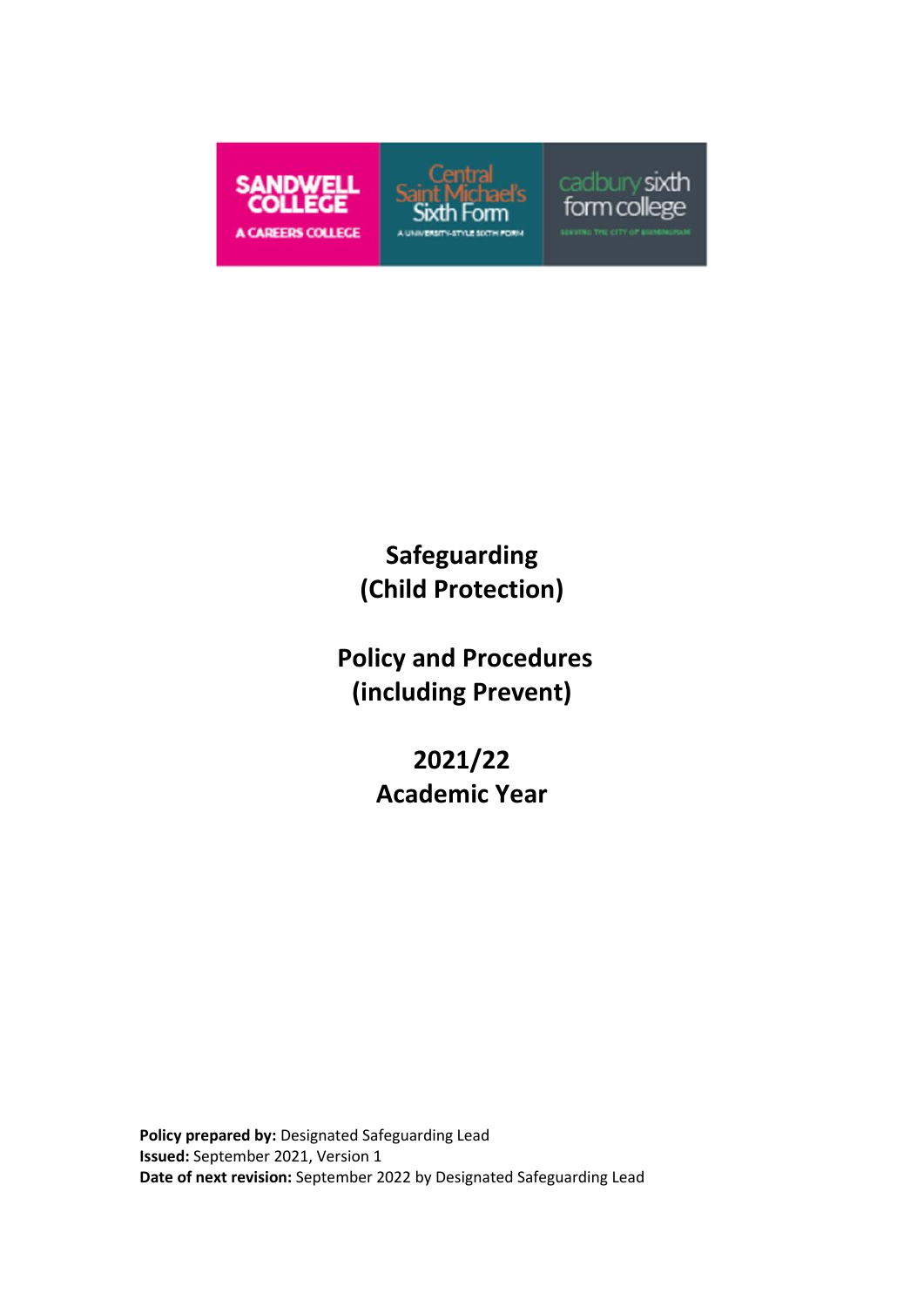### **Contents**

- 1. Designated Staff for Safeguarding
- 2. Purpose of the Safeguarding Policy
- 3. COVID-19
- 4. Early Help
- 5. Key Roles and Responsibilities
- 6. Safeguarding Ethos
- 7. Safeguarding Culture
- 8. Confidentiality, communication, record keeping and information sharing
- 9. Procedure for Managing a Disclosure
- 10. Allegations against staff and adults in a Position of Trust
- 11. Physical Contact and Physical Intervention
- 12. Learners accessing alternative provision
- 13. Strategic responsibilities for safeguarding learners who attend placements
- 14. Preventative work
- 15. Types of Abuse and Neglect
- 16. Appendices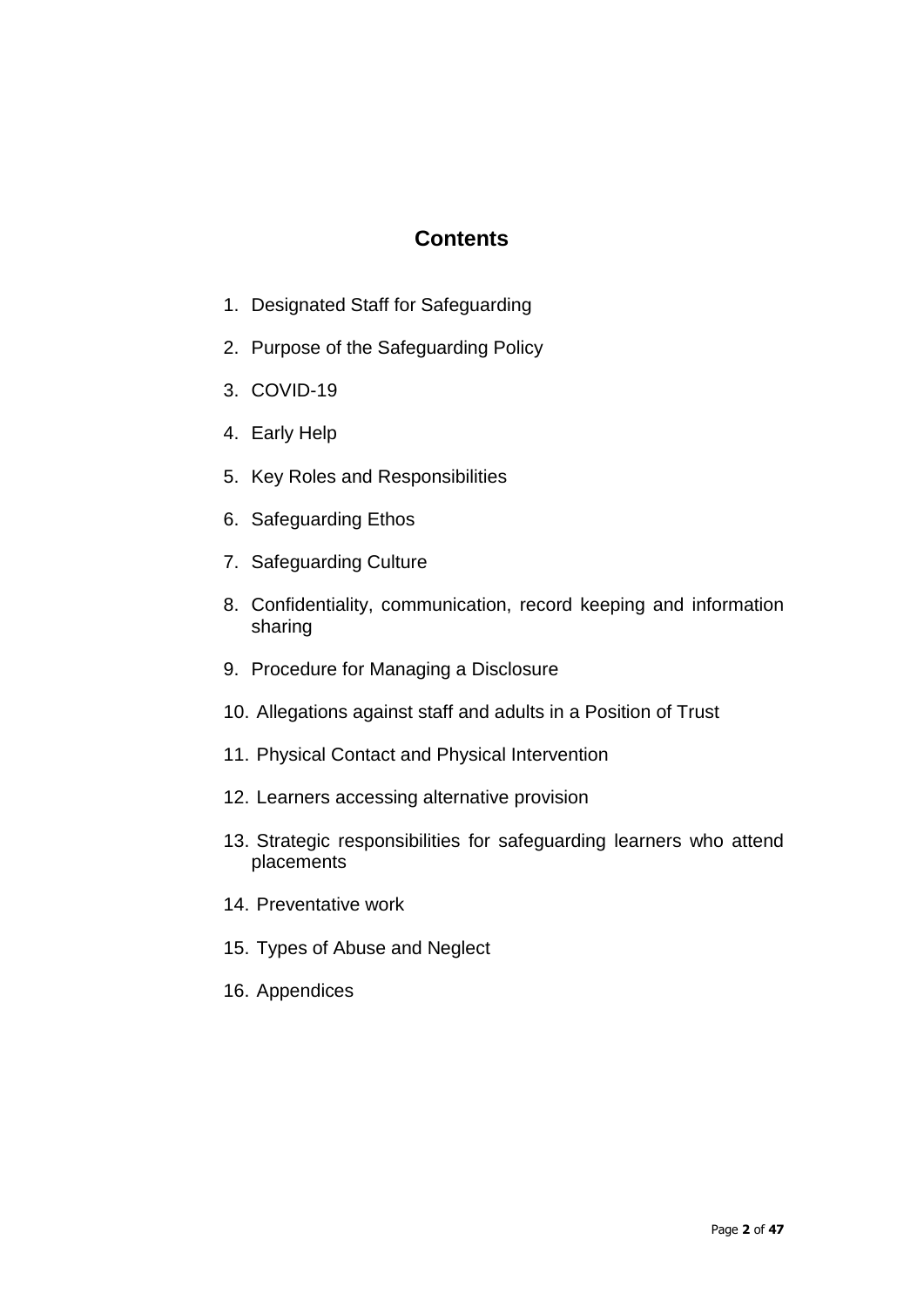## **1. Designated Staff Responsible for Safeguarding**

| Nominated Governor for Safeguarding                                               | <b>Ken Ellis</b>                   |
|-----------------------------------------------------------------------------------|------------------------------------|
| Senior Management Team Member with<br>Leadership Responsibility for Safeguarding: | David Holden                       |
| Designated Safeguarding Lead (DSL):                                               | <b>Paul Smith</b>                  |
| Deputy Safeguarding Lead:<br>Deputy Safeguarding Lead:                            | Ann Hay<br><b>Kirsty Wealthall</b> |
| Deputy Safeguarding Lead (Cadbury):<br>Deputy Safeguarding Lead (Cadbury):        | Amie Banford<br>Louisa Dare        |
| Safeguarding and Support Officer:                                                 | Omar Faroog                        |

#### **Central Campus and Central St Michaels**

The college has four dedicated full-time staff for Safeguarding, Paul Smith, Ann Hay, Kirsty Wealthall and Omar Farooq responsible for Central Campus and Central Saint Michaels.

The office location for Safeguarding at Central Campus is rooms UG18 and UG21. These dedicated areas operate an open-door policy with access to the team in a confidential and safe setting.

#### **Normal working hour's information during term time – Monday – Thursday 8:30am - 5.00pm and Fridays 8.30am – 3:30 pm**

| Campus                | <b>Central Emergency</b><br>Location | Name and<br><b>Responsibility</b>                                 | <b>Contact Details</b>                             |
|-----------------------|--------------------------------------|-------------------------------------------------------------------|----------------------------------------------------|
| <b>Central Campus</b> | Safeguarding Room<br>(UG21)          | Paul Smith, Designated<br>Prevent &<br>Safeguarding Lead<br>(DSL) | Internal: 528890<br>External: 0121 667 5213        |
| <b>Central Campus</b> | Safeguarding Room<br>(UG21)          | Ann Hay, Deputy<br>Designated<br>Safeguarding Lead                | <b>Internal: 307280</b><br>External: 0121 667 5472 |
| <b>Central Campus</b> | Safeguarding Room<br>(UG21)          | Kirsty Wealthall,<br>Deputy Designated<br>Safeguarding Lead       | Internal: 536285<br>External: 0121 667 5101        |
| <b>Central Campus</b> | Safeguarding Room<br>(UG21)          | Omar Farooq<br>Safeguarding and<br><b>Support Officer</b>         | Internal: 444603<br>External: 0121 667 5101        |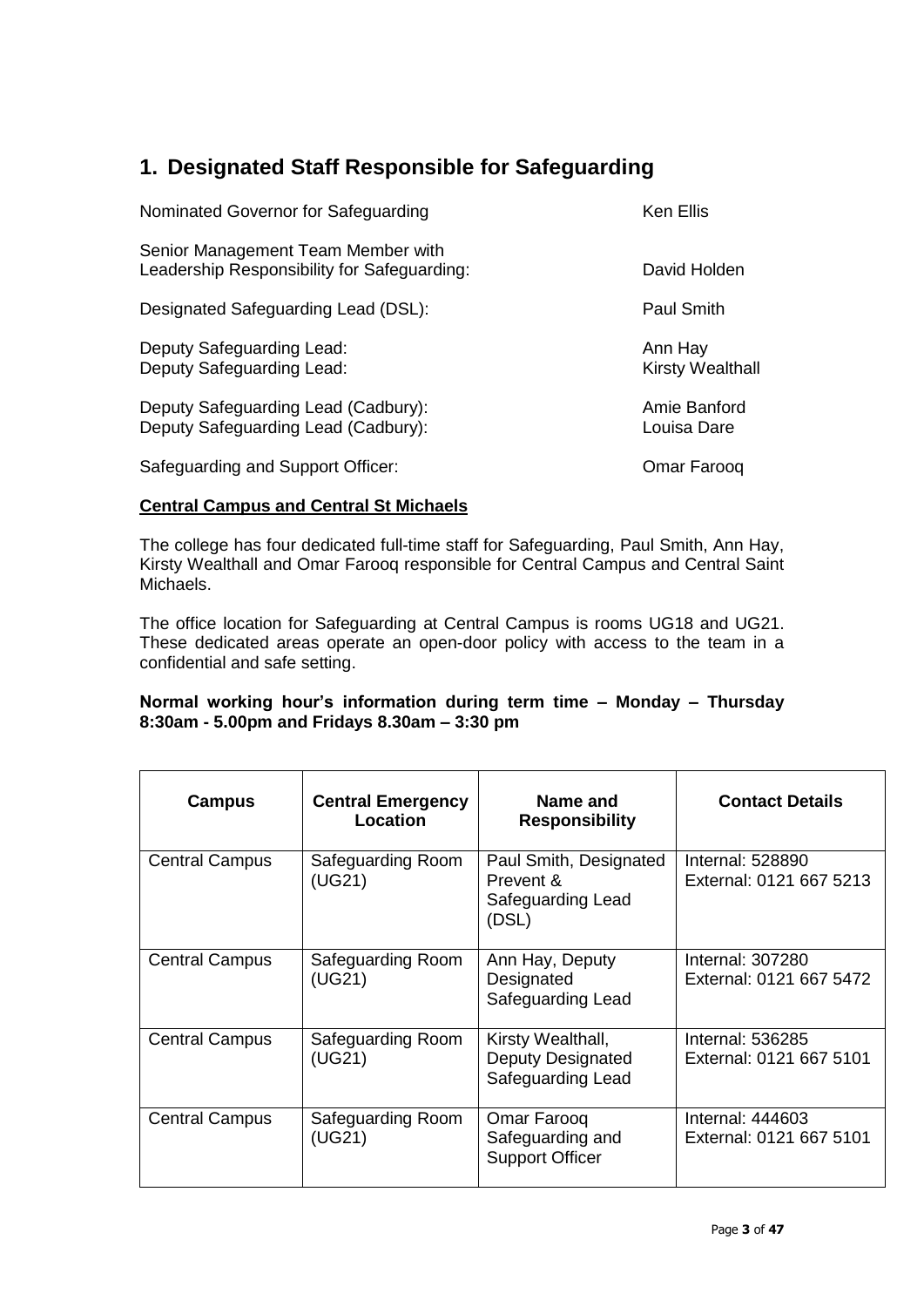### **Cadbury College**

Cadbury college have a team of dedicated Safeguarding staff:

|                 | <b>Central Emergency</b><br>Location | Name and<br><b>Responsibility</b>                              | <b>Contact Details</b>  |
|-----------------|--------------------------------------|----------------------------------------------------------------|-------------------------|
| Cadbury College |                                      | Amie Banford,<br><b>Deputy Designated</b><br>Safeguarding Lead | <b>Internal: 626349</b> |
| Cadbury College |                                      | Louisa Dare,<br><b>Deputy Designated</b><br>Safeguarding Lead  | Internal: 655874        |
| Cadbury College |                                      | <b>Claire Whiston</b>                                          | Internal: 626401        |
| Cadbury College |                                      | Sian Whitehouse                                                | <b>Internal: 626344</b> |

#### **Contacting Safeguarding Staff**

**A member of Safeguarding staff needs to be contacted without delay for serious and urgent concerns.**

**Dial 0 (Switchboard) and ask to be connected to a Safeguarding Officer**

**ALWAYS attempt to speak to a member of Safeguarding staff in person about a concern.**

**Do NOT use email to report concerns, speak to Safeguarding staff directly and submit an incident report using CPOMS to provide written information and for follow up actions (sandwell.cpoms.net)**

**ALWAYS follow up a concern if you have not had a reply.**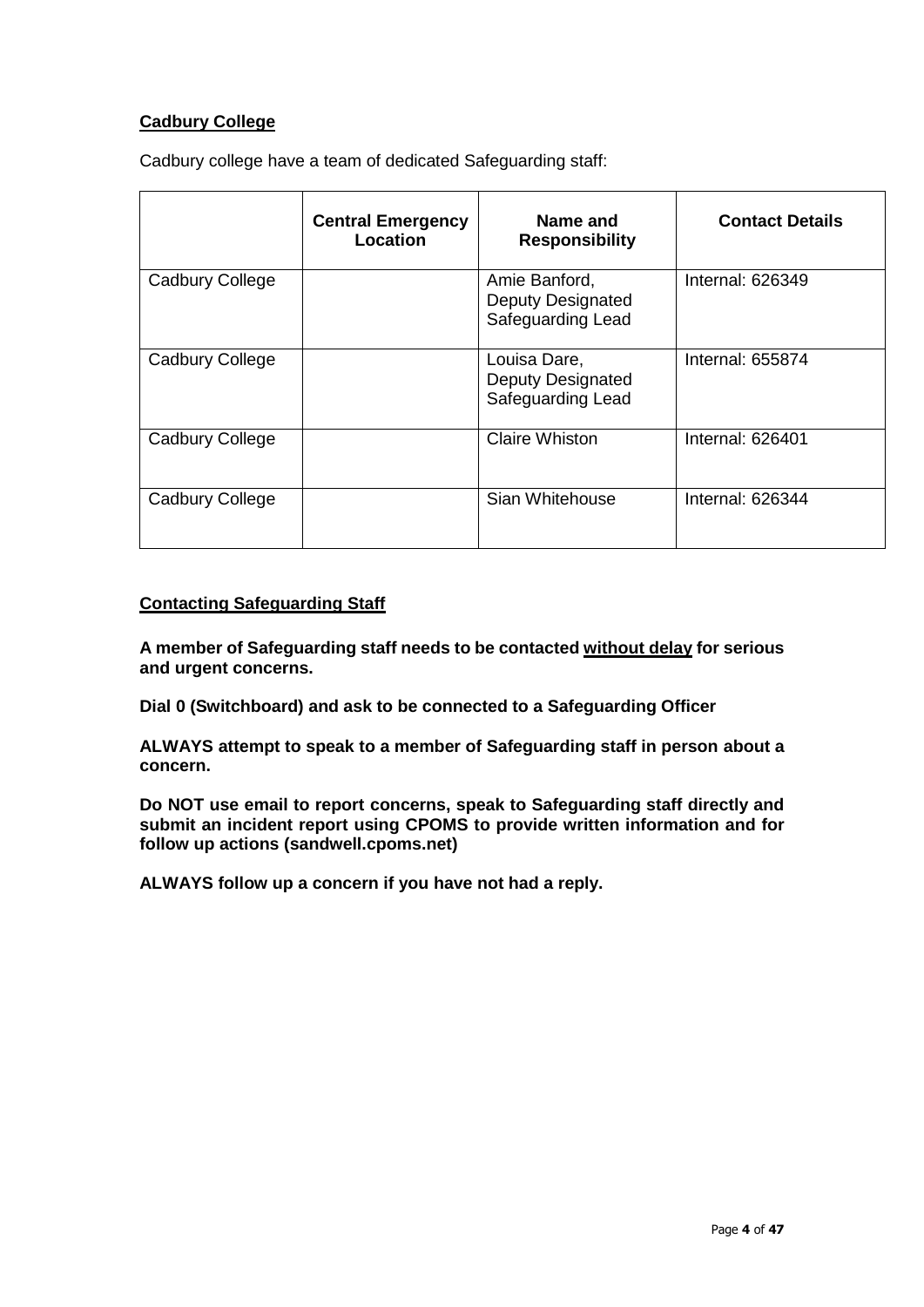## **2. Purpose of the Safeguarding Policy**

The college is committed to safeguarding and promoting the wellbeing of its students.

The college recognise that it is the responsibility of **all** staff to ensure that all students are safe and feel safe in the college environment. Colleges are an important part of the wider safeguarding system for children.

[The Education Act 2002,](http://www.legislation.gov.uk/ukpga/2002/32/contents) [Section 175 r](http://www.opsi.gov.uk/ACTS/acts2002/ukpga_20020032_en_15)equires local education authorities and the governors of maintained schools and further education (FE) colleges to ensure that their functions are carried out with a view to safeguarding and promoting the welfare of children.

Children include everyone under the age of 18.

Safeguarding and promoting the welfare of children is defined (as per the statutory guidance, Keeping Children Safe in Education) and for the purposes of this guidance as:

- Protecting children from maltreatment;
- Preventing impairment of children's mental and physical health or development;
- Ensuring that children grow up in circumstances consistent with the provision of safe and effective care;
- Taking immediate action to enable all children to have the best outcomes.

### **Intended impact**

The intended impact for the college in terms of Safeguarding is set out below:

- To enable all children to feel safe and cared for whilst at our college, and to ensure that they have a safe place and safe people to whom they can turn.
- To ensure that the cohort of children who are safeguarded reach their potential in terms of academic progress and attainment.
- To enable that access to safe people is well promoted, easily understood and assessible for children to report abuse, knowing that their concerns will be treated seriously, and they can safety express their concerns and give feedback.
- To enable all adults involved with our college to be fully equipped to fulfil their responsibilities in effectively promoting the safeguarding and welfare of all of our children.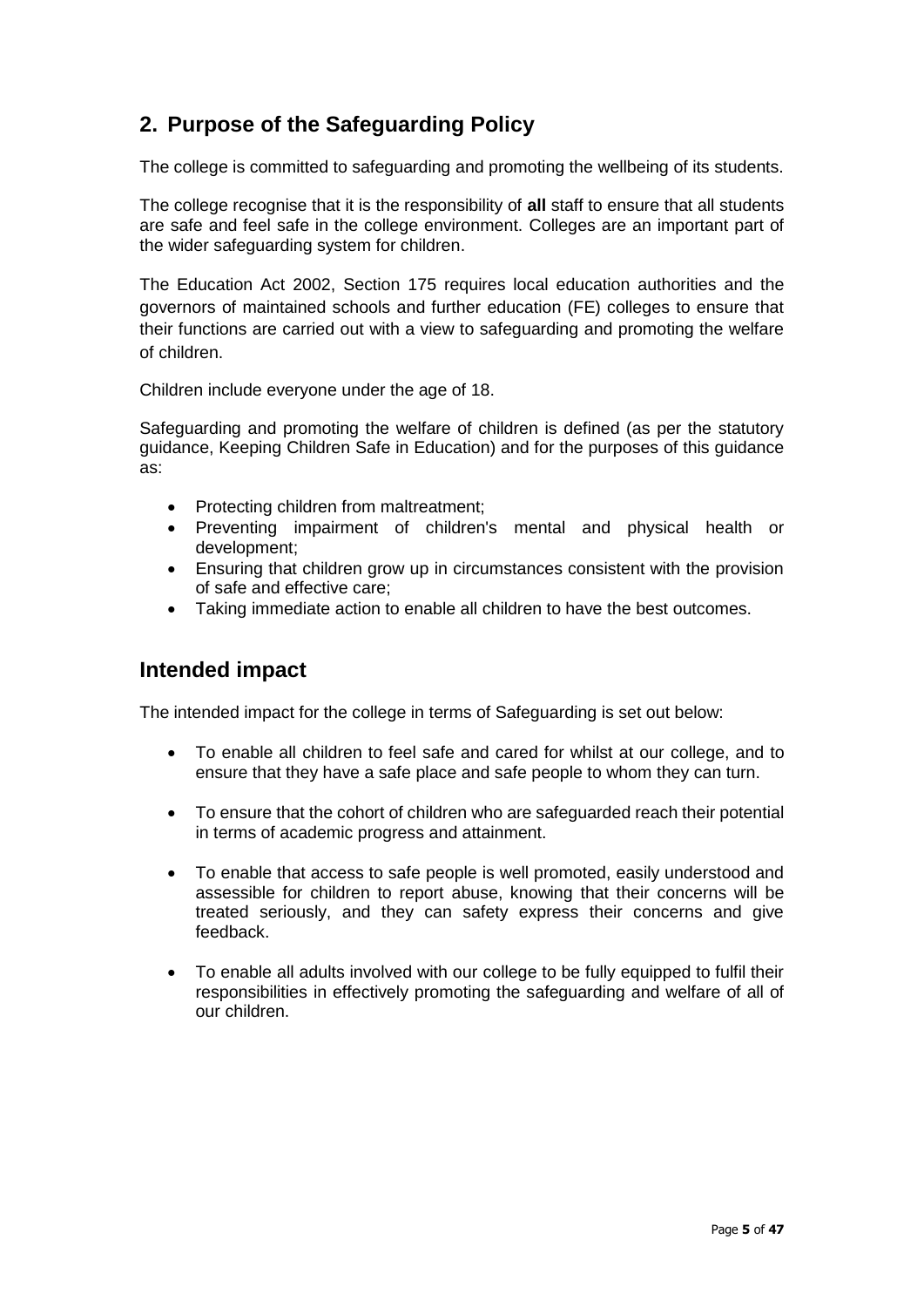### **Safeguarding and promoting the welfare of children is everyone's responsibility**

Everyone who comes into contact with children, vulnerable adults and their families has a role to play in safeguarding young people, vulnerable adults and our learning and working community. Members of staff are particularly important as they are in a position to identify concerns early, to provide support and to prevent concerns from escalating and becoming a serious case.

All staff, including those who do not work directly with children have an important role in protecting children.

**All staff have a responsibility** to provide a safe environment in which children can learn.

The College recognises and embraces that it forms part of a wider safeguarding framework and system. This framework and system is described in full detail in the statutory guidance 'Working Together to Safeguard Children' (2018).

This policy encompasses all aspects of child protection and safeguarding including esafety, bullying and harassment (in person or electronically) and due regard to the prevention of young people becoming extremist in their views and or actions, or being radicalised. This policy should be read in conjunction with the relevant statutory guidance 'Keeping Children Safe in Education'.

The College recognises a number of associated policies, procedures and other documents relating to safeguarding. This policy should be read in conjunction with those as listed below:

Relevant Policies:

- Anti-Bullying and Harassment Policy
- Criminal Convictions Policy
- Fitness to Study Policy
- Fundamental British Values Policy
- Managing Events and Outside Speakers Policy
- Photography Policy
- Safeguarding Professional Boundaries Policy
- Self-Harm and Suicidal Behaviour Prevention Policy
- Substance Misuse Policy
- Transgender Policy
- **Visitor Policy**

Relevant Procedures:

- Procedure for reporting and dealing with Allegations of Abuse against Members of Staff and Adults in a position of Trust.
- Dealing with a Death of Student in Learning Procedure.
- Guidance for taking Statements.

Please note that all the above policies and procedures are assessible via the Library within CPOMS.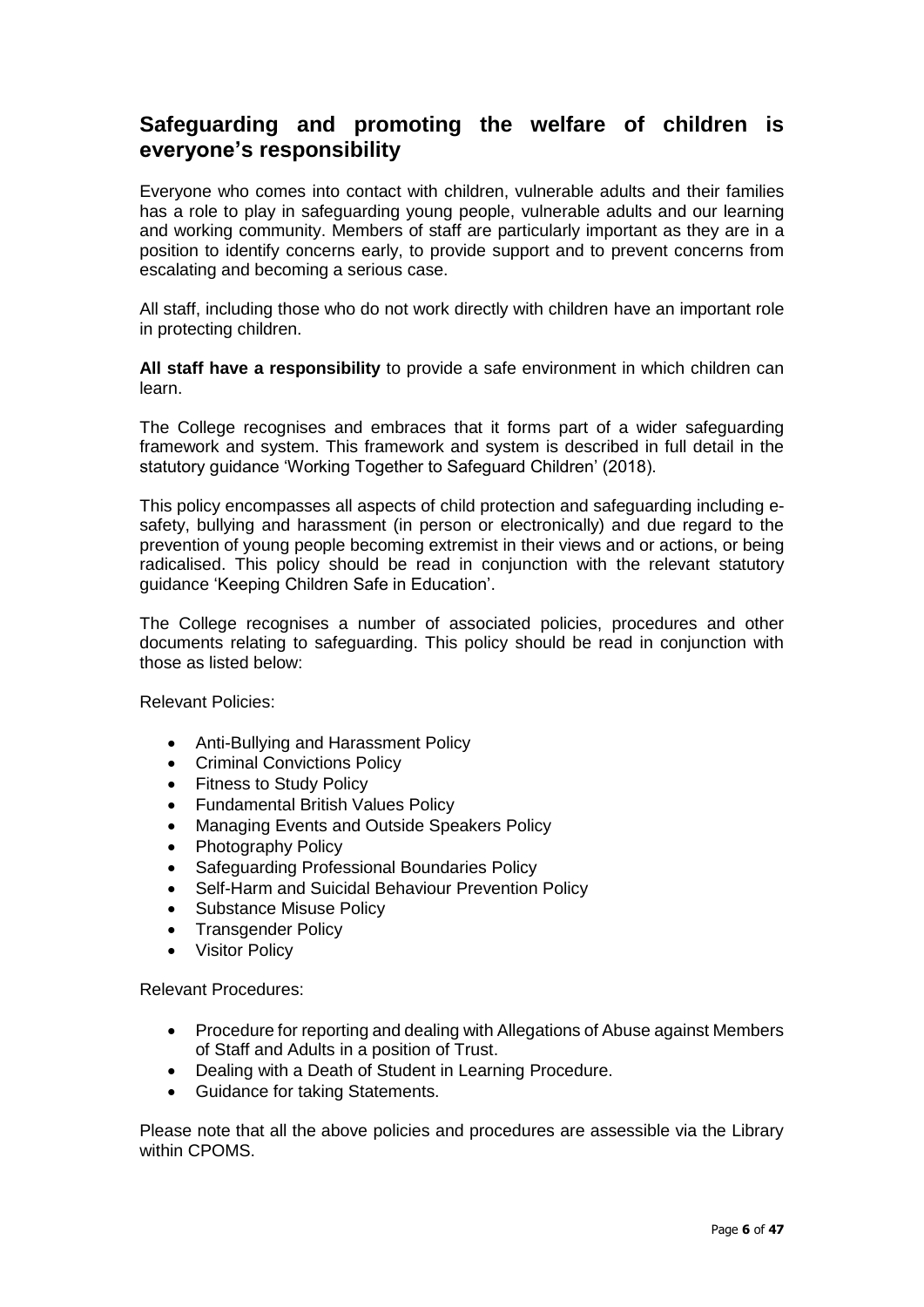## **3. COVID-19**

We are aware that pupils may be experiencing a variety of emotions in response to the coronavirus (COVID-19) outbreak, such as anxiety, stress or low mood. This may particularly be the case for vulnerable children, including those with a social worker and young carers. All staff members and volunteers will be vigilant about the possible impacts of the pandemic on pupils' mental wellbeing and act immediately on any safeguarding concerns, including new concerns and share their concerns with the safeguarding team.

## **4. Early Help**

Early help means providing support as soon as a problem emerges at any point in a child's life.

Any child may benefit from early help, but all school and college staff should be particularly alert to the potential need for early help for a child who:

- is disabled or has certain health conditions and has specific additional needs;
- has special educational needs (whether or not they have a statutory Education, Health and Care Plan);
- has a mental health need:
- is a young carer;
- is showing signs of being drawn in to anti-social or criminal behaviour, including gang involvement and association with organised crime groups or county lines;
- is frequently missing/goes missing from care or from home;
- is at risk of modern slavery, trafficking, sexual or criminal exploitation;
- is at risk of being radicalised or exploited;
- has a family member in prison, or is affected by parental offending;
- is in a family circumstance presenting challenges for the child, such as drug and alcohol misuse, adult mental health issues and domestic abuse;
- is misusing drugs or alcohol themselves;
- has returned home to their family from care;
- is at risk of 'honour'-based abuse such as Female Genital Mutilation or Forced Marriage;
- is a privately fostered child;
- is persistently absent from education, including persistent absences for part of the college day.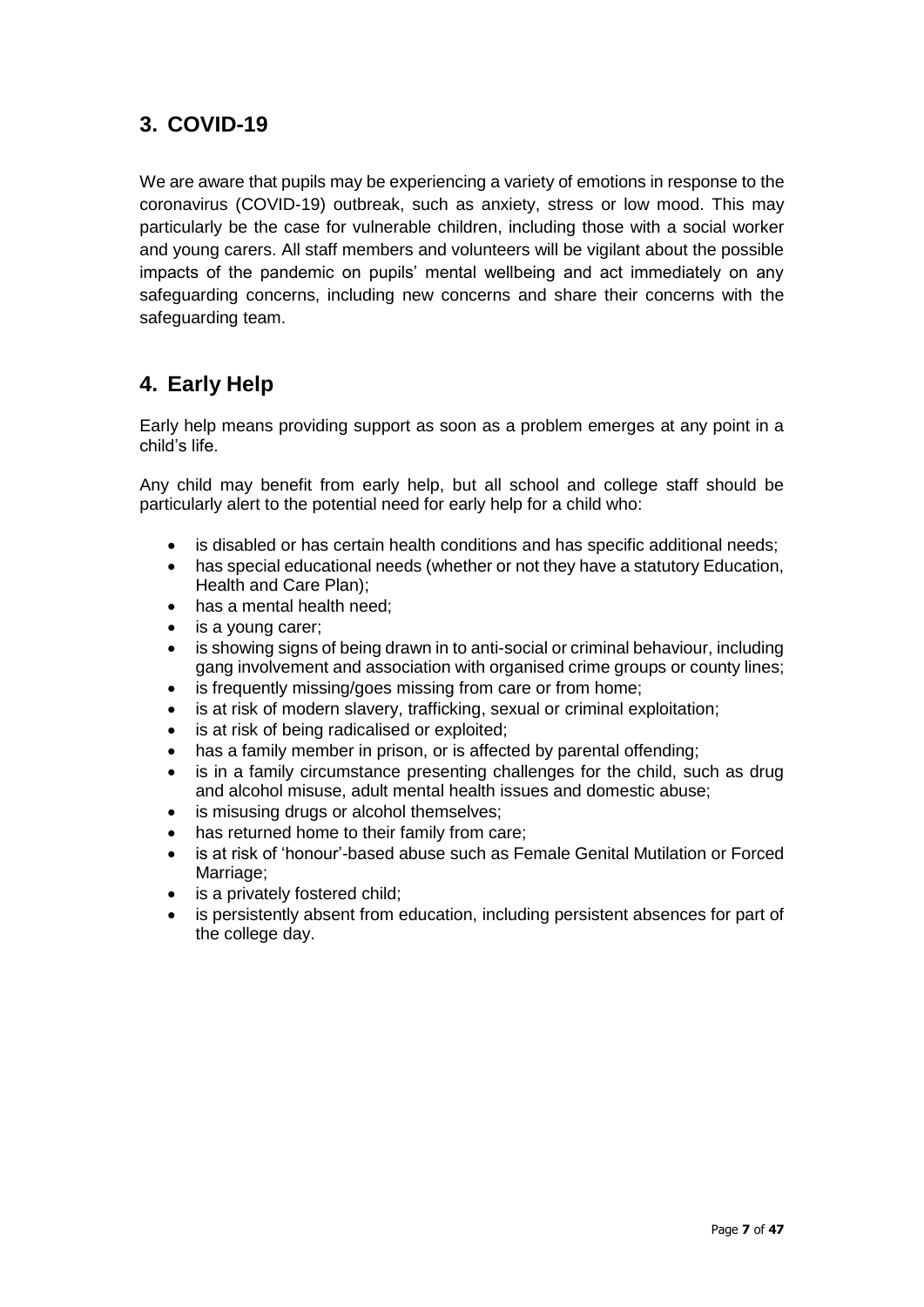## **5. Key Roles and Responsibilities**

### **The Role of the Governing Body**

The governing body is committed to ensuring that the College:

- Provides a safe environment for young people, vulnerable adults and all within our learning community.
- Identifies young people and vulnerable adults who are suffering, or likely to suffer, significant harm, and
- Takes appropriate action to see that young people and vulnerable adults are kept safe, both at home and at the College.
- Promotes an environment and culture in which every learner feels valued and able to communicate their wishes and feelings successfully.
- Ensures that there is a designated safeguarding lead and college safeguarding team.
- All staff including governance receive safeguarding training which is regularly updated.

#### **Senior Staff with Designated Lead Responsibility**

The college will ensure that all relevant procedures and recommendations set out by the local Children Trust(s) will be followed to:

- Ensure there is a designated member of the College SMT responsible for safeguarding. The member of the SMT is David Holden, Vice Principal
- Ensure there is a designated senior member of staff for safeguarding who has received appropriate training and support for this role. The Designated Safeguarding Lead (DSL) is Paul Smith.
- Ensure there is a Deputy Designated Safeguarding Lead (DDSL), with clearly defined responsibilities who will provide support to the DSL. The Designated Safeguarding Leads are Ann Hay and Kirsty Wealthall (Central Campus/CSM) and Amie Banford and Louisa Dare (Cadbury).
- Ensure all members of staff know the names of Safeguarding staff.
- Ensure all members of staff understand their responsibilities in referring any concerns to Safeguarding.
- Ensure all staff receive training to the required level which is updated as required. Records of safeguarding training to be kept centrally by Human Resources.
- Ensure all relevant safeguarding procedures are kept up-to-date in line with legislation and local Children Trust recommendations.
- Develop effective links with relevant agencies and cooperate as required with requests.
- Safeguarding staff will attend safeguarding meetings and case conferences.
- Keep written records of reported safeguarding issues and ensure all records are kept securely.
- Provide a report on safeguarding to the Governing Body.

#### **Other college roles involved in the prevention of abuse:**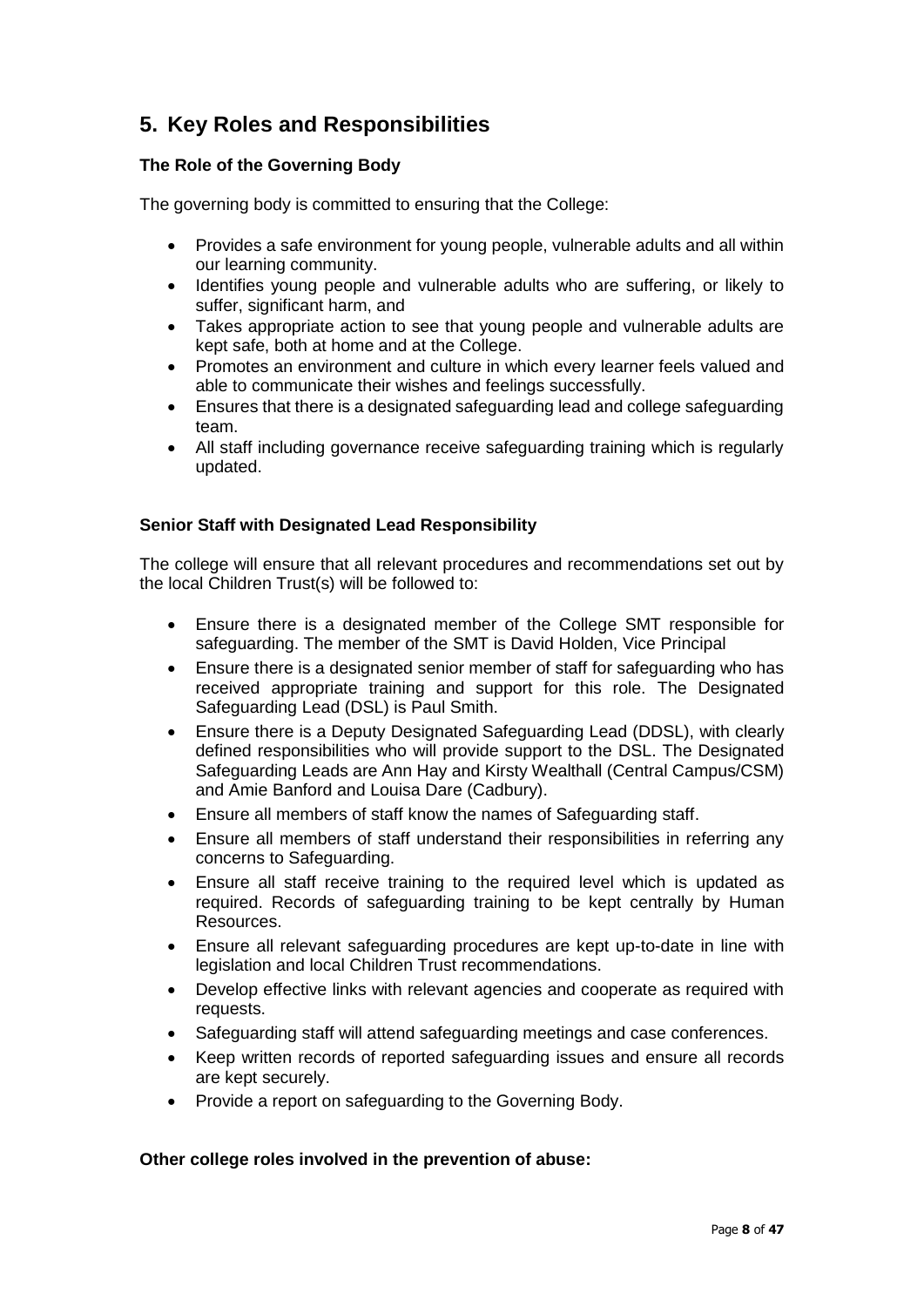#### **Human Resources – Safer Recruitment**

The College pays full regard to 'Keeping Children Safe in Education'. Safer recruitment practice includes scrutinising applicants, verifying identity and academic or vocational qualifications, obtaining professional and character references, checking previous employment history and ensuring that a candidate has the health and physical capacity for the job.

Candidates are informed of the need to carry out enhanced criminal records checks (DBS checks) before posts can be confirmed. Where applications are rejected because of information that has been disclosed, applicants have the right to know and to challenge incorrect information.

We undertake criminal record checks (DBS) for all staff and volunteers, to ensure that no disqualified person or unsuitable person works at the setting or has access to the children.

The College's recruitment procedures are reviewed regularly to ensure that they adhere to safer recruitment.

#### **The Curriculum**

Safeguarding and Prevent are covered and highlighted within the curriculum schemes of work. Relevant issues will be addressed and expanded upon through all areas of the curriculum via the tutorial programme and enhanced by the contribution from external speakers and/or productions.

### **6. Safeguarding Ethos**

The College recognises the importance of students feeling safe, and feel they are in an environment to disclose abuse. The college will endeavour to support students by:

- Ensuring that we have a whole college approach to safeguarding.
- Ensuring the content of the curriculum, particularly tutorials include relevant information and content.
- Providing a positive secure environment where students feel valued and supported.
- Implementing a code of conduct to which students sign up.

All of our learners, including children, young people and vulnerable adults, regardless of age, disability, gender, racial heritage, religious belief and sexual orientation or identity have the right to protection from harassment, harm or abuse.

#### **Safe Working Practices**

The College has developed procedures for Codes of Practice for staff to understand and agree in relation to professional conduct with students.

All staff have access, to the "Safeguarding Professional Boundaries Policy".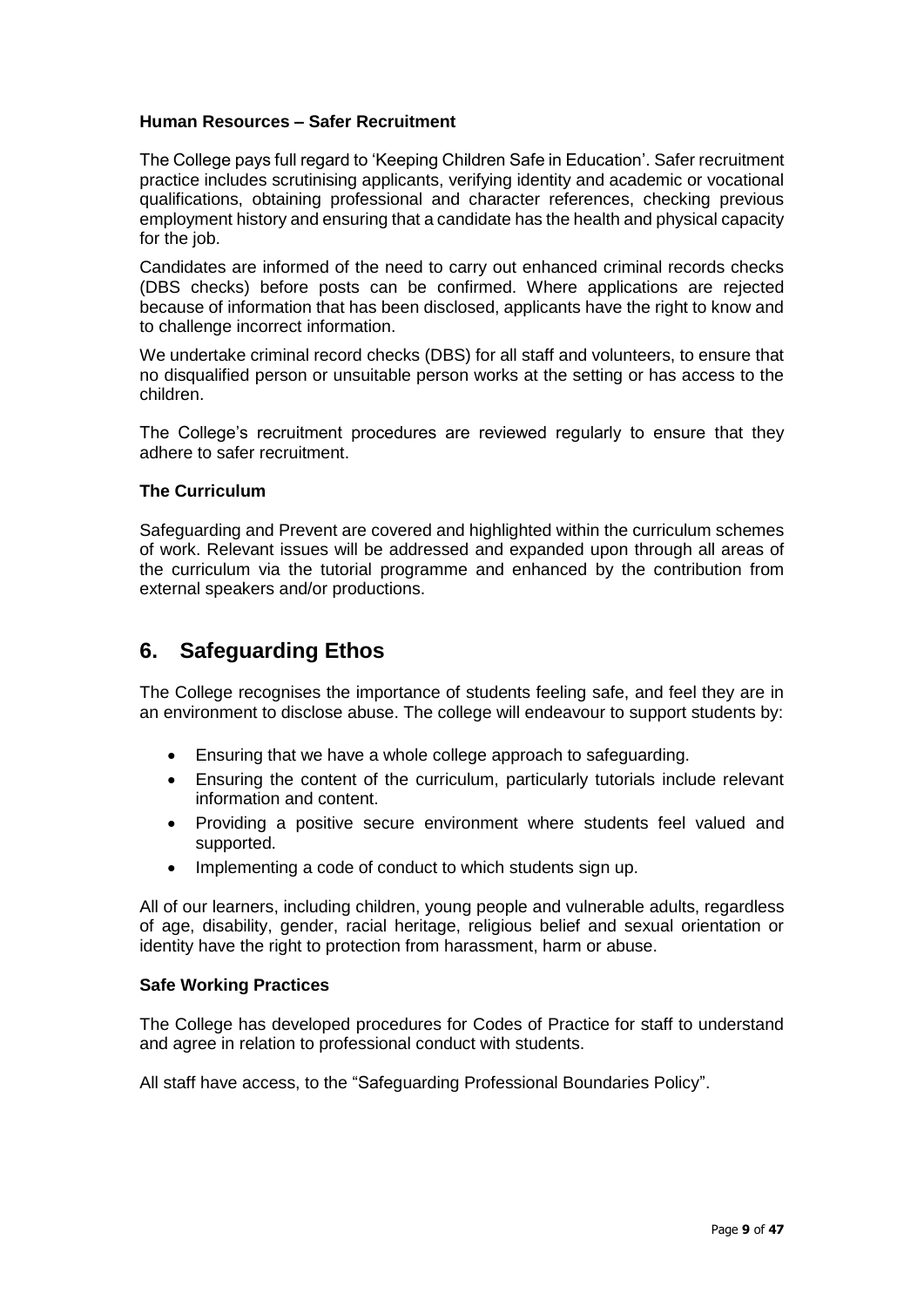### **7. Safeguarding Culture – 'Safeguarding is everyone's responsibility'**

**All** members of the College community, including staff paid and unpaid, college governors, learners, sub-contracted and franchised staff, volunteers and visitors are responsible and have a collective responsibility for safeguarding and in promoting the welfare of young people and vulnerable adults. All of these groups within our college community will be made aware of the College Safeguarding policy. We are committed to create a 'culture of safety' in which all learners and members of our college community are protected from abuse and harm in all areas of its service delivery.

Responsibility for protection of our learners, including young people and vulnerable adults must be shared because people are safeguarded only when all relevant agencies and individuals accept responsibility, work with and co-operate with one another. The learning environment will be one in which our learners feel safe, secure, listened to, valued and respected, and are actively encouraged and supported through the curriculum offer, support, work experience, placement and training areas to raise and report on any concerns they have about their own safety and welfare. Children who are abused or at risk of abuse will be supported within college.

Disclosures regarding any incidents relating to abuse or neglect and allegations against persons in a position of trust made by young people or vulnerable adults must always be taken seriously and reported swiftly in line with the College procedures, and with due regard to the privacy of the child, young person or vulnerable adult and their family.

Safeguarding Children Procedures provide a clear robust framework for swiftly raising concerns or reporting an incident or case relating to an individual or group. All procedures should be read and understood by all the College community. All staff will understand that in 'exceptional circumstances' they may report concerns directly to the relevant Children Services.

The College will support staff by providing an opportunity to talk through their anxieties and concerns with the Designated Members of Staff for safeguarding including where they have been directly involved in a safeguarding or Prevent incident/case and need reassurance, advice and help.

### **8. Confidentiality, communication, record keeping and information sharing**

Information sharing is vital in identifying and tackling all forms of abuse. The Data Protection Act 2018 and the General Data Protection Regulations 2018 places duties on organisations and individuals to process personal information fairly and lawfully and to keep the information they hold safe and secure, this is not a barrier to sharing information where the failure to do so would result in a child being placed at risk of harm.

Keeping Children Safe in Education makes it clear that fears about sharing information **cannot** be allowed to stand in the way of the need to promote the welfare and protect the safety of children; "No single professional can have a full picture of a child's needs – **everyone** who comes into contact with them has a role to play in identifying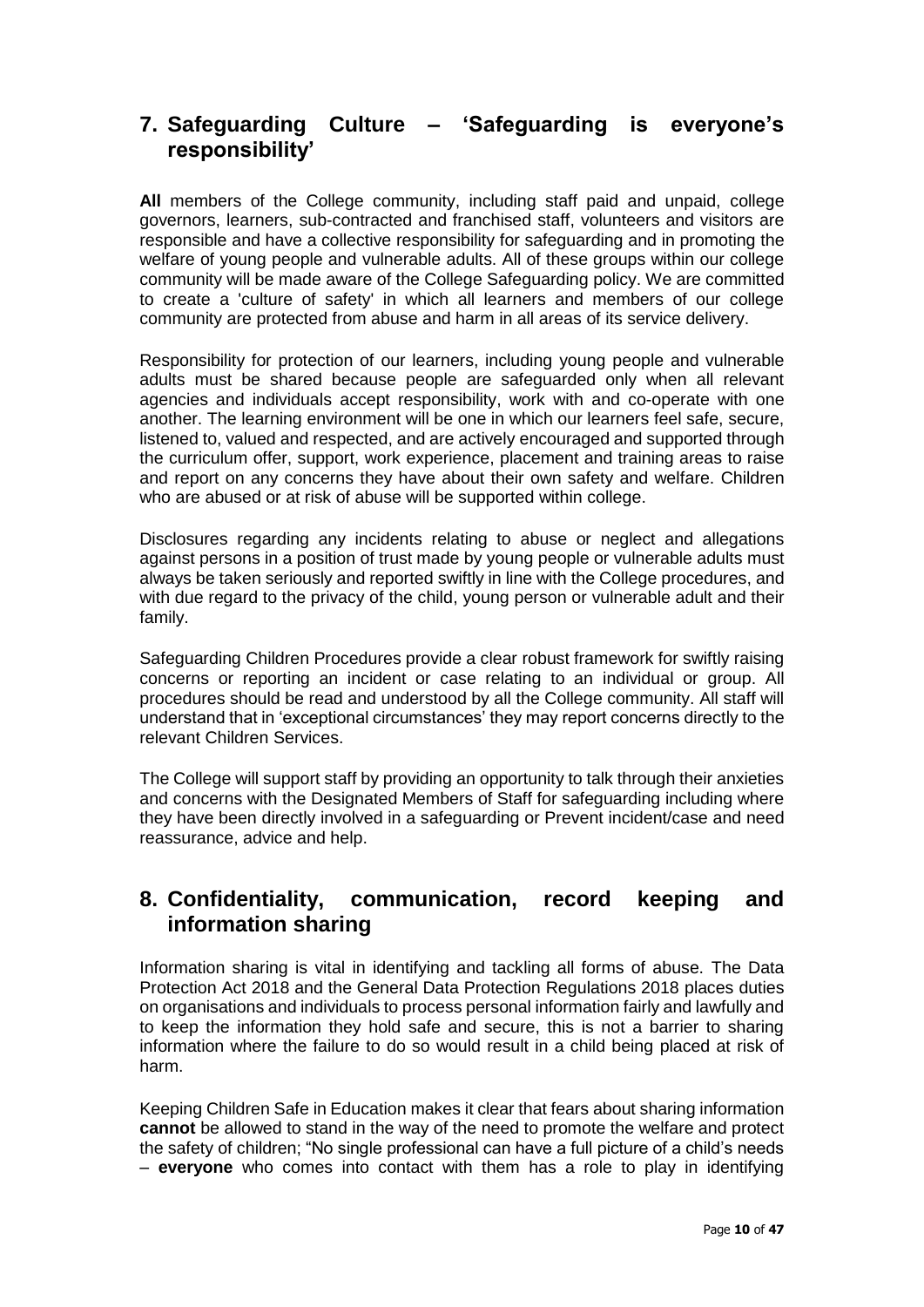concerns, sharing information and taking prompt action". This includes allowing practitioners to share information without consent.

Safeguarding will keep all child protection records confidential, allowing disclosure only to those who need the information in order to safeguard and promote the welfare of children. A record will be made of who has viewed a child's record, when and for what reason this will be recorded on the child's chronology.

Safeguarding will cooperate with police and children's social care to ensure that all relevant information is shared for the purposes of child protection investigations under section 47 of the Children Act 1989 in accordance with the requirements of Working Together to Safeguard Children (March 2018), the Prevent Duty Guidance for England and Wales (2015) and Channel Duty Guidance: Protecting vulnerable people from being drawn into terrorism (2015).

Keeping Children Safe in Education emphasises that **any** member of staff can contact children's social care if they are concerned about a young person.

### **9. Procedure for Managing a Disclosure**

All staff working within education are advised to maintain an attitude of '**it could happen here'** where safeguarding is concerned.

When concerned about the welfare of a child, staff should always act in the **best**  interests of the child. If staff have **any concerns** about a child's welfare, they should act on them **immediately.**

Staff should not assume a colleague or another professional will act and share information that might be critical in keeping children safe.

#### **STEP 1 – If a young person tells you about possible abuse you must:**

- a) Listen carefully, stay calm and reassure the student that you are pleased they have come to talk to you about the situation.
- b) Communicate that s/he has a right to be safe and protected.
- c) Advise the student that you will help them but you will have to pass the information on to other people in order to do so. Explain who this will be - Safeguarding staff.
- d) Ask questions normally and without pressure in order to be sure that you understand what the young person is telling you. Do not ask leading questions and do not make any comments about the alleged offender.
- e) Record the date, time and place of your conversation with the student.
- f) Note carefully what the student has disclosed to you, the questions you may have asked the student and the key points of the response from the student.
- g) Reassure the young person that by telling you, they have done the right thing.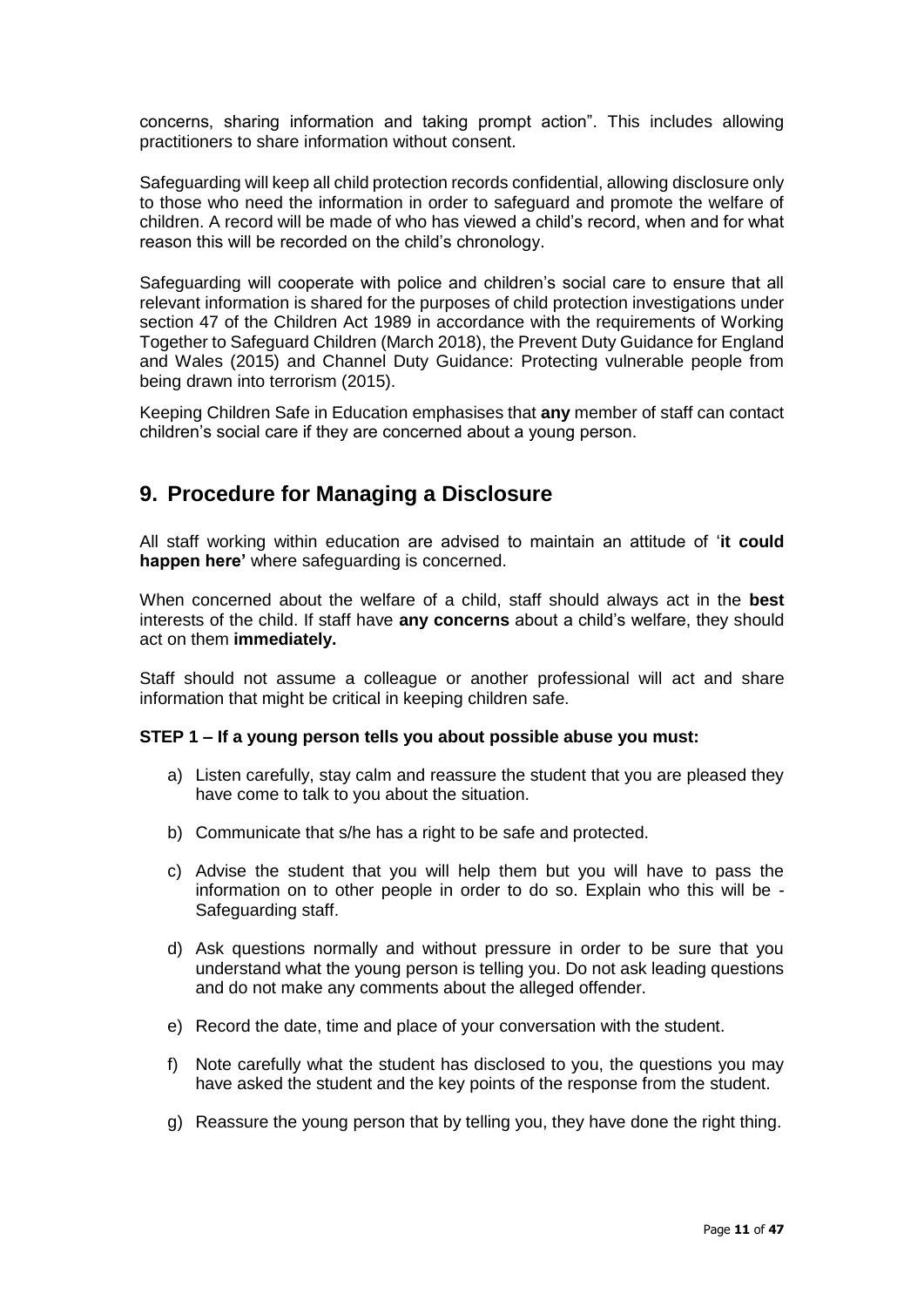#### **STEP 2:**

h) Take the student to Safeguarding immediately, where possible. **You must not deal with this issue yourself!**

#### **STEP 3:**

i) As soon as you can, transfer your record of the whole conversation you have had with the student to Safeguarding via the Incident Form on CPOMS. It is essential to record all you have heard but please do not add any opinions or interpretations. If you not have access to CPOMS, please contact Safeguarding in person.

#### **STEP 4:**

j) Safeguarding staff will look at the information they have been given by the member of staff reporting the issue. If the concerns about the student are significant and meet the additional needs/complex need criteria, they will be referred to the Multi-Agency Safeguarding Hub (MASH) so that a strategic overview can be maintained and any themes or common factors can be recognised. This includes concerns about a student who is affected by the behaviour of a parent or other adult in their household.

#### **Clear indications or disclosure of abuse will be reported without delay by Safeguarding staff.**

We recognise the stressful and traumatic nature of safeguarding and child protection work. We will support staff by providing an opportunity to talk through their anxieties with the Designated Safeguarding Lead and/or a deputy and to seek further support as appropriate.

We will endeavour to discuss our concerns with parents and carers and seek their consent to refer concerns unless we feel that to do so would place a child at risk of, or cause further significant harm.

In all other circumstances, the parents must be informed at the earliest opportunity, except where the decision has been taken to involve the Police and/or Children's Social Care, in which case this should not happen before the Strategy Discussion/Meeting has taken place.

If a child does not want their family informed, then seek advice from a member of the Safeguarding team/Social Services/Police.

Clear guidelines and procedures for Safeguarding and Prevent are displayed across the College, in College publications, including the Learner Handbook (available electronically on the college Mobile App), and on the College VLE.

Telephone referrals to the relevant service for children/young people and adult social care for those over 18 years of age will be followed up in writing using the relevant form within 24 hours.

Written records of any concern regarding a young person's/ vulnerable adult's safety will be kept centrally in a file in a locked cabinet.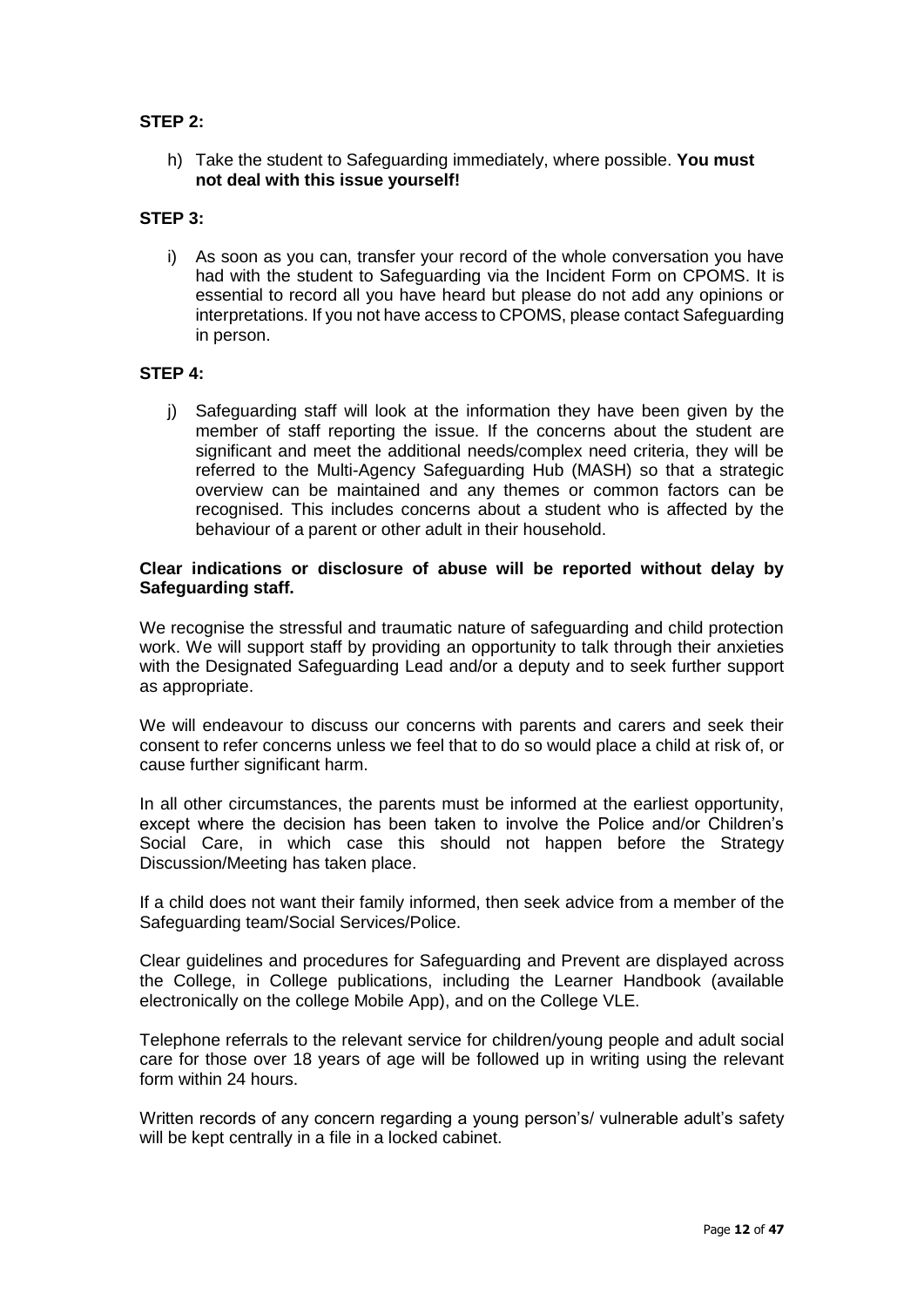Sandwell College recognises that we do not have the responsibility to investigate cases of suspected abuse.

Sandwell College will co-operate with and share information with relevant external agencies in any enquiries regarding safeguarding and Prevent Duty matters, including representation at case conferences, core groups and multi-agency planning meetings as required. We will seek consent to share information from the parent or carer unless to do so would place a young person or vulnerable adult at risk of, or cause further significant harm or would compromise the Safeguarding process.

All staff will make it clear to any young person or vulnerable adult disclosing information that they cannot guarantee confidentiality, but they will only pass the information on to the people that can help them.

Information concerning young people and vulnerable adults at risk will be shared with all members of staff on a "need to know" basis. A Designated Member of Staff for Safeguarding will make a judgement in each individual case about who needs and has a right to access particular information.

Where there are concerns about a young person or vulnerable adult, a member of staff may be asked to keep a log of observations. This will be kept securely and transferred to the Vice Principal with responsibility for Safeguarding and adherence to the Prevent Duty.

All Safeguarding and Prevent Duty records are subject to the Data Protection Act and GDPR. If there is any doubt as to the rights of any party to access information, we may seek legal advice prior to releasing any information.

### **10. Allegations against staff and adults in a Position of Trust**

All adults working with young people and vulnerable adults are considered to be in a position of trust, as a consequence of their knowledge, position and/or the authority invested in their role. This equally applies to volunteers.

This means that adults should **not**:

- Use their position to gain access to information for their own or other's advantage.
- Use their position to intimidate, bully, humiliate, threaten, coerce or undermine young people / vulnerable adults
- Use their status and standing to form or promote relationships which are of a sexual nature or may become so.

This means that adults should:

- Ensure that an unequal balance of power is not used for personal advantage or gratification.
- Maintain appropriate professional boundaries and avoid behaviour which may be misinterpreted by others.
- Report or record any incident where their behaviour may be misinterpreted with a Senior Manager at the earliest opportunity.

All adults have a responsibility to maintain public confidence in their ability to safeguard the welfare and best interests of young people and vulnerable adults with whom they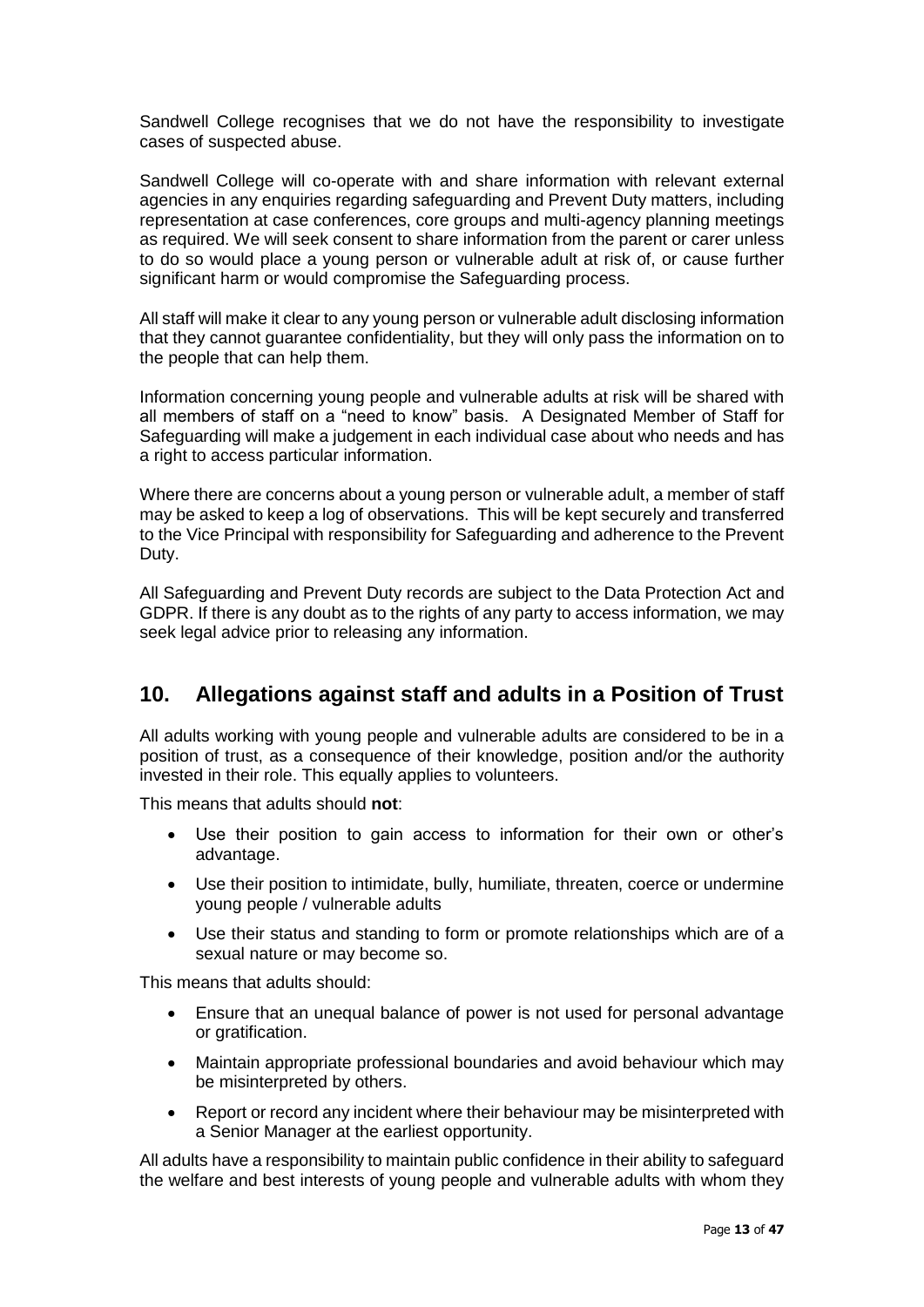work or come into contact with. It is therefore expected that they will adopt high standards of personal conduct in order to maintain the confidence and respect of the general public and with their colleagues.

There may be times, for example, when an adult's behaviour or actions in their personal life come under scrutiny from local communities, the media or public authorities. This could be because their behaviour is considered to compromise their position in the workplace or indicate an unsuitability to work with young people or vulnerable adults. Misuse of drugs, alcohol or acts of violence would be examples of such behaviour. The behaviour of an adult's partner or other family members may raise similar concerns and require careful consideration by the College as to whether there may be a potential risk to young people and vulnerable adults within the workplace.

This means that adults should not:

- Behave in a manner which would lead any reasonable person to question their suitability to work with children or act as a role model, or;
- Make or encourage others to make unprofessional comments which scapegoat, demean or humiliate.

This means that adults should:

- Be aware that behaviour in their personal lives may impact upon their work with young people and vulnerable adults.
- Follow codes of conduct and adopt positive behaviours as deemed appropriate by the College.
- Understand that behaviours and actions of their partner (or other family members) may raise questions about their suitability to work with young people and vulnerable adults.

All staff should be aware of their duty to raise concerns about the attitude or actions of colleagues.

#### **N.B. Guidelines set out within the College's Disciplinary Procedure and Procedure for Reporting and Dealing with Allegations of Abuse against Members of Staff and Adults in a Position of Trust, will be adhered to for internal and external investigation purposes**.

If a young person or vulnerable adult makes an allegation against a member of staff at the College the Designated Safeguarding Lead must be informed immediately, who will in turn inform the Human Resources Director.

If the Principal is implicated in the concerns you should discuss your concerns with the Local Authority Designated Officer for child protection (LADO) who will initiate appropriate action in the same manner as allegations made against other staff in school and inform the Safeguarding Designated Lead at the end of their enquiries.

If you have safeguarding/Prevent or child protection concerns relating to the parents/carers of children and you are aware that they work with children, young people or vulnerable adults, you must inform the designated staff for child protection. This will allow for consideration to be given as to whether the position of trust process needs to be applied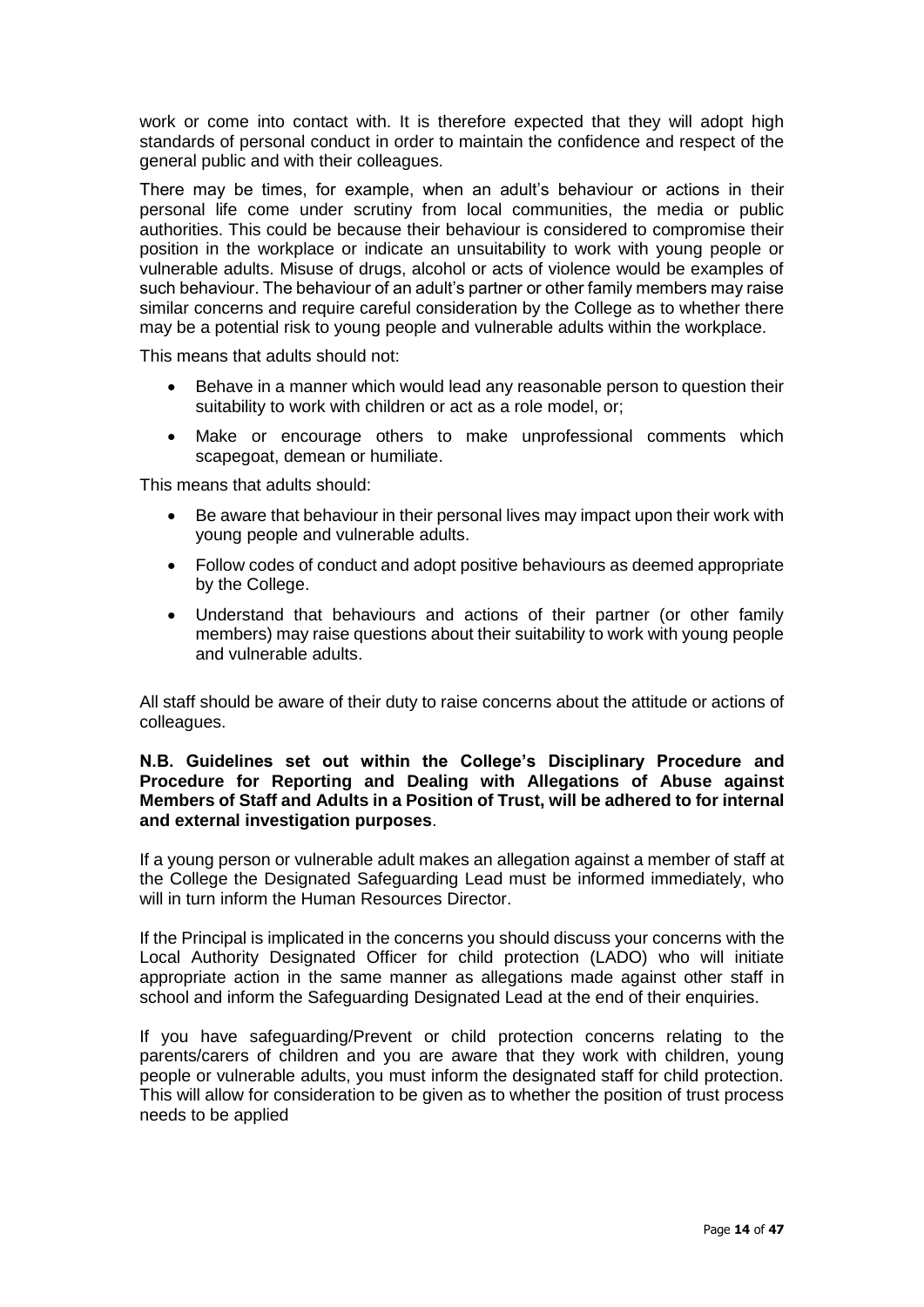If an allegation of abuse is made against a member of staff in work-based provision not directly linked to college, it must be reported to the Police. The Designated Safeguarding Lead must be informed.

The member of staff should have no contact with the young person concerned and must not be informed of the allegation prior to referral.

Any individual (including volunteers, paid employees and those in work-based placements) who come into contact with young people and vulnerable adults have a legal and moral duty to safeguard and promote their welfare. This duty requires individual staff to ensure the safety of a young person or vulnerable adult involved in any activity or interaction for which that person is responsible.

The Children Act 2004, through the Stay Safe outcome places a duty upon organisations to promote the well being of young people. This includes the need to ensure that all adults who work with or on behalf of young people in these organisations are competent, confident and safe to do so.

The majority of adults who work with young people and vulnerable adults act professionally: Adults who work with young people and vulnerable adults are responsible for their own actions and behaviours and should avoid any contact which would lead any reasonable person to question their motives and intentions.

It is recognised that working with young people and vulnerable adults can result in tensions between adults and the learner concerned such that misunderstandings can occur, and it is here that the behaviour of adults can give rise to allegations of abuse being made against them. The college has a robust staff professional boundaries policy that provides guidance to ensure that staff are aware of their responsibilities when interacting with children, young people and vulnerable adults.

However, allegations may be genuine and research shows that there are adults who will deliberately seek out, create or exploit opportunities to abuse young people and vulnerable adults. It is therefore essential that all possible steps are taken to safeguard young people and vulnerable adults, and that adults working with them are safe to do so.

It is acknowledged that individuals may have concerns about the possibility of an allegation being made against them and for that reason it is important that they familiarise themselves with behaviours that may be considered as constituting gross misconduct and misconduct, and those which would be considered illegal.

Circumstances where misunderstanding may arise:

- Dress and appearance
- Personal living space
- Gifts, rewards and favouritism
- Communication with young people and vulnerable adults (including the use of technology
- Social contact

Please note that the college has a dedicated **Safeguarding Professional Boundaries Policy.**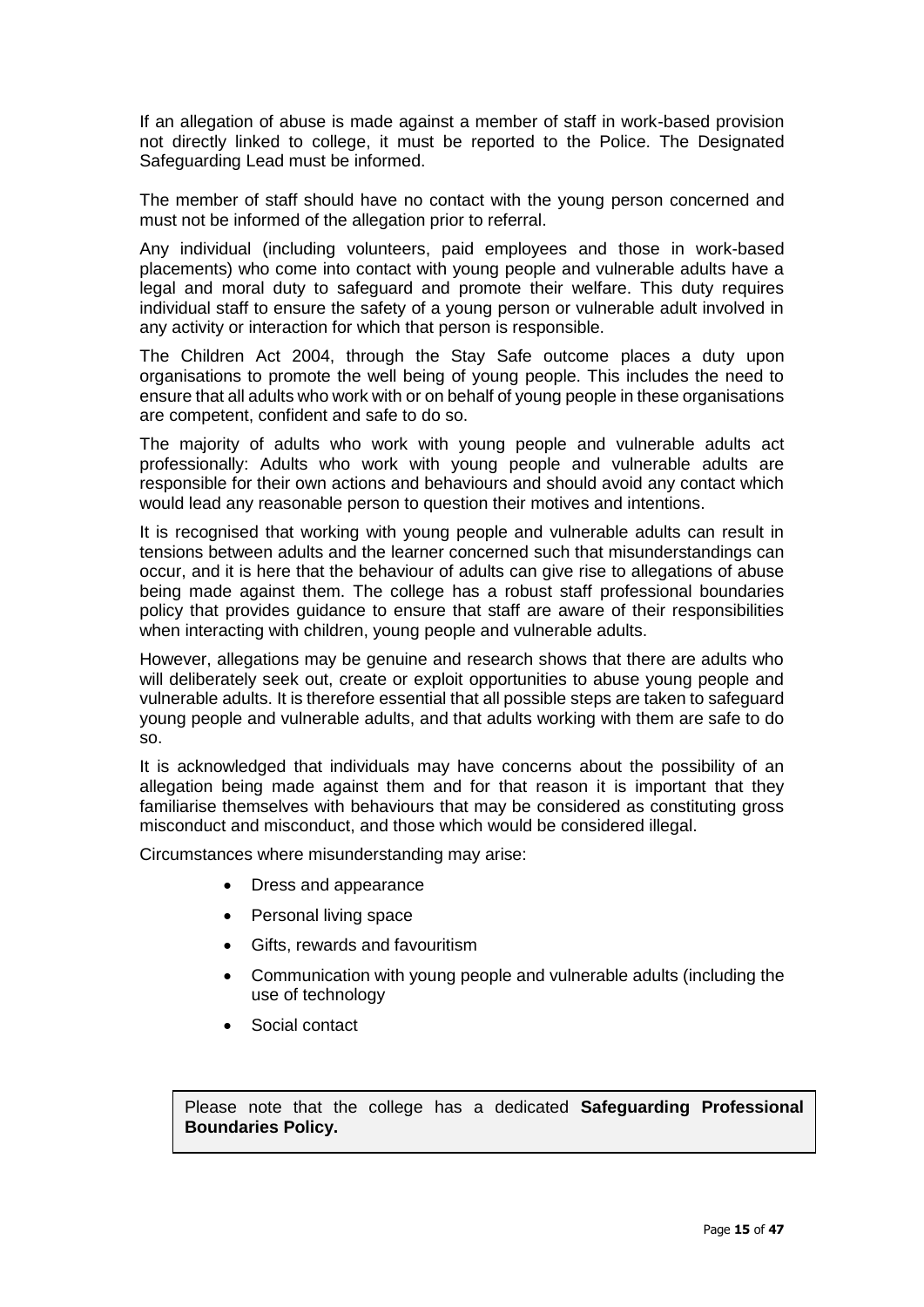## **11. Physical Contact and Physical Intervention**

Not all young people and vulnerable adults feel comfortable about physical contact. Adults should not assume that it is acceptable practice to use touch as a means of communication. Wherever possible, young people and vulnerable adults should be advised before physical contact or intervention is made.

It is recognised that some young people / vulnerable adults who have experienced abuse may seek inappropriate physical contact and adults should be particularly aware of this when it is known that a learner has suffered abuse.

In this circumstance careful consideration should be given to the needs of the learner. Details of the learner and his / her additional needs must be reported to the Vice Principal with responsibility for Safeguarding.

#### **Physical Intervention**

The College's policy on the use of physical intervention is detailed within the Health and Safety policy. It applies strictly to the application of physical intervention in the case of persons with an identified learning disability or severe challenging behaviour and adheres to the Department of Health's Guidelines for the Use of Physical Intervention.

### **12. Learners Accessing Alternative Provision**

Where learners are accessing the College as part of alternative school provision any Safeguarding/Prevent concerns must be reported to a member of the College's safeguarding team. This team will liaise closely with the Designated Officer from the young person's mainstream school, who will take the lead on the safeguarding case.

There are occasions when young people and vulnerable adults are placed in settings outside the College.

Young people and vulnerable adults are more vulnerable to abuse or harm in these situations than in short term placements, and therefore child protection arrangements are a relevant concern for longer term placements. Additional safeguards will be necessary for placements when one or more of the following conditions apply. The placement is:

- for more than one day per week;
- for longer than one term in any academic year;
- aimed at those who may be vulnerable, e.g. those who have special needs or are young (aged under 16);
- one where the workplace supervisor or a colleague will have substantial unsupervised access to the child, because of the nature of the business (i.e. micro business or sole trader); or
- One which has a residential component.

All Learning Providers working with young people therefore have a duty of care to ensure Safeguarding policies and procedures are in place and followed by their employees and volunteers. To do this we will ensure that we:

• Create and maintain an environment in which young people and vulnerable adults feel secure, are encouraged to talk and are listened to.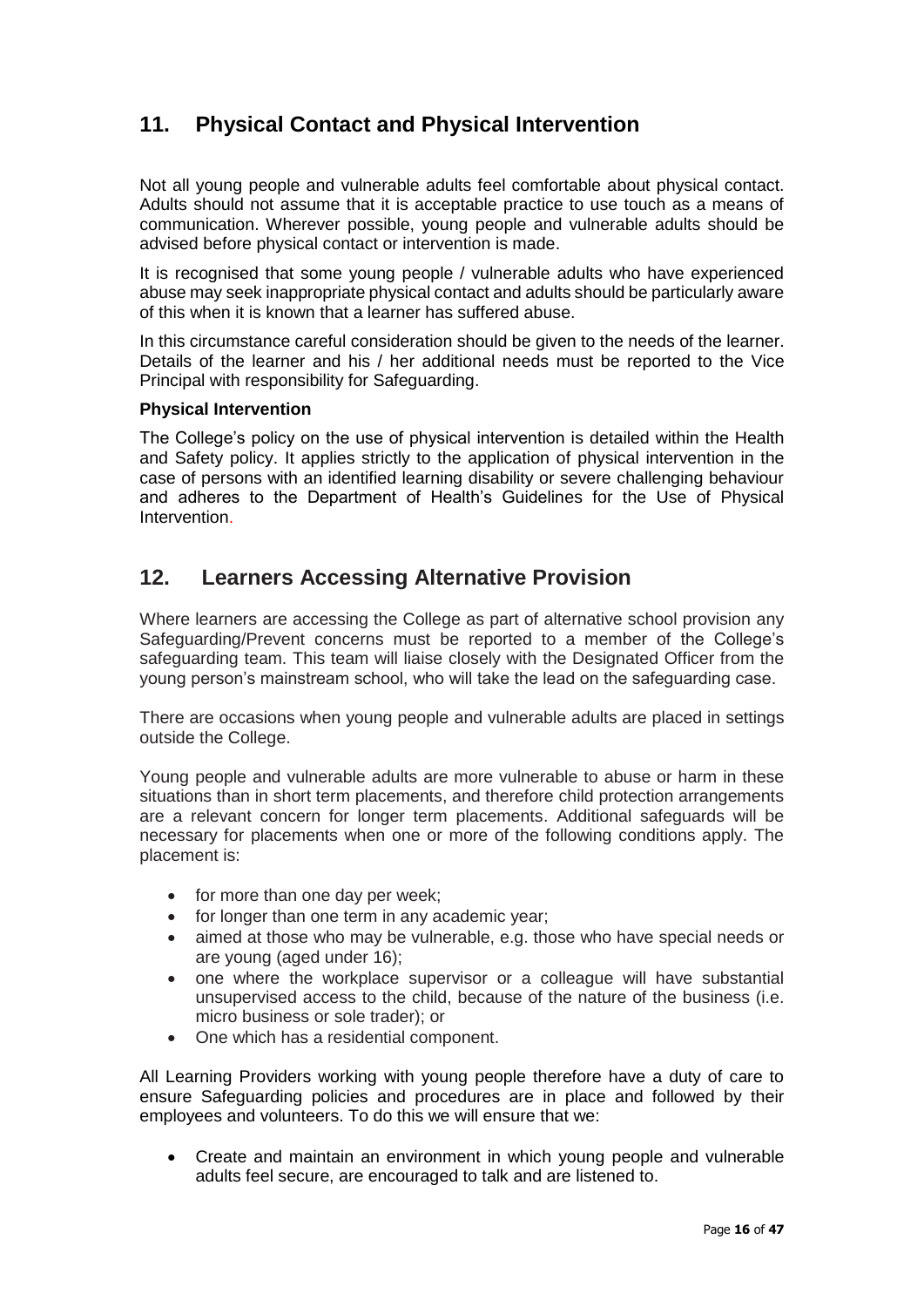- Include curriculum and enrichment activities and opportunities to enable learners the opportunity to attain skills and attitudes, to help them resist abuse in their own lives and to prepare for the responsibilities in their adult lives, including parenthood.
- Communicate a clear model of management of suspected or disclosed abuse.

### **13. Responsibilities for Safeguarding learners on Placement**

If any of the above conditions apply, the following safeguards should be in place at a strategic level:

- Sandwell College staff who arrange, vet, or monitor work placements will have had training in child protection;
- Training organisations or employers taking responsibility for a young person or a vulnerable adult on a long-term placement will be asked to make a commitment to safeguarding their welfare by endorsing an agreed Safeguarding policy or statement of principles.
- Any person whose normal duties will include regularly caring for, training, looking after or supervising a child in the workplace should be vetted and subject to DBS Disclosures to ensure s/he is not disqualified from working with children or otherwise unsuitable to be responsible for them. This should not include people who will have contact with the child simply because s/he will be in the same location, or as part of their work. It is intended to apply to people who are specifically designated to have responsibility for looking after, supervising or directly training a child or children throughout the placement.
- DBS Disclosures will be arranged by the College, and the person will be regarded as a volunteer for the purpose of the Disclosure.
- That person will also be given basic Safeguarding and Prevent Duty training to be aware of their responsibilities. They should be given details of a person to contact in the event that there are any concerns about a learner for whom they are responsible.
- The learners who are placed in these settings will also be given clear advice about who to contact if they are worried or uncomfortable about their surroundings or if they suffer abuse. They will have a continuing point of regular contact within College and be given opportunities to raise any concerns they may have.
- If a concern is raised regarding a young person or vulnerable adult who is on a long-term placement, then the normal College Safeguarding and Prevent Duty procedures will apply.
- In some cases, it is also important to ensure that the learner concerned is suitable for the placement (for example, when placing young people in environments involving them working with younger children). In these circumstances DBS Disclosures may be required.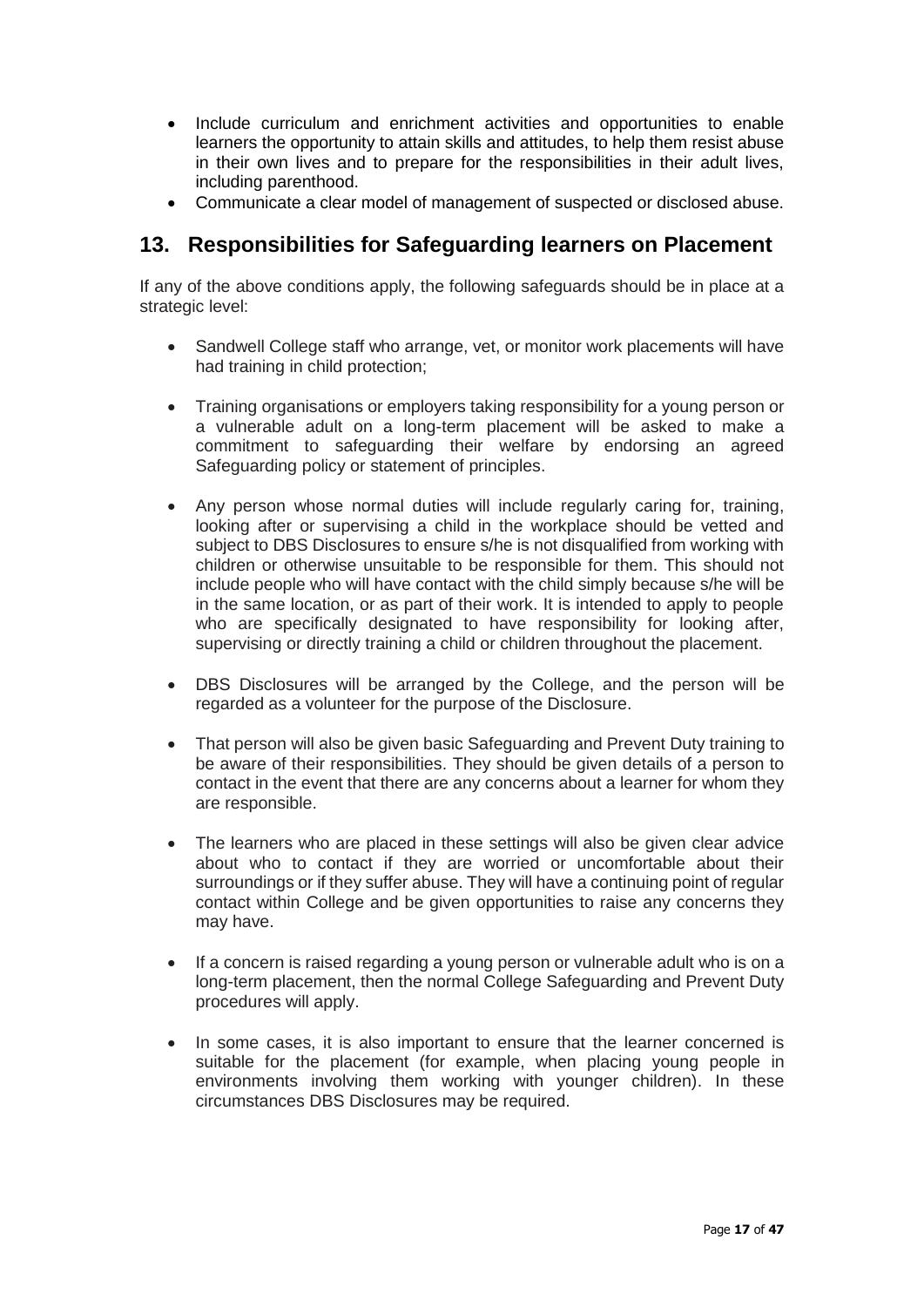### **14. Preventative Work**

As part of developing a healthy, safer lifestyle, young people and vulnerable learners will be taught:

- to recognise and manage risks in different situations and then decide how to behave appropriately (including those within the digital world)
- to judge what kind of physical contact is acceptable and unacceptable
- to recognise when pressure from others (including people they know) threatens their personal safety and develop effective ways of resisting pressure, including knowing where and when to get help
- to use assertiveness techniques to resist unhelpful pressure
- Our learners should feel valued, respected and able to discuss any concerns they have. The College will seek to create an environment where this can be achieved.

### **15. Types of Abuse and Neglect**

All staff should be aware of indicators of abuse and neglect in order to identify cases of children who may need help and protection.

If staff are unsure, they should **always** speak to the designated safeguarding lead, or deputy.

Staff should be aware that abuse, neglect and safeguarding issues are rarely standalone events and cannot be covered by one definition or one label alone. In most cases, multiple cases will overlap with one another.

#### **Contextual Safeguarding**

Contextual safeguarding refers to the wider importance of considering wider environmental factors in a child's life that may threaten their safety and/or welfare. It is important for everybody who works with children to be aware that safeguarding incidents and/or behaviours can be associated with factors outside the school or college and/or can occur between children. This can take a variety of different forms and children can be vulnerable to multiple harms including (bot not limited to) sexual exploitation, criminal exploitation, serious youth violence and county lines. All staff, but especially the Designated Safeguarding Lead (or Deputy) should be considering the context within which such incidents and/or behaviours occur. Contextual Safeguarding is referred to in Working Together to Safeguard Children and Keeping Children Safe in Education.

#### **Child Protection and Safeguarding Issues**

The statutory guidance 'Keeping children safe in education' provides guidance on a range or abuse or safeguarding issues including:

Abuse Belief in Spirit Possession Abuse Bullying (including Cyber)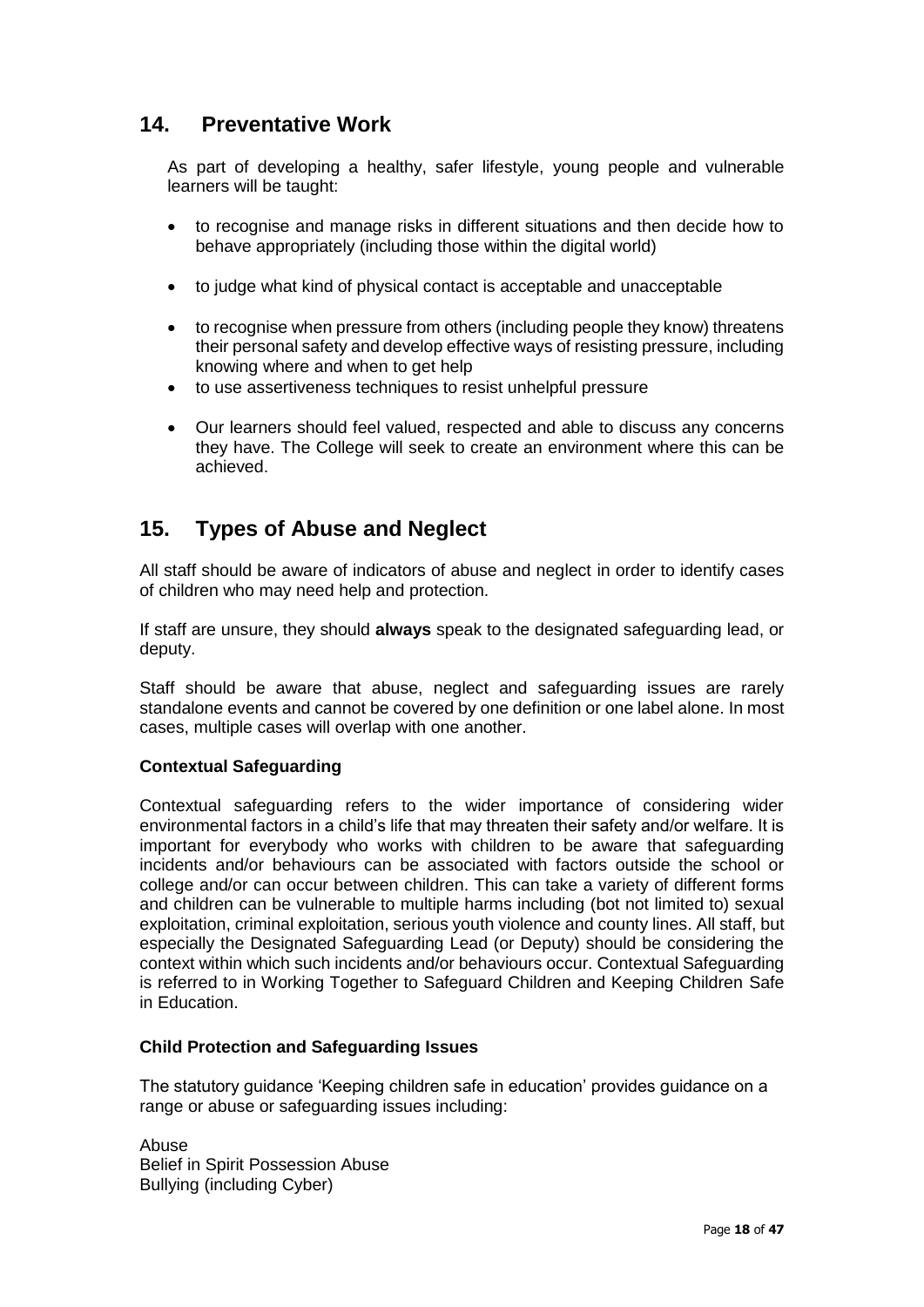Children & the court system Children with family members in prison Child missing from education or care Children missing from home Child criminal exploitation Child sexual exploitation County Lines Domestic Abuse Drug & substance misuse Fabricated or induced illness Female Genital Mutilation (FGM) Forced Marriage Gangs and youth violence **Homelessness** Mental Health and Mental Wellbeing Modern day slavery and human trafficking Peer on peer abuse Preventing Radicalisation (the Prevent duty) Private Fostering Self-harming Sexual violence and sexual harassment Sexting So called 'honour-based' violence Up Skirting Violence against Women and Girls

#### **Abuse**

Abuse is a form of maltreatment of a child, this also relates to a vulnerable adult. Somebody may abuse or neglect a child by inflicting harm, or by failing to act to prevent harm. They may be abused by an adult or adults, or another child or children. Children may be abused in a family or in an institutional or community setting by those known to them or, more rarely, by others:

**Physical abuse:** A form of abuse which may involve hitting, shaking, throwing, poisoning, burning or scalding, drowning, suffocating, or otherwise causing physical harm to a child. Physical harm may also be caused when a parent or carer fabricates the symptoms of, or deliberately induces, illness in a child.

**Emotional abuse:** The persistent emotional maltreatment of a child such as to cause severe and persistent adverse effects on the child's emotional development. It may involve conveying to a child that they are worthless or unloved, inadequate, or valued only insofar as they meet the needs of another person. It may include not giving the child opportunities to express their views, deliberately silencing them or 'making fun' of what they say or how they communicate. It may feature age or developmentally inappropriate expectations being imposed on children. These may include interactions that are beyond the child's developmental capability, as well as overprotection and limitation of exploration and learning, or preventing the child participating in normal social interaction. It may involve seeing or hearing the ill-treatment of another. It may involve serious bullying (including cyber bullying), causing children frequently to feel frightened or in danger, or the exploitation or corruption of children. Some level of emotional abuse is involved in all types of maltreatment of a child, though it may occur alone.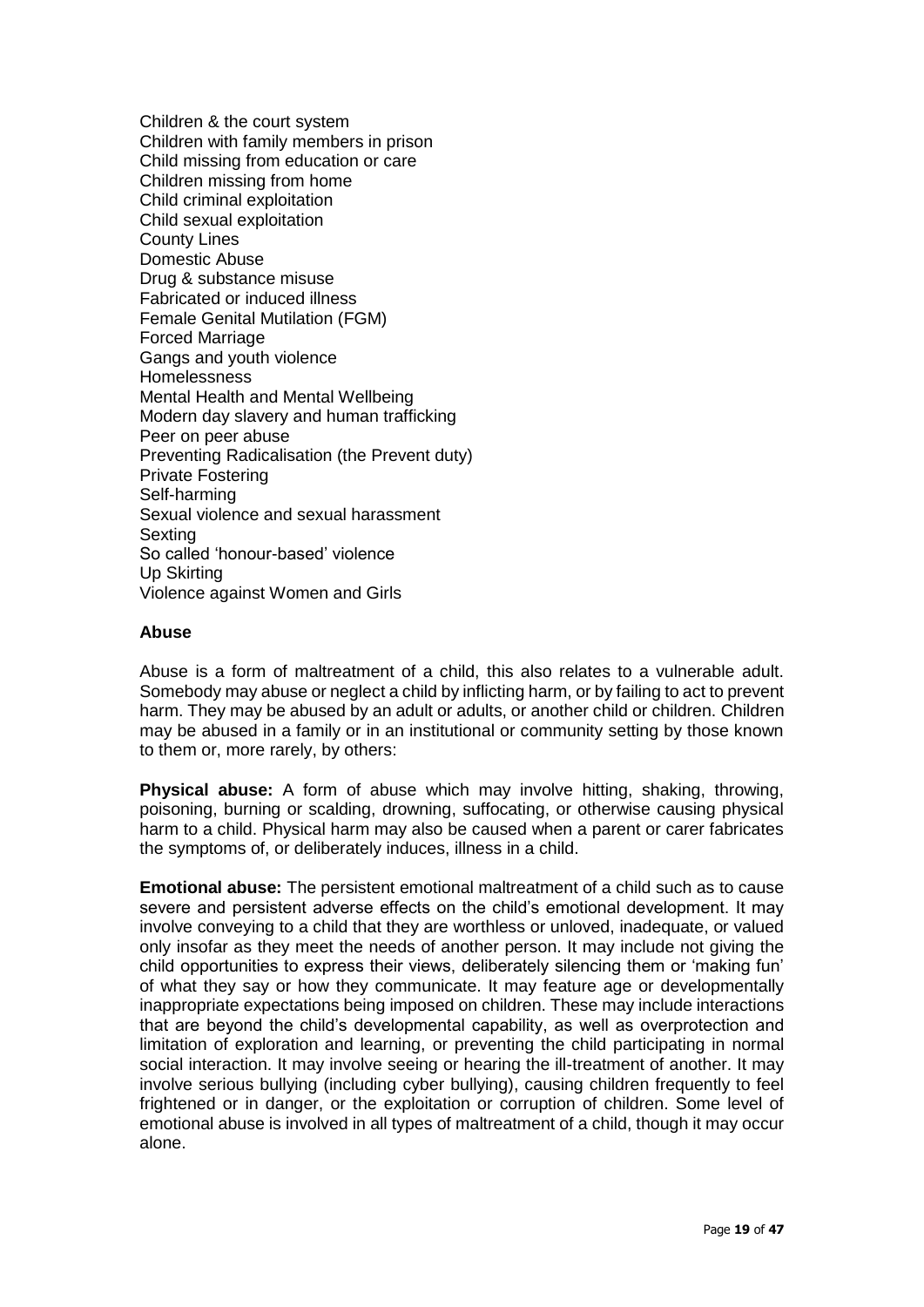**Sexual abuse:** Involves forcing or enticing a child or young person to take part in sexual activities, not necessarily involving a high level of violence, whether or not the child is aware of what is happening. The activities may involve physical contact, including assault by penetration (for example rape or oral sex) or none penetrative acts such as masturbation, kissing, rubbing and touching outside of clothing. They may also include non-contact activities, such as involving children in looking at, or in the production of, sexual images, watching sexual activities, encouraging children to behave in sexually inappropriate ways, or grooming a child in preparation for abuse. Sexual abuse can take place online and technology can be used to facilitate offline abuse. Sexual abuse is not solely perpetrated by adult males. Women can also commit acts of sexual abuse, as can other children. The sexual abuse of children by other children is a specific safeguarding issue (also known as peer on peer abuse).

**Neglect:** The persistent failure to meet a child's basic physical and/or psychological needs, likely to result in the serious impairment of the child's health or development. Neglect may occur during pregnancy, for example, as a result of maternal substance abuse. Once a child is born, neglect may involve a parent or carer failing to; provide adequate food, clothing and shelter (including exclusion from home or abandonment); protect a child from physical and emotional harm or danger; ensure adequate supervision (including the use of inadequate care-giver); or ensure access to appropriate care or treatment. It may also include neglect of, or unresponsiveness to, a child's basic emotional needs.

The above statements and criteria also relate to vulnerable adults.

#### **Belief in Spirit Possession Abuse**

Abuse linked to a Belief in Spirit Possession whereby the perpetrators believe that an evil spirit has entered a child and is controlling him or her. Sometimes the term 'witch' is used and is defined here as the belief that a child is able to use an evil force to harm others. Terms used may be black magic, kindoki, the evil eye, djinns, voodoo, obeah, demons, and child sorcerers. In all these cases genuine beliefs can be held by families, carers, religious leaders, congregations and the children themselves that evil forces are at work. Abuse often occurs when an attempt is made to 'exorcise' or 'deliver' the child.

### **Some of the following signs may be indicators of this type of abuse but may also be common features in other kind of abuse**

- Signs or marks such as bruises or burns.
- A child becoming noticeably confused, withdrawn, disorientated or isolated and appearing alone amongst other children.
- A person's personal care deteriorating such as losing weight, being unkempt with dirty clothes and even faeces smeared on them.
- Parent or carer does not show concern for or have a close bond with the child.
- Childs attendance becoming irregular or the child being taken out of education altogether.
- A child reporting, they are or have been accused of being 'evil' and/or that they are having the 'devil beaten out of them'.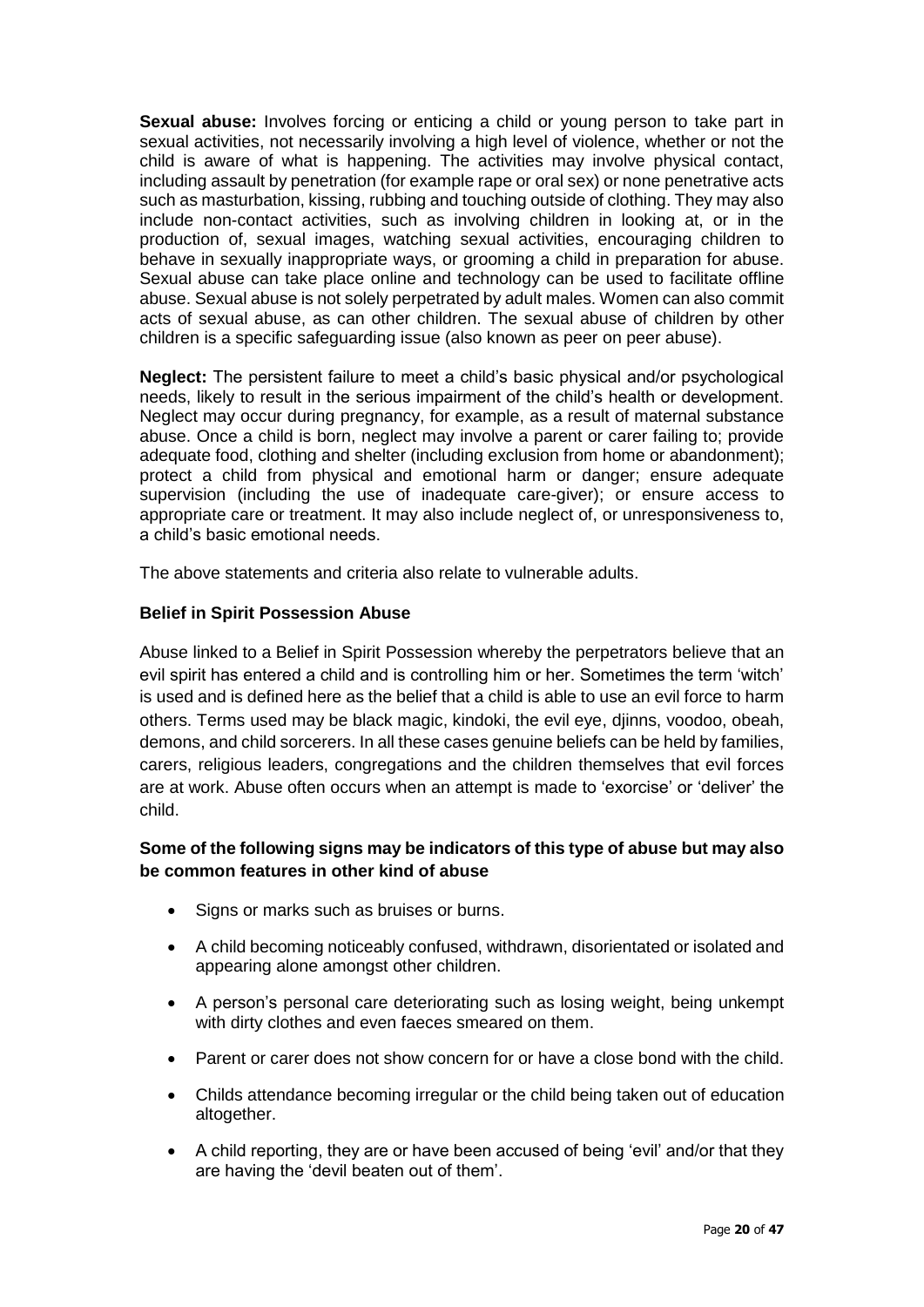### **Bullying (including Cyber)**

While bullying between children and young people is not a separate category of abuse and neglect, it is a very serious issue that can cause considerable anxiety and distress. At its most serious level, bullying can have a disastrous effect on a child's wellbeing and in very rare cases has been a feature in the suicide of some young people. Bullying someone because of their age, race, gender, sexual orientation disability and/or transgender will not be tolerated as the College operates a zero-tolerance approach. Bullying can take many forms including: -

| <b>Emotional:</b> | Being excluded, tormented (e.g. hiding things,<br>threatening gestures)                                                                                                                            |
|-------------------|----------------------------------------------------------------------------------------------------------------------------------------------------------------------------------------------------|
| <b>Physical:</b>  | Pushing kicking, punching or any use of aggression<br>and intimidation.                                                                                                                            |
| Racial:           | Racial taunts, use of racial symbols, graffiti, gestures.                                                                                                                                          |
| Sexual:           | Unwanted physical contact, sexually abusive                                                                                                                                                        |
|                   | comments including homophobic comments and<br>graffiti.                                                                                                                                            |
| Verbal:           | Name calling, spreading rumour's, teasing.                                                                                                                                                         |
| Cyber:            | All areas on internet, such as email and internet, chat<br>room misuse, mobile threats by text message and<br>calls. Misuse of associated technology i.e. camera<br>and video facilities, sexting. |

Please refer to the College Harassment and Bullying of Learners Policy.

Please note that the college has a dedicated **Anti-Bullying and Harassment Policy.**

#### **Children & the court system**

Children are sometimes required to give evidence in criminal courts, either for crimes committed against them or for crimes they have witnessed. There are two age appropriate guides to support children 5-11-year olds and 12-17-year olds via the Gov.UK website. The guides explain each step of the process and support and special measures that are available. There are diagrams illustrating the courtroom structure and the use of video links is explained.

Making child arrangements via the family courts following separation can be stressful and entrench conflict in families. This can be stressful for children. The Ministry of Justice has launched an online child arrangements information tool with clear and concise information on the dispute resolution service. This may be useful for some parents and carers.

#### **Children with family members in prison**

Approximately 200,000 children have a parent sent to prison each year. These children are at risk of poor outcomes including poverty, stigma, isolation and poor mental health. The National Information Centre on Children of Offenders (NICCO) provides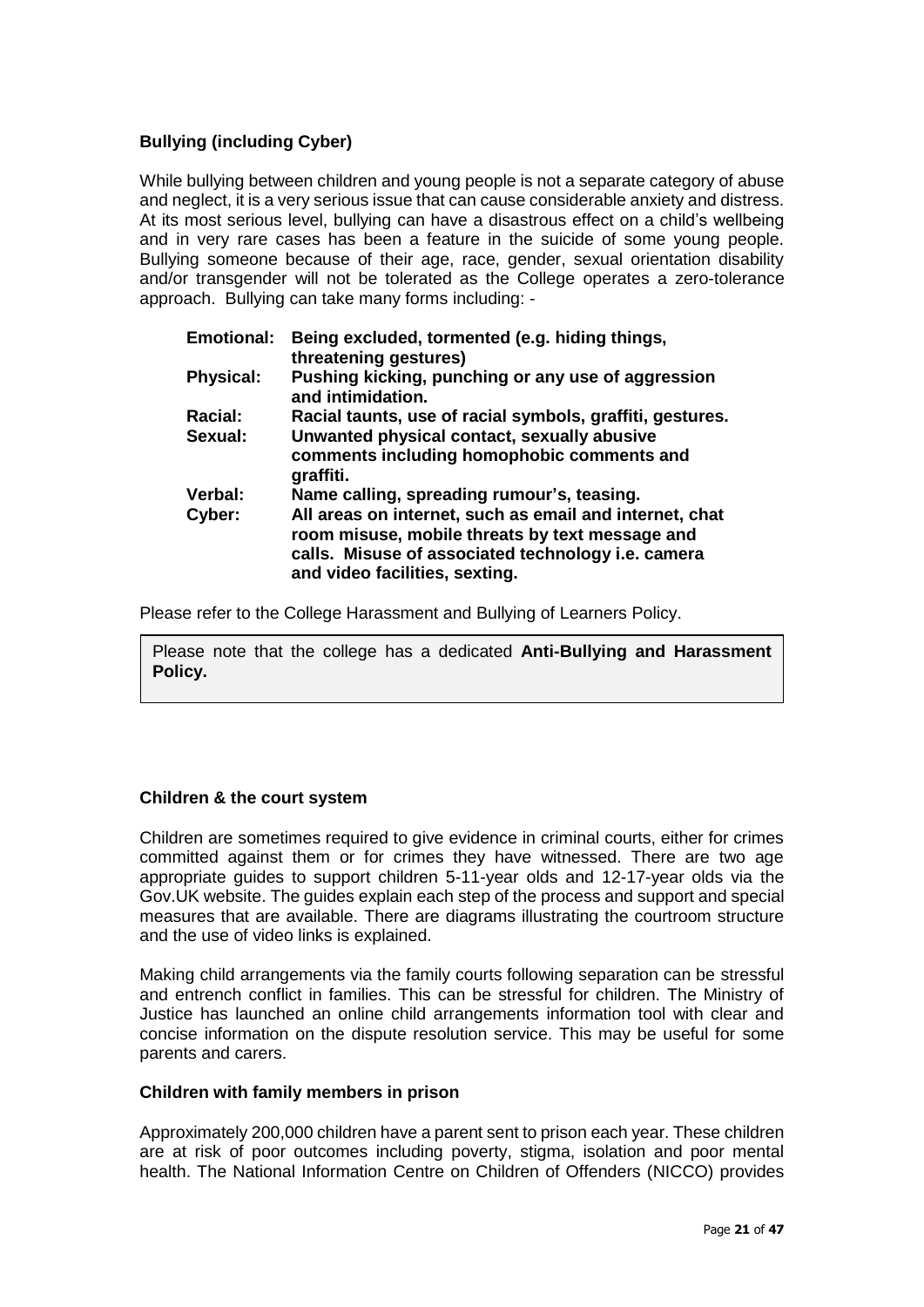information designed to support professionals working with offenders and their children, to help mitigate negative consequences for those children.

#### **Child missing from Education or Care**

All staff should be aware that children going missing, particularly repeatedly can act as a vital warning sign of a range of safeguarding possibilities. This may include abuse and neglect, which may include sexual abuse or exploitation and child criminal exploitation including involvement in county lines. It may indicate mental health problems, risk of substance abuse, risk of travelling to conflict zones, risk of female genital mutilation or risk of forced marriage.

Early intervention is necessary to identify the existence of any underlying safeguarding concerns and to help prevent the risk of a child going missing in future. Staff need to be aware that non-attendance from college could identify the existence of a safeguarding risk.

If there is any suspicion by staff or peers that the student may be at risk a member of the college Safeguarding team must be informed. Contact should be attempted with the student directly to attempt to establish that the missing student is safe and well and establish their location.

#### **Children missing from Home**

Children may run away from a problem such as abuse or neglect at home or to somewhere they want to be. They may have been coerced to run away by someone else. Whatever the reason, it is thought that approximately 25 per cent of children and young people that go missing are at risk of serious harm. There are particular concerns about the links between children running away and the risks of sexual exploitation, FGM, forced marriage, radicalisation and travelling to conflict zones. Missing children may also be vulnerable to other forms of exploitation, to violent crime, gang exploitation or to drug and alcohol abuse. The college has a duty to notify the relevant local authority of learners withdrawn from college and suspected reasons why.

If a student has gone missing from home the parents do **not** need to wait 24 hours to inform the Police.

#### **Child Criminal Exploitation (CCE)**

Child Criminal Exploitation (CCE) is where an individual or group takes advantage of an imbalance of power to coerce, control, manipulate or deceive a child into any criminal activity. In exchange for something the victim needs or wants, and/or for the financial or other advantage of the perpetrator or facilitator and/or through violence or the threat of violence.

The victim may have been criminally exploited even if the activity appears consensual. CCE does not always involve physical contact; it can also occur through the use of technology. CCE can include children being forced to work in cannabis factories, being coerced into moving drugs or money across the country, forced to shoplift or pickpocket, or to threaten other young people. They can also be forced or manipulated into committing vehicle crime.

Children can become trapped by this type of exploitation as perpetrators can threaten victims (and their families) with violence, or entrap and coerce them into debt. They may be coerced into carrying weapons such as knives or begin to carry a knife for a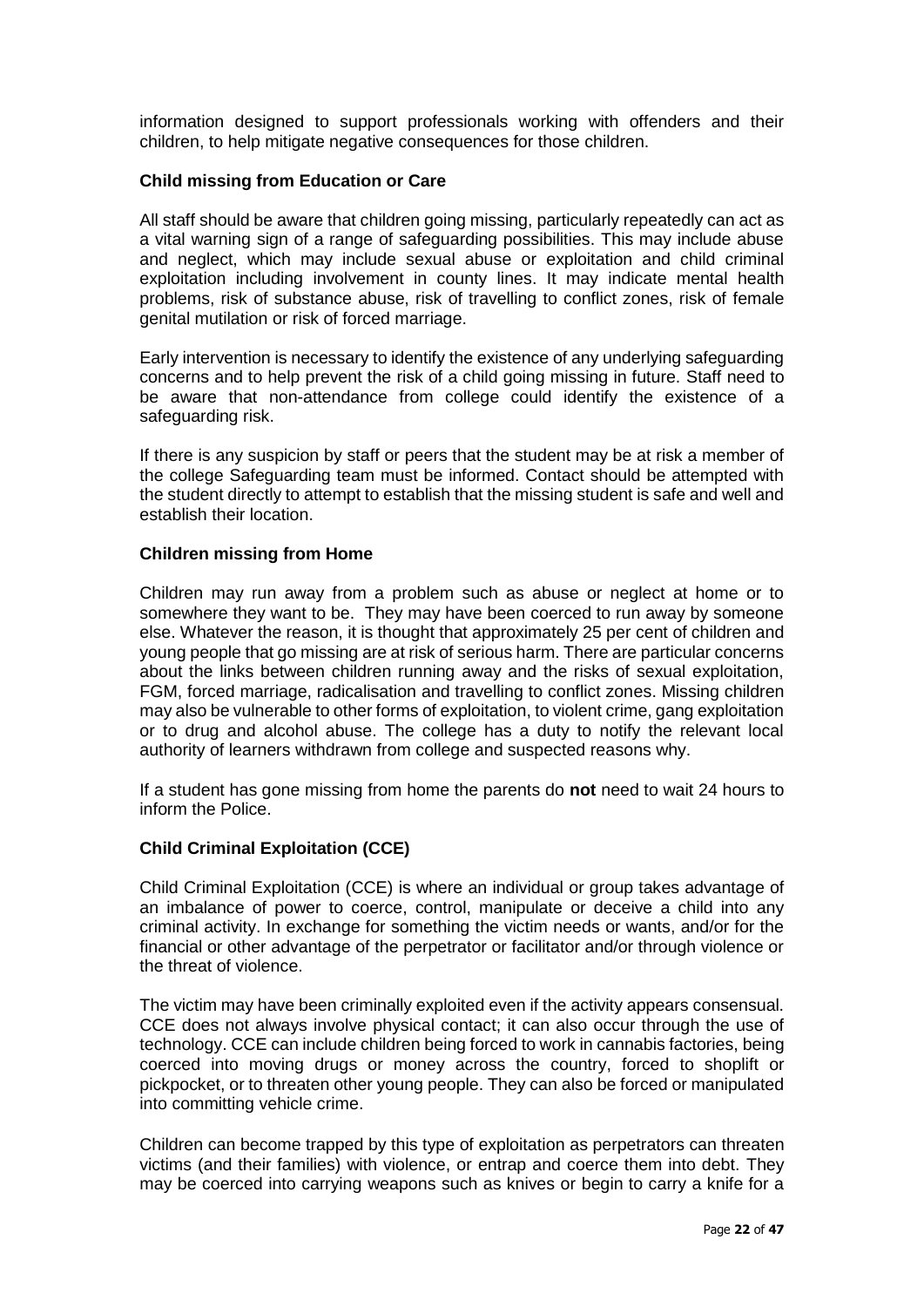sense of protection from harm from others. As children involved in criminal exploitation often commit crimes themselves, their vulnerability as victims is not always recognised by adults and professionals, (particularly older children), and they are not treated as victims despite the harm they have experienced. They may still have been criminally exploited even if the activity appears to be something they have agreed or consented to.

Some of the following can be indicators of CCE:

Children who appear with unexplained gifts or new possessions;

Children who associate with other young people involved in exploitation;

Children who suffer from changes in emotional well-being;

Children who misuse drugs and alcohol;

Children who go missing for periods of time or regularly come home late; and Children who regularly miss school or education or do not take part in education.

#### **Child Sexual Exploitation (CSE)**

CSE occurs where an individual or group takes advantage of an imbalance of power to coerce, manipulate or deceive a child into sexual activity in exchange for something the victim needs or wants, and/or for the financial advantage or increased status of the perpetrator or facilitator.

The victim may have been sexually exploited even if the sexual activity appears consensual. CSE does not always involve physical contact; it can also occur through the use of technology. CSE can affect any child or young person (male or female) under the age of 18 years, including 16 and 17 year olds who can legally consent to have sex. It can include both contact (penetrative and non-penetrative acts) and noncontact sexual activity and may occur without the child or young person's immediate knowledge (e.g. through others copying videos or images they have created and posted on social media)

Key indicators of children being sexually exploited may include;

- Going missing for periods of time or regularly coming home late;
- Regularly missing college or education or not taking part in education;
- Displaying inappropriate sexualised behaviour
- Receiving unexplained gift or gifts from unknown sources
- Associating with other young people involved in exploitation;
- Having multiple phones
- Mood swings or changes in emotional wellbeing
- Seen at strange meeting places (hotels or known places of concern)
- Having older boyfriends / girlfriends
- Self-harming / drug or alcohol misuse
- Injuries (physical)

Staff should also be aware that many children and young people who are victims of sexual exploitation do not recognise themselves as such.

#### **There are three main types of child sexual exploitation:**

• *Inappropriate relationships* - Usually involves just one abuser who has inappropriate power – physical, emotional or financial – or control over a young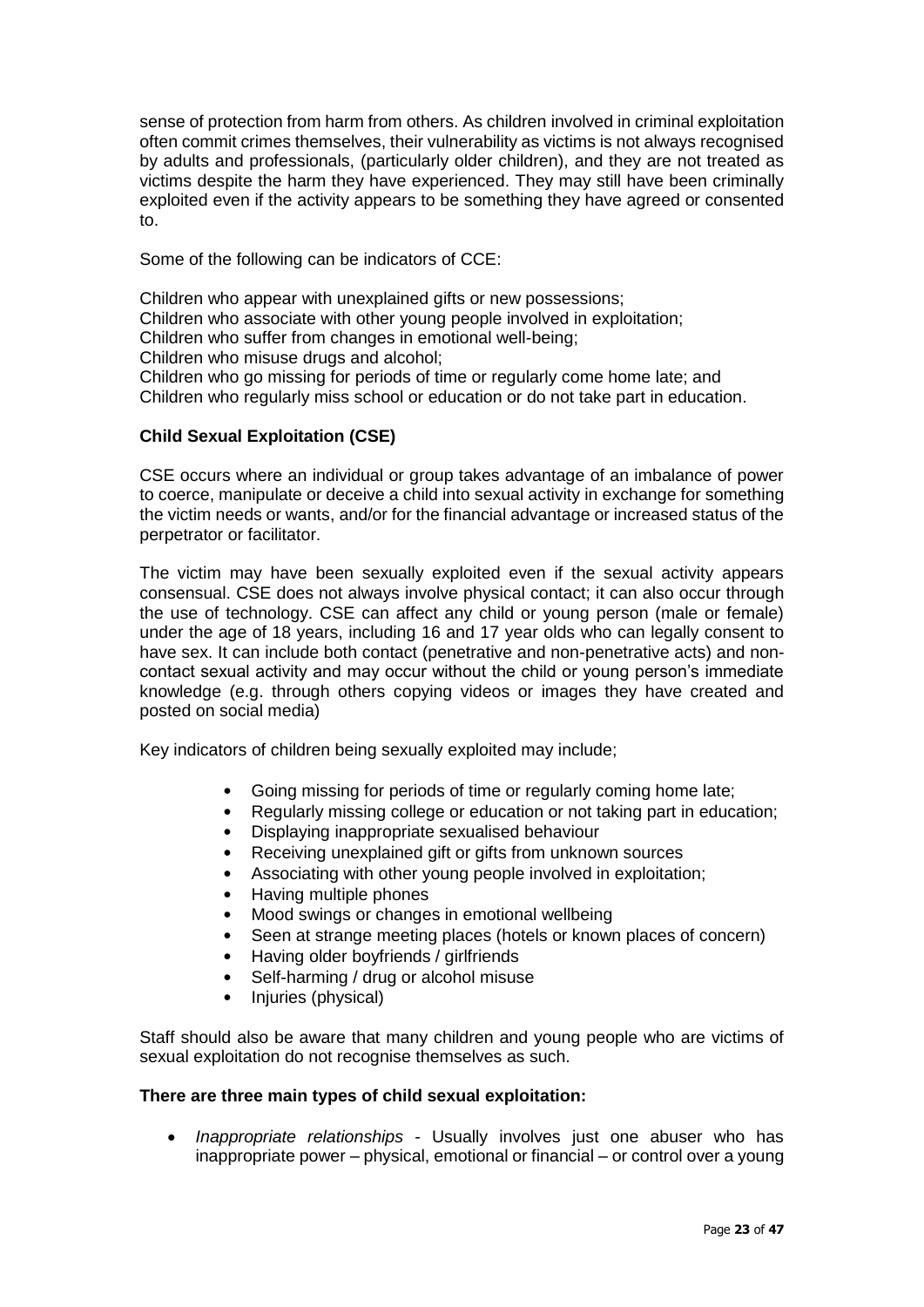person. The young person may believe they have a genuine friendship or loving relationship with their abuser.

- *Boyfriend* Abuser grooms' victim by striking up a normal relationship with them, giving them gifts and meeting in cafés or shopping centres. A seemingly consensual sexual relationship develops but later turns abusive. Victims are required to attend parties and sleep with multiple men and threatened with violence if they try to seek help.
- *Organised exploitation and trafficking* Victims are trafficked through criminal networks – often between towns and cities – and forced or coerced into sex with multiple men. They may also be used to recruit new victims. This serious organised activity can involve the buying and selling of young people.

#### **County Lines**

County lines is a term used to describe gangs and organised criminal networks involved in exporting illegal drugs (primarily crack cocaine and heroin) into one or more importing areas [within the UK], using dedicated mobile phone lines or other form of "deal line".

Exploitation is an integral part of the county lines offending model with children and vulnerable adults exploited to move [and store] drugs and money. Offenders will often use coercion, intimidation, violence (including sexual violence) and weapons to ensure compliance of victims.

Children can be targeted and recruited into county lines in a number of locations including schools, further and higher educational institutions, pupil referral units, special educational needs schools, children's homes and care homes. Children are also increasingly being targeted and recruited online using social media.

Children are often recruited to move drugs and money between locations. Children can easily become trapped by this type of exploitation as county lines gangs create drug debts and can threaten serious violence and kidnap towards victims (and their families) if they attempt to leave the county lines network.

One of the ways of identifying potential involvement in county lines are missing episodes (both from home and college), when the victim may have been trafficked for the purpose of transporting drugs and a referral to the National Referral Mechanism should be considered.

If a child is suspected to be at risk of or involved in county lines, a safeguarding referral should be considered alongside consideration of availability of local services/third sector providers who offer support to victims of county lines exploitation.

There may be signs of a change in a young person's behaviour such as:

- Going missing and subsequently found in areas away from their home;
- Returning home late and/or staying out all night;
- Have been the victim or perpetrator of serious crime (e.g. Knife crime);
- Are involved in receiving requests for drugs via a phone line, moving drugs, handing over and collecting money for drugs;
- Are known to be exposed to techniques such as 'plugging', where drugs are concealed internally to avoid detection;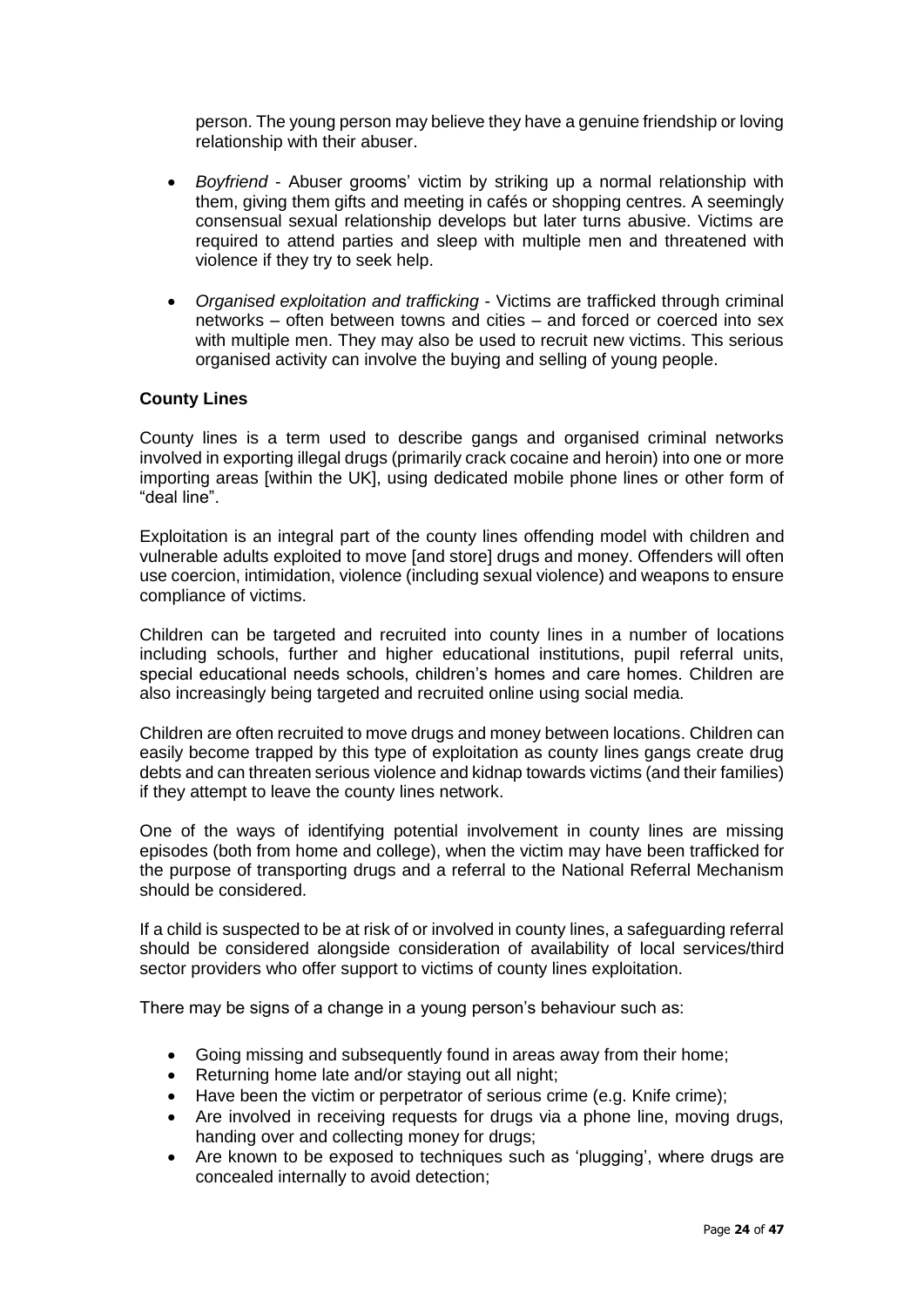- Are found in accommodation that they have no connection with, often called a 'trap house or cuckooing' or hotel room where there is drug activity;
- Increasing drug use, or being found to have large amounts of drugs on them
- Being secretive about who they are talking to and where they are going
- Unexplained absences from school, college, training or work
- Unexplained money, phone(s), clothes or jewellery
- Increasingly disruptive or aggressive behaviour
- Using sexual, drug-related or violent language you wouldn't expect them to know
- Coming home with injuries or looking particularly dishevelled
- Having hotel cards or keys to unknown places.

#### **Domestic Abuse**

The Domestic Abuse Act 2021 received Royal Assent on 29 April 2021. The Act introduces the first ever statutory definition of domestic abuse and recognises the impact of domestic abuse on children, as victims in their own right, if they see, hear or experience the effects of abuse.

Types of domestic abuse include intimate partner violence, abuse by family members, teenage relationship abuse and child/adolescent to parent violence and abuse. Anyone can be a victim of domestic abuse, regardless of gender, age, ethnicity, socioeconomic status, sexuality or background and domestic abuse can take place inside or outside of the home. The government will issue statutory guidance to provide further information for those working with domestic abuse victims and perpetrators, including the impact on children.

All children can witness and be adversely affected by domestic abuse in the context of their home life where domestic abuse occurs between family members. Experiencing domestic abuse and/or violence can have a serious, long lasting emotional and psychological impact on children. In some cases, a child may blame themselves for the abuse or may have had to leave the family home as a result.

The College will offer support through its internal welfare and counselling service and through its partnerships with local agencies, such as Black Country Women's Aid.

#### **Drug and Substance Misuse**

Please note that the college has a dedicated **Drug and Substance Misuse Policy.**

#### **Fabricated or Induced Illness**

Fabricated or induced illness is a rare form of child abuse. It occurs when a parent or carer, exaggerated or deliberately causes symptoms of illness in the child. In fabricated or induced illness, the parent may present the child as ill when they are healthy, deliberately induce symptoms of illness, manipulate test results, or exaggerate or lie about symptoms

Some of the indicators of fabricated or induced illness, include:

- the medical history doesn't make sense
- treatment is ineffective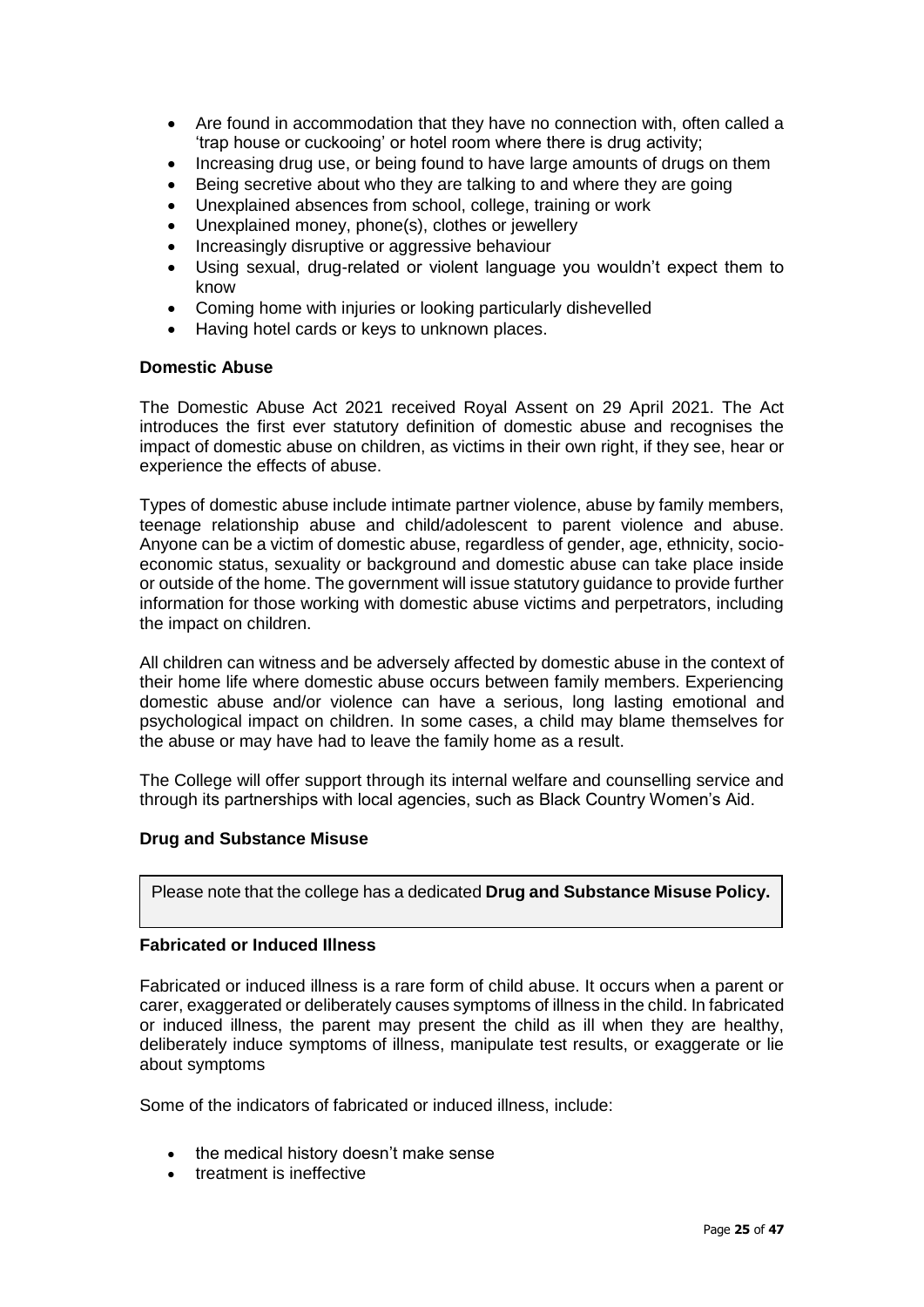- the symptoms disappear when the carer isn't around, and
- they can be seen repeatedly by different professionals looking for different things.

In all cases, the child's normal life is restricted. Cases of fabricated or induced illness are very complex. Where fabricated and induced illness is suspected, referrals should be made without alerting the child's carer.

#### **Female Genital Mutilation (FGM)**

FGM refers to procedures that intentionally alter or cause injury to the female genital organs for non-medical reasons. **This practice is illegal in the UK**.

It is also known as 'female circumcision' FGM is usually carried out on young girls between infancy and the age of 15 most commonly before puberty starts. It is illegal to perform FGM in England and Wales, assist a young girl to carry out FGM on herself in England and Wales and assist (from England or Wales) a non-UK person to carry out FGM outside the UK on a UK national or UK resident

The Serious Crime Act 2015 sets out a **legal duty** on professionals as it is **mandatory**  that they notify the police when they discover that Female Genital Mutilation (FGM) appears to have been carried out on a girl under 18.

#### **Some of the following signs may be indicators of risk of FGM or a child has undergone FGM**

- Knowing that the family belongs to a community in which FGM is practised and is making preparations for the child to take a holiday, arranging vaccinations or planning absence from school.
- The child may talk about a special procedure / ceremony taking place.
- Prolonged absence from education or other activities with noticeable behaviour change on return, possibly with menstrual or bladder problems.
- Children finding it difficult to sit still and look uncomfortable or complaining about pain between the legs spend longer in the bathroom or toilet.
- Appear withdrawn, anxious or depressed.
- Have unusual behaviour after an absence from school or college.
- If a child suspects FGM is going to happen she may run away from home or miss education.
- Talking about somebody doing something to them that they aren't able to talk about.

#### **Forced Marriage**

Forcing a person into marriage is a crime.

Forced marriage is one entered into without the full and free consent of one or both parties and where violence, threats or any other form of coercion is used to cause a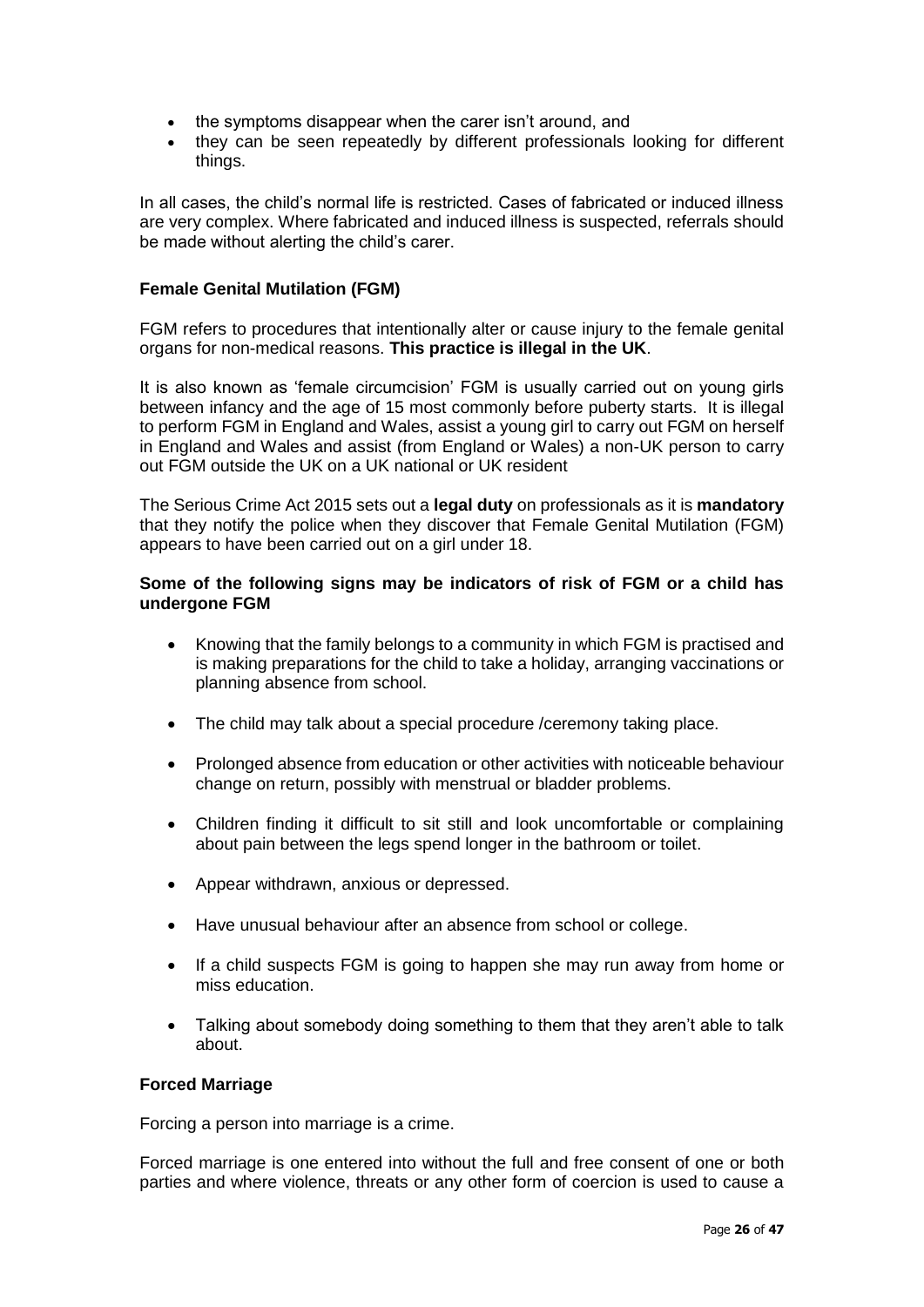person to enter into a marriage. Threats can be physical or emotional and psychological. A lack of full and free consent can be where a person does not consent or where they cannot consent (if they have learning disabilities, for example).

Nevertheless, some perpetrators use perceived cultural practices as a way to coerce a person into marriage.

Acts such as Forced Marriage and other so called 'honour crimes' come under the definition of Domestic Violence and a child who is subjected to this is at risk of significant harm through physical, sexual and emotional abuse.

Young people forced to marry, or those who fear they may be forced to marry, are frequently withdrawn from education, restricting their educational and personal development. They may feel unable to go against the wishes of their parents and consequently may suffer emotionally, often leading to depression and self-harm.

Learners who fear they may be forced to marry often come to the attention of, or turn to, an education professional before seeking help from the police or social services. Often the learner's friends report it to the education professional. Education professionals are in an ideal position to identify and respond to a victim's needs at an early stage.

#### **If the learner fears they may be forced to marry, they have limited choices:**

- To remain with the family and try to resolve the situation
- To accede to the family's wishes
- To flee the family
- To seek legal protection.

#### **Remember:**

- Remaining with the family and trying to resolve the situation can place the learner in danger.
- Acceding to the family's wishes means the learner is returning to an abusive situation.
- Learners fleeing a forced marriage that has not yet taken place may be reported as missing by their families. The forced marriage aspect of the case may not be apparent when the report is made.
- If the learner has dual nationality, they may have two passports, one British and one from the other country of their residence.

#### **What to do if a learner seeks help or if you have suspicions that a learner may**

#### **be forced to marry**

#### **You must:**

- Ensure that non-attendance including authorised absence from college is reported immediately.
- *If you have concerns for the safety of a learner under 18 years old* liaise with a College Safeguarding Officer immediately for advice and report the incident. They will take the responsibility for following Local Safeguarding Children Board (LSCB) and College Safeguarding procedures
- If you cannot locate a Safeguarding Officer, then contact Children's Services for the area that the child resides and Police immediately for advice.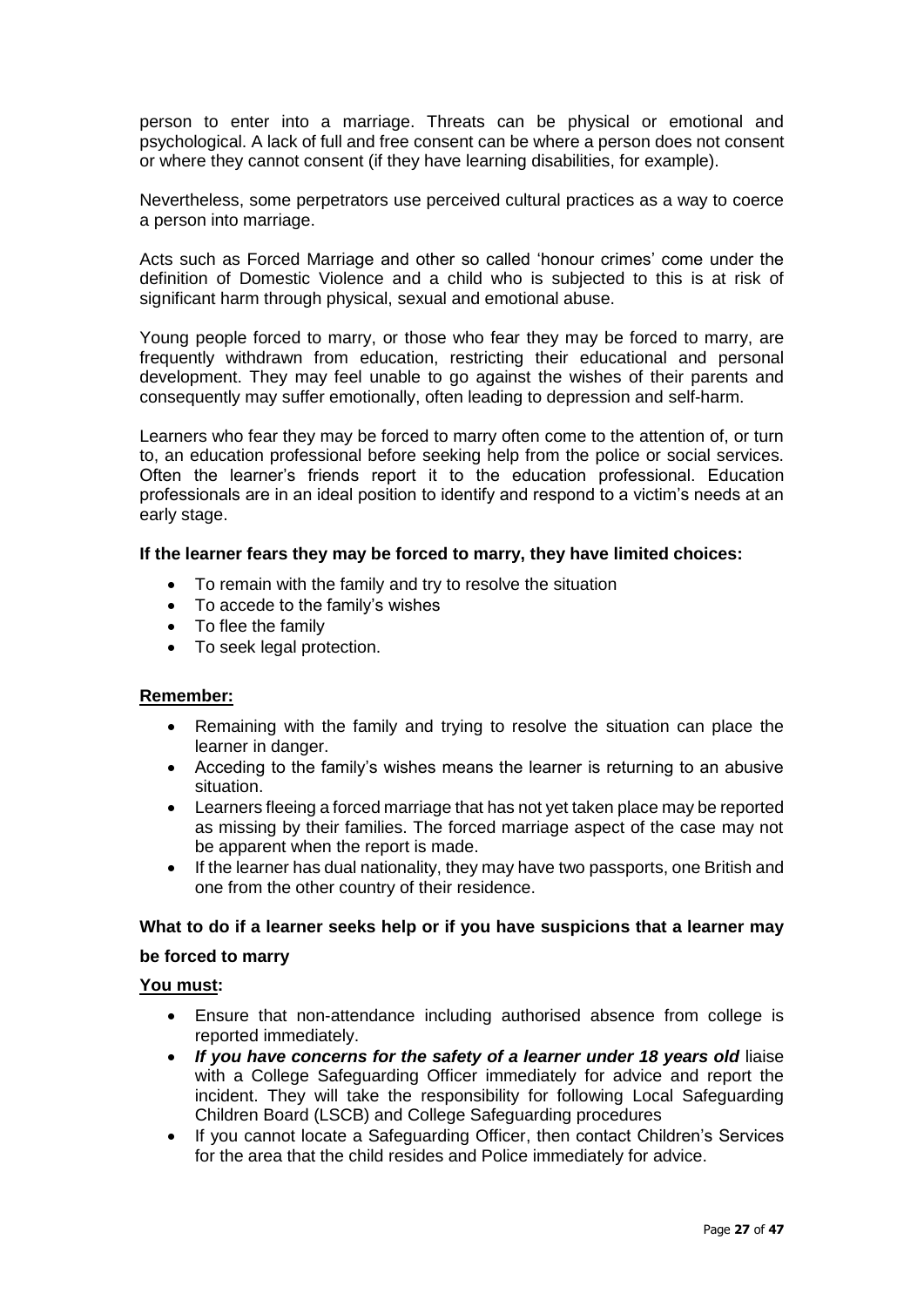- *If you have concerns for the safety of a learner over 18 years old* explain all the options to the learner, recognise and respect their wishes. If the learner does not want any referral to be made, e.g. to the Police, staff will need to consider whether the learner's wishes should be respected or whether the learner's safety requires that further action be taken. If you do take action against the learner's wishes, you must inform them.
- **If the learner is a vulnerable adult**, referrals should be made in accordance with the local Multi-Agency Adult Protection Committee procedures and protocols to protect vulnerable adults from abuse. This will be done by a Safeguarding Officer. Staff must notify a College Safeguarding Officer of their concerns. If a Safeguarding Officer cannot be contacted you must contact the Police, Social Services or the Forced Marriage Unit, but you must also notify a Safeguarding Officer of this referral. Due to the nature of forced marriage and honour-based violence, you need to aware that it's not always safe or the best place for someone to be with their family and the practice of attempting to resolve cases through family counselling, mediation, arbitration and reconciliation.
- See the learner immediately in a private confidential place, where the conversation cannot be overheard.
- See the learner on their own even if they attend with others.
- Develop a safety plan in case the learner is seen i.e. prepare another reason why you are meeting.
- Establish if there is a family history of forced marriage, i.e. siblings forced to marry. Other indicators may include domestic violence, self-harm, family disputes, unreasonable restrictions (e.g. withdrawal from education, being confined to home) or missing persons within the family.
- Refer to a College Safeguarding Officer, who will contact the local police Public Protection Unit (PPU) if there is any suspicion that a crime has been, or may be, committed. They will also liaise with the police if there are concerns about the safety of the learner or the learner's siblings.

#### **Do Not:**

- Treat such allegations merely as a domestic issue and send the learner back to the family home.
- Ignore what the learner has told you or dismiss out of hand the need for immediate protection.
- Approach the learner's family or those with influence within the community, to attempt mediation, as this will alert them to your concerns and may place the learner in danger.
- Contact the family in advance of any enquiries by the police, children's social care or the Forced Marriage Unit, either by telephone or letter.
- Share information outside College Information Sharing protocols without the express consent of the learner.
- Breach confidentiality except where necessary in order to ensure the learner's safety.

#### **What to do if a learner is going overseas imminently.**

• Try to gather as much of the following information as possible, as there may not be another opportunity if the learner is intending or is travelling overseas. This information may help the Forced Marriage Unit to locate the learner and assist to repatriate them.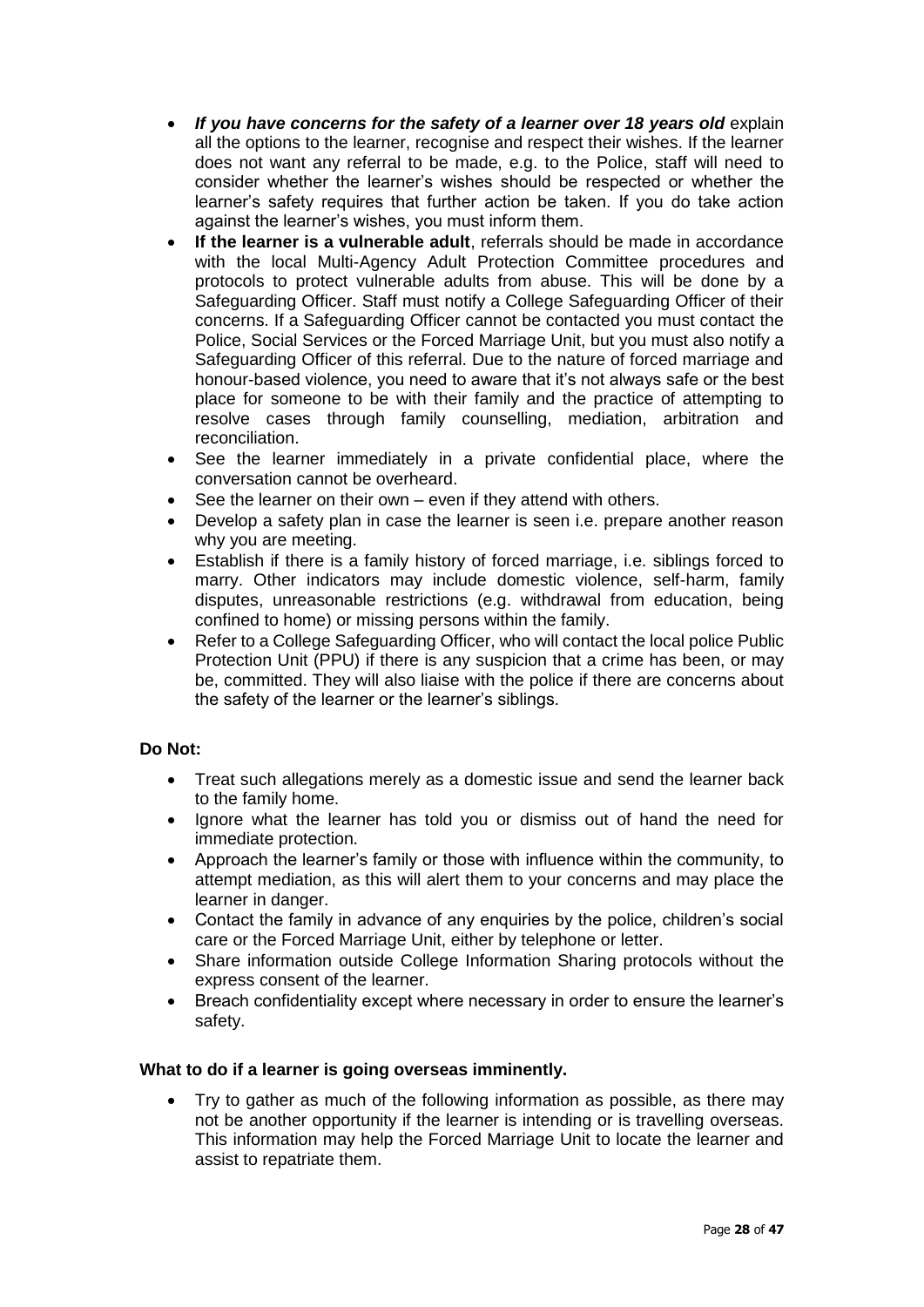- A photocopy of the learner's passport for retention. Encourage them to keep details of their passport number and the place and date of issue.
- As much information as possible about the family (this will need to be gathered discreetly) including:
- **Full name and date of birth of the learner under threat**
- **Their father's name**
- **Any other addresses of the learner or family based in the UK**
- **Any addresses where the learner may be staying overseas**
- **Potential spouse's name**
- **Date of the proposed wedding**
- **The name of the potential spouse's father (if known)**
- **Addresses of the extended family in the UK and overseas.**
- Information that only the learner would be aware of (this may assist any subsequent interview at an Embassy/British High Commission in case another person of the same sex/age is produced pretending to be the learner).
- Details of any travel plans and people likely to accompany the learner.
- Names and addresses of any close relatives remaining in the UK.
- A safe means by which contact may be made with the learner e.g. a secret mobile telephone that will function overseas. Record the number.
- An estimated return date. Ask that the learner contact you **without fail** on their return.
- A written statement by the learner explaining that they want the police/children's social care/third party to act on their behalf if they do not return/make contact by a certain date.

#### **Remember:**

Give the learner the contact details of the nearest British High Commission/Embassy.

#### **Further Information**

• Advice can be sought from specialist caseworkers at the Forced Marriage Unit on 020 7008 0151 or website [www.fco.gov.uk/en/fco-in](http://www.fco.gov.uk/en/fco-in-action/nationals/forced-marriage-unit/)[action/nationals/forced-marriage-unit/](http://www.fco.gov.uk/en/fco-in-action/nationals/forced-marriage-unit/)

#### **Gangs and Youth Violence**

Children and young people who are exposed to gangs, gang-related activity and youth violence whether through their family, their peers, the area they live in, or the internet and social media are potentially at risk of significant harm. Providing the right support whilst a child is still in education may protect those vulnerable to exploitation by older gang members and those who are at risk of being drawn further into violent or negative behaviour over time.

Young people join gangs and groups for lots of reasons, including to feel part of something, to feel the excitement, to feel protected and looked out for.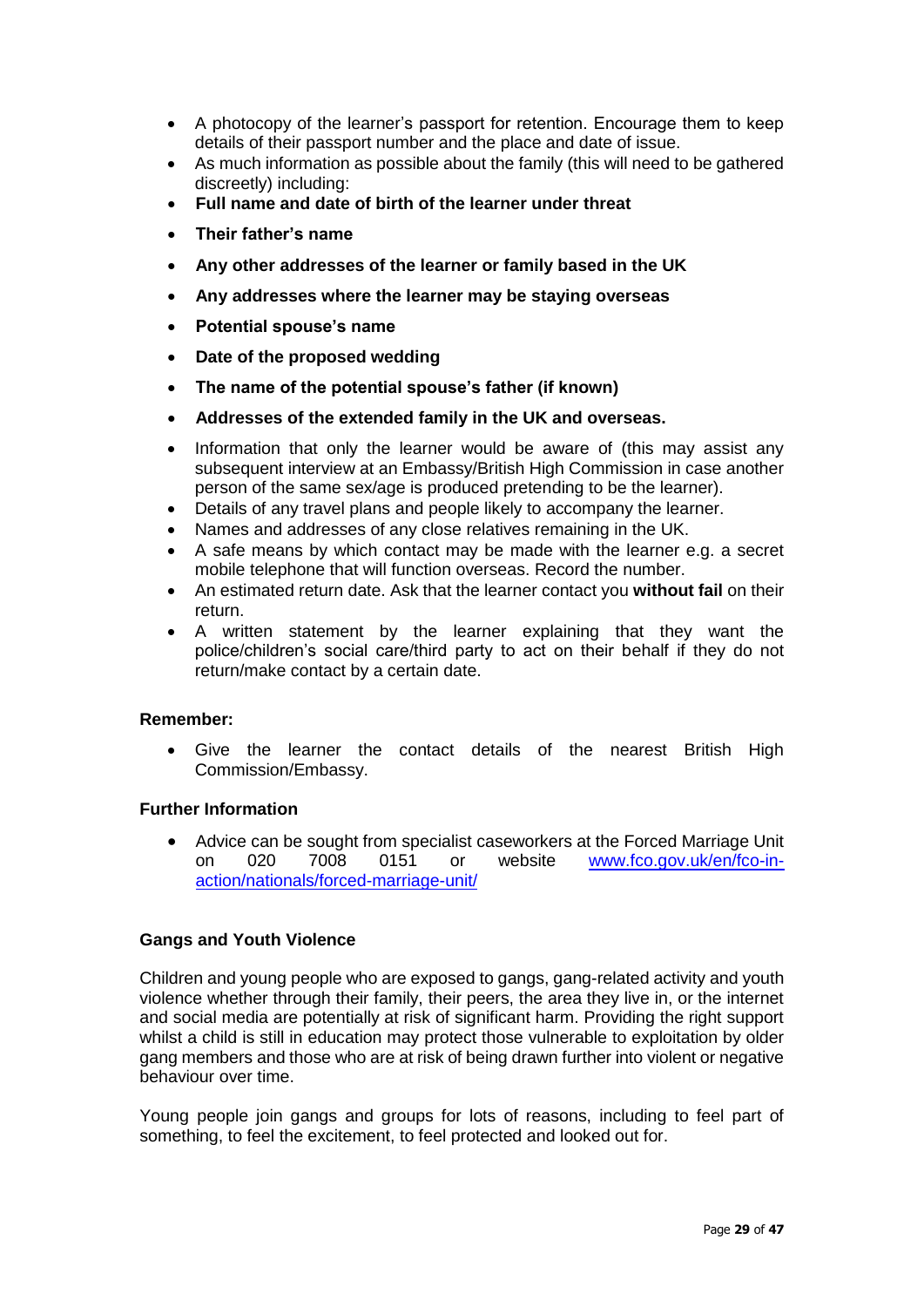Gang membership can be especially attractive to young people who are more vulnerable because they are not experiencing this sense of belonging or care at home.

Gangs can help people feel safe in numbers, but can also make people feel and be less safe when they are outside of their gang or their gang's territory. Inner city gang members are often restricted geographically by postcodes literally not being able to venture into other areas for fear of attacks by rival gangs

The most effective method to prevent children, young people and vulnerable adults becoming involved in gangs and criminal exploitation is early intervention and identification. This will enable preventative services to be implemented at an early stage to support those affected including relevant family members to make positive life choices and distance themselves from gang related activity.

Any child, young person or vulnerable adult is vulnerable to criminal exploitation and gang affiliation. This can be demonstrated by the number of "clean skins", where they are not known to services. These children, young people and adults do not have an existing criminal record or have not attracted the attention of law enforcement agencies or security forces. Gangs exploit many of these people at a time when they are most vulnerable due to recent bereavement, family separation / divorce, domestic discord or some other traumatic event in their life.

Gangs actively recruit "clean skins" since they are more likely to evade detection or draw attention to themselves from law enforcement agencies.

- To transport and sell drugs
- To launder money through personal bank accounts
- To be trafficked for sexual exploitation
- To store weapons and money

#### **Indicators of possible gang involvement may include:**

- Child withdrawn from family;
- Sudden loss of interest in college or change in behaviour. Decline in attendance or academic achievement (although it should be noted that some gang members will maintain a good attendance record to avoid coming to notice);
- Being emotionally 'switched off', but also containing frustration/rage;
- Starting to use new or unknown slang words;
- Holding unexplained money or possessions;
- Staying out unusually late without reason, or breaking parental rules consistently;
- Sudden change in appearance dressing in a particular style or 'uniform' similar to that of other young people they hang around with, including a particular colour;
- Dropping out of positive activities;
- New nickname:
- Unexplained physical injuries, and/or refusal to seek/receive medical treatment for injuries;
- Graffiti style 'tags' on possessions, books, walls;
- Constantly talking about another young person who seems to have a lot of influence over them;
- Breaking off with old friends and hanging around with one group of people;
- Associating with known or suspected gang members, closeness to siblings or adults in the family who are gang members;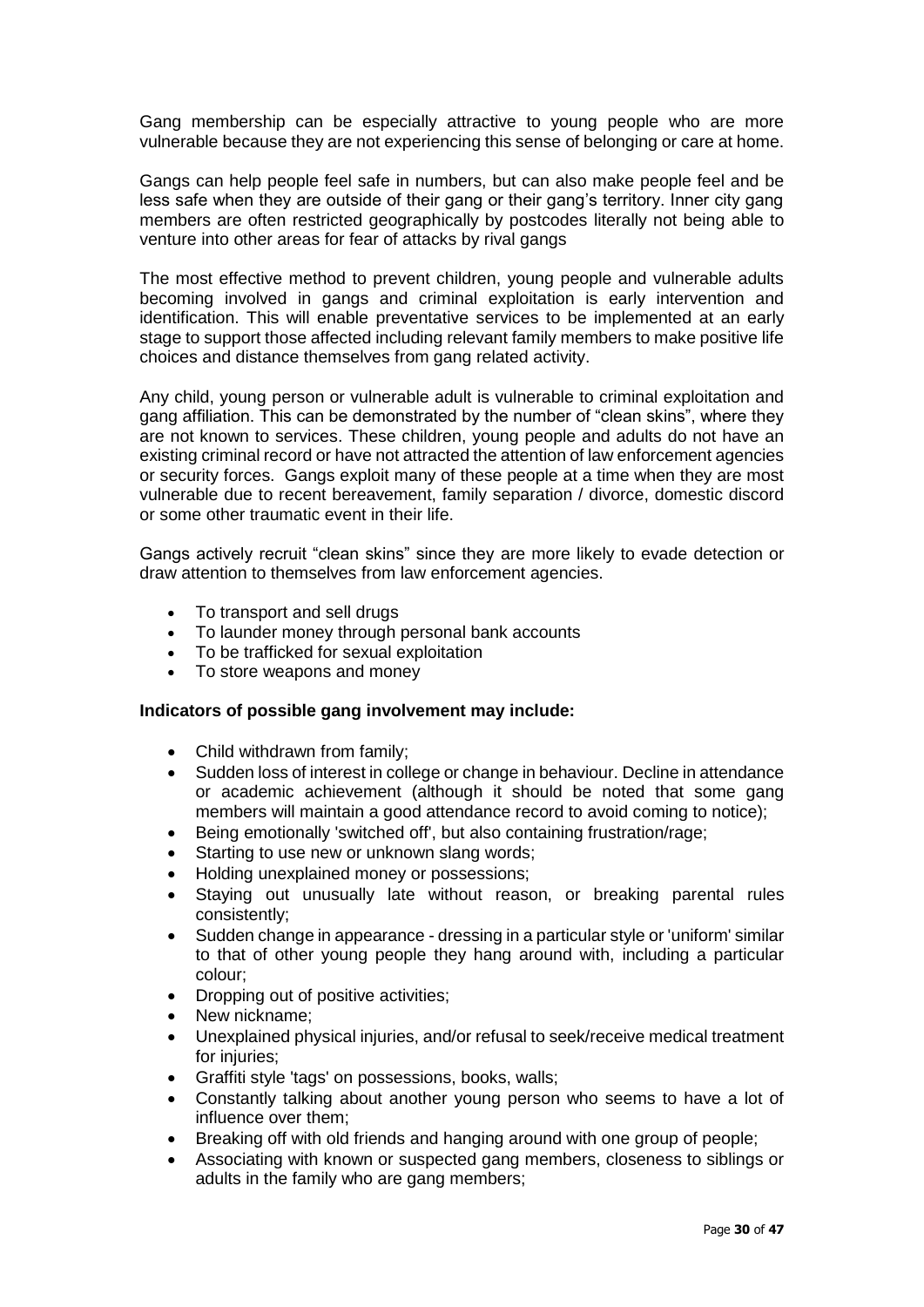- Starting to adopt certain codes of group behaviour e.g. ways of talking and hand signs;
- Going missing;
- Being found by Police in towns or cities many miles from their home:
- Expressing aggressive or intimidating views towards other groups of young people, some of whom may have been friends in the past;
- Being scared when entering certain areas; and
- Concerned by the presence of unknown youths in their neighbourhood's.
- An important feature of gang involvement is that, the more heavily a child is involved with a gang, the less likely they are to talk about it.

#### **Homelessness**

Being homeless or being at risk of being homeless presents a real risk to a child's welfare. Indicators that a family may be at risk of homelessness include: household debt, rent arrears, domestic abuse and antisocial behaviour as well as the family being asked to leave a property.

In most cases college staff will be considering homelessness in the context of children who live with their families, and intervention will be on that basis. However, it should also be recognised in some cases 16- and 17-year olds could be living independently from their parents or guardians, for example through their exclusion from the family home, and will require a different level of intervention and support

#### **Mental Health and Mental Wellbeing**

All staff should be aware that mental health problems can, in some cases, be an indicator that a child has suffered or is at risk of suffering abuse, neglect or exploitation.

Only appropriately trained professionals should attempt to make a diagnosis of a mental health problem. Our staff members however, are well placed to observe children day-to-day and identify those whose behaviour suggests that they may be experiencing a mental health problem or be at risk of developing one.

Where children have suffered abuse and neglect, or other potentially traumatic adverse childhood experiences, this can have a lasting impact throughout childhood, adolescence and into adulthood. It is key that our staff members are aware of how these children's experiences can impact on their mental health, behaviour and education. If staff have a mental health concern about a child that is also a safeguarding concern, this will be shared with the Safeguarding Team with a view to referring to appropriate agencies following the referral procedures.

Children exposed to multiple risks such as social disadvantage, family adversity and cognitive or attention problems are much more likely to develop behavioural problems. In order to help children succeed, we have a role to play in supporting them to be resilient and mentally healthy. In addition to the Safeguarding Team and a range of extra-curricular activities to support positive mental wellbeing, we have qualified Counsellors who can provide support to students.

#### **Modern Slavery and Human Trafficking**

Modern slavery encompasses human trafficking and slavery, servitude and forced or compulsory labour. Exploitation can take many forms, including: sexual exploitation, forced labour, slavery, servitude, forced criminality and the removal of organs.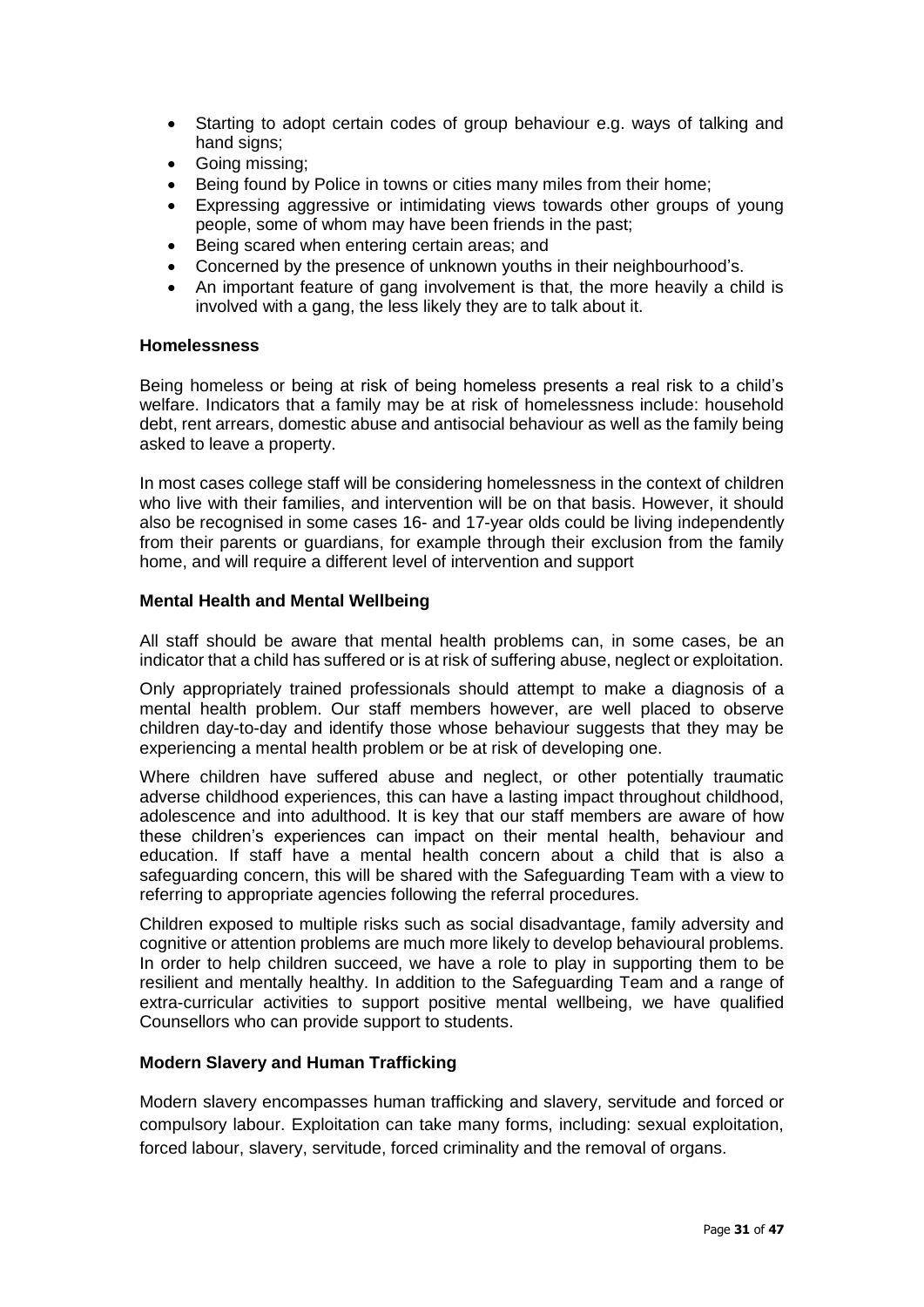Traffickers and slave masters use whatever means they have at their disposal to coerce, deceive and force individuals into a life of abuse, servitude and inhumane treatment.

A large number of active organised crime groups are involved in modern slavery. But it is also committed by individual opportunistic perpetrators.

There are many different characteristics that distinguish slavery from other human rights violations, however only one needs to be present for slavery to exist. *Someone is in slavery if they are***:** 

- Forced to work through mental or physical threat;
- Owned or controlled by an 'employer', usually through mental or physical abuse or the threat of abuse;
- Dehumanised, treated as a commodity or bought and sold as 'property';
- Physically constrained or has restrictions placed on his/her freedom of movement.
- Not allowed to speak freely during conversations when another person is also present and dominates the conversation.

Contemporary slavery takes various forms and affects people of all ages, gender and races.

**Human trafficking** involves an act of recruiting, transporting, transferring, harbouring or receiving a person through a use of force, coercion or other means, for the purpose of exploiting them.

#### *Possible Indicators*:

Signs of various types of slavery and exploitation are often hidden, making it hard to recognise potential victims. Victims can be any age, gender or ethnicity or nationality. Whilst by no means exhaustive, this is a list of some common signs:

- Victim is not in possession of their legal documents (passport, identification and bank account details) and they are being held by someone else;
- The victim has old or serious untreated injuries and they are vague, reluctant or inconsistent in explaining how the injury occurred.
- The victim looks malnourished, unkempt, or appears withdrawn.
- They have few personal possessions and often wear the same clothes
- Clothes that they wear may not be suitable.
- The victim is withdrawn or appears frightened, unable to answer questions directed at them or speak for themselves and/or an accompanying third party speaks for them. If they do speak, they are inconsistent in the information they provide, including basic facts such as the address where they live.
- They appear under the control/influence of others, rarely interact or appear unfamiliar with their neighbourhood or where they work. Many victims will not be able to speak English.
- Fear of authorities.
- The victim perceives themselves to be in debt to someone else or in a situation of dependence.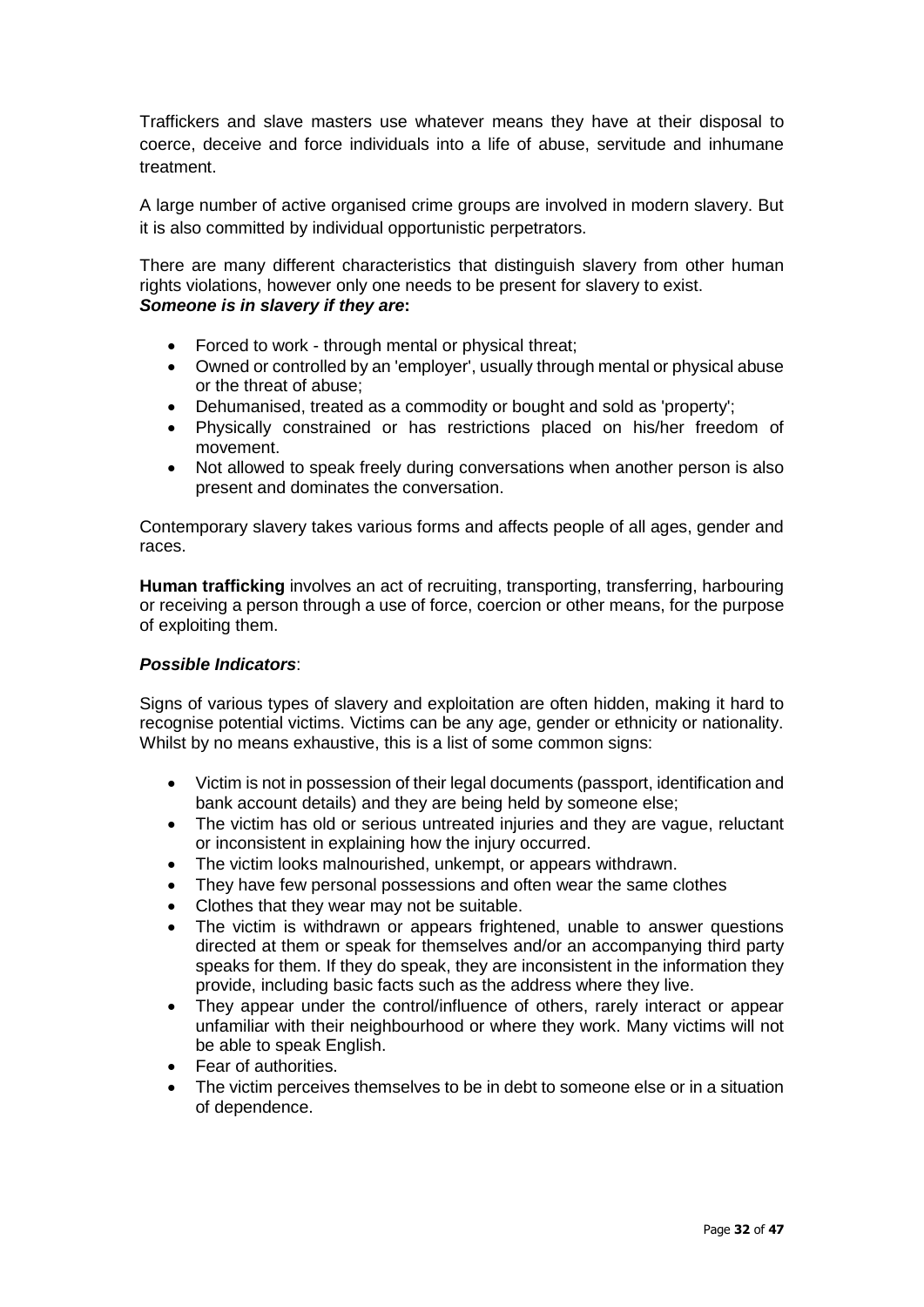#### **Peer on Peer Abuse**

All staff should recognise that children are capable of abusing other children (often referred to as peer on peer abuse) and it can take many forms.

This can happen both inside and outside of college and online.

All staff should be aware that even if there are no reports in their context, it does not mean it is not happening, it may be the case that it is just not being reported.

It is essential that **all** staff challenge inappropriate behaviours between peers, many of which are listed below, that are actually abusive in nature. Downplaying certain behaviours, for example dismissing sexual harassment as "just banter", "just having a laugh", "part of growing up" or "boys being boys" can lead to a culture of unacceptable behaviours, an unsafe environment for children and in worst case scenarios a culture that normalises abuse leading to children accepting it as normal and not coming forward to report it.

The different forms of peer on peer abuse are:

- Bullying (including cyberbullying, prejudice based and discriminatory bullying);
- Abuse in intimate personal relationships between peers;
- Physical abuse such as hitting, kicking, shaking, biting, hair pulling or otherwise causing physical harm (this may include an online element which facilities, threatens and/or encourages physical abuse);
- Sexual violence, such as rape, assault by penetration and sexual assault (this may include an online element which facilities, threatens and/or encourages sexual violence);
- Sexual harassment such as sexual comments, remarks, jokes and online sexual harassment, which may be stand-alone or part of a broader pattern of abuse;
- Causing someone to engage in sexual activity without consent, such as forcing someone to strip, touch themselves sexually, or to engage in sexual activity with a third party;
- consensual and non-consensual sharing of nudes and semi-nude images and or videos (also known as sexting or youth produced sexual imagery);
- Up skirting, which typically involves taking a picture under a person's clothing without them knowing, with the intention of viewing their genitals or buttocks to obtain sexual gratification, or cause the victim humiliation, distress or alarm.
- Initiation/hazing type violence and rituals (this could include activities involving harassment, abuse or humiliation used as a way of initiating a person into a group and may also include an online element).

### **Preventing Radicalisation – The Prevent Duty**

Children are vulnerable to extremist ideology and radicalisation.

Prevent is one of four elements of CONTEST, the government's counter-terrorism strategy. It aims to stop people becoming terrorists or supporting terrorism, and promotes safeguarding of young and/or vulnerable people. The Prevent Duty and Strategy seeks to: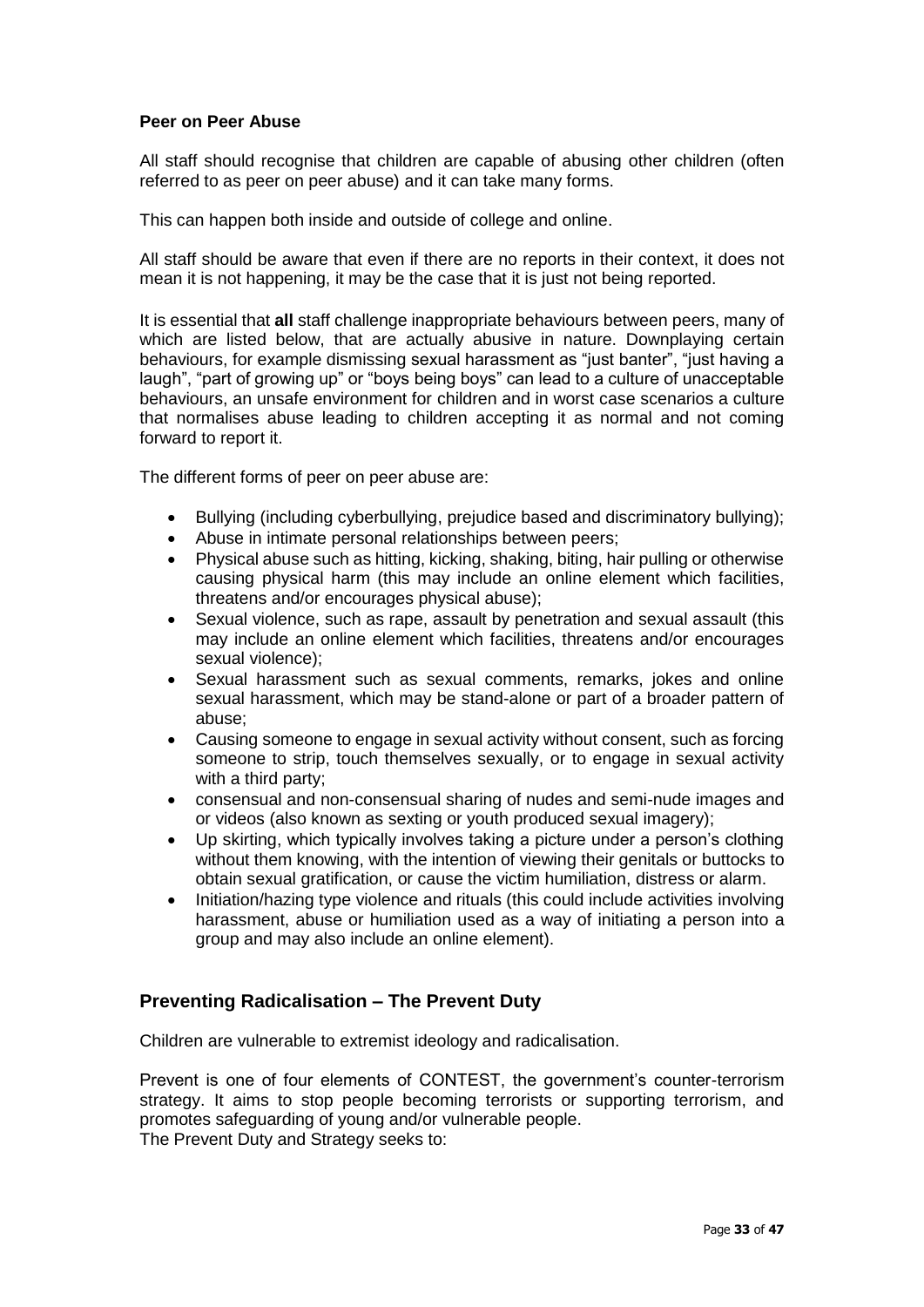- Respond to the ideological challenge of terrorism and aspects of extremism, and the threat we face from those who promote these views
- Provide practical help to prevent people from being drawn into terrorism and ensure they are given appropriate advice and support
- Work with a wide range of sectors where there are risks of radicalisation which needs to be addressed, including education, criminal justice, faith, charities, the internet and health

The Counter Terrorism and Security Act (2015) placed a duty on further education colleges and the College has a responsibility to ensure that all staff and learners have knowledge in recognising risk and addressing Prevent appropriately. Strategies to meet this obligation include:

- To ensure that learners and staff are aware of their roles and responsibilities in preventing violent extremism
- Staff Induction and briefing sessions
- Enrichment sessions
- To create opportunities for open discussion and to listen and support the learner voice
- To break down segregation among different learner communities including by supporting inter-faith and inter-cultural dialogue and understanding, and to engage all learners in playing a full and active role in wider engagement in society.
- Promotion of British and our college values, namely democracy, rule of law, individual liberty, tolerance and respect for others.
- To ensure learner safety and that the College is free from bullying, risk, harassment and discrimination
- To provide support for learners who may be at risk and appropriate sources of targeted advice and guidance

#### **Staff and Learner Prevent Training**

- **Student Induction** All new learners receive a comprehensive induction including information on the Prevent Duty. The college commissions a Home Office approved provider to deliver theatre-based presentations during the induction period.
- A member of the Safeguarding team is Home Office trained to deliver the **Workshop to Raise Awareness of Prevent (WRAP3) training to staff**. WRAP 3 training is a general awareness course that will enable staff to recognise signs, and to know what action to take in response to concerns. All staff will be offered this training in order to understand factors which make learners vulnerable to extremist ideas and know what action they should take.

#### **Indicators of Vulnerability to Radicalisation**

Radicalisation refers to the process by which a person comes to support terrorism and forms of extremism leading to terrorism. Extremism is defined by the Government in the Prevent Strategy as: Vocal or active opposition to fundamental British values, including democracy, the rule of law, individual liberty and mutual respect and tolerance of different faiths and beliefs. Also included in the definition of extremism are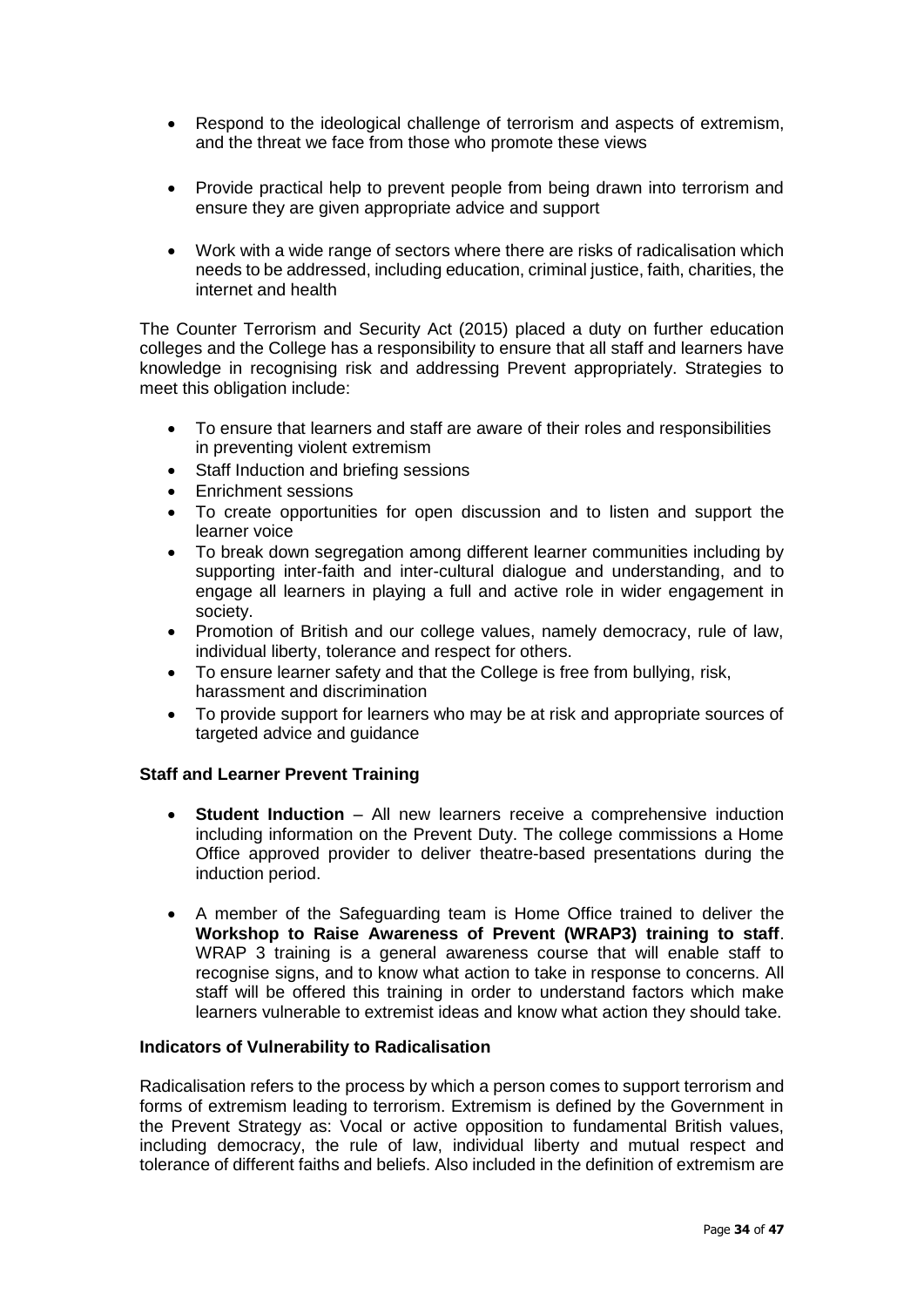calls for the death of members of the UK armed forces, whether in this country or overseas.

Extremism is defined by the Crown Prosecution Service as:

The demonstration of unacceptable behaviour by using any means or medium to express views which:

- Encourage, justify or glorify terrorist violence in furtherance of particular
- beliefs;
- Seek to provoke others to terrorist acts;
- Encourage other serious criminal activity or seek to provoke others to serious
- criminal acts; or
- Foster hatred which might lead to inter-community violence in the UK.

There is no such thing as a "typical extremist": those who become involved in extremist actions come from a range of backgrounds and experiences, and most individuals, even those who hold radical views, do not become involved in violent extremist activity.

Individuals may become susceptible to radicalisation through a range of social, personal and environmental factors - it is known that violent extremists exploit vulnerabilities in individuals to drive a wedge between them and their families and communities. It is vital that College staff are able to recognise those vulnerabilities.

#### **Indicators of vulnerability include:**

The below points should not be triggers that instantly lead to believe that an individual is being led into extremism. They are factors which together can sometimes contribute towards an overall position of vulnerability.

**Identity Crisis** – an individual is distanced from their cultural / religious heritage and experiences discomfort about their place in society;

**Personal Crisis** – the individual may be experiencing family tensions; a sense of isolation/rejection; and low self-esteem or self-worth; they may have dissociated from their existing friendship group and become involved with a new and different group of friends; they may be searching for answers to questions about identity, faith and belonging;

**Personal Circumstances** – migration; local community tensions; and events affecting the individual's country or region of origin may contribute to a sense of grievance that is triggered by personal experience of racism, discrimination or aspects of Government policy;

**Unmet Aspirations** – the individual may have perceptions of injustice; a feeling of failure; rejection of civic life;

**Experiences of Criminality** – which may include involvement with criminal groups, imprisonment, and poor resettlement/reintegration;

**Mental Health** – Conditions and disorders such as depression, anxiety, bi-polar and psychosis can make individuals interpret their surroundings or events in a distorted way.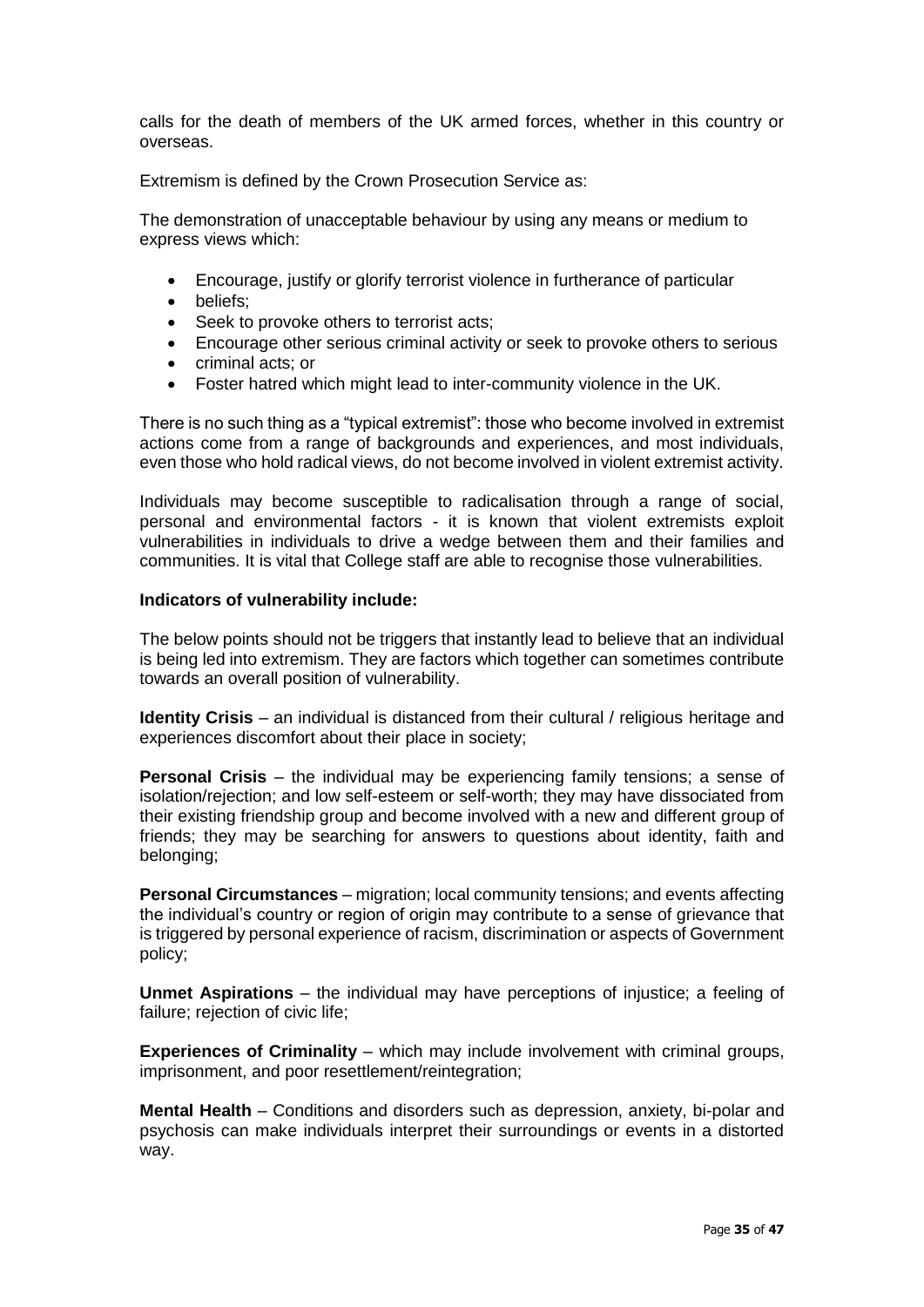**Special Educational Need** – individuals may experience difficulties with social interaction, empathy with others, understanding the consequences of their actions and awareness of the motivations of others. There could be a level of vulnerability due to exploitation by others due to a learning disability.

**Bereavement, loss, transition** – These can play a part in individuals looking for answers or seeking meaning in life. Sometimes a sudden, traumatic event can be the time a radicaliser turns up with a shoulder to cry on.

However, this list is not exhaustive, nor does it mean that anyone experiencing the above is at risk of radicalisation for the purposes of violent extremism.

Early indicators of radicalisation or extremism may include:

- Showing sympathy for extremist causes
- Glorifying violence, especially to other faiths or cultures
- Making remarks or comments about being at extremist events or rallies outside college
- Evidence of possessing illegal or extremist literature
- Advocating messages similar to illegal organisations or other extremist groups
- Out of character changes in dress, behaviour and peer relationships (but there are also very powerful narratives, programmes and networks that young people can come across online so involvement with particular groups may not be apparent.)
- Secretive behaviour
- Online searches or sharing extremist messages or social profiles
- Intolerance of difference, including faith, culture, gender, race or sexuality
- Graffiti, art work or writing that displays extremist themes
- Attempts to impose extremist views or practices on others
- Verbalising anti-Western or anti-British views
- Advocating violence towards others.

More critical risk factors could include:

- Being in contact with extremist recruiters:
- Accessing violent extremist websites, especially those with a social
- networking element;
- Possessing or accessing violent extremist literature;
- Using extremist narratives and a global ideology to explain personal
- disadvantage;
- Justifying the use of violence to solve societal issues;
- Joining or seeking to join extremist organisations; and
- Significant changes to appearance and/or behaviour:
- Experiencing a high level of social isolation resulting in issues of identity crisis and/or personal crisis.

#### **Referral**

**Identification of Concern** - In the event of noticing changes about a learner that are in relation to vulnerabilities towards radicalisation and extremism, or having concerns for their welfare, staff need to contact the Safeguarding team. The Safeguarding team will act on a case-by-case basis according to the information given to them. The team will make any assessments or external referrals as required.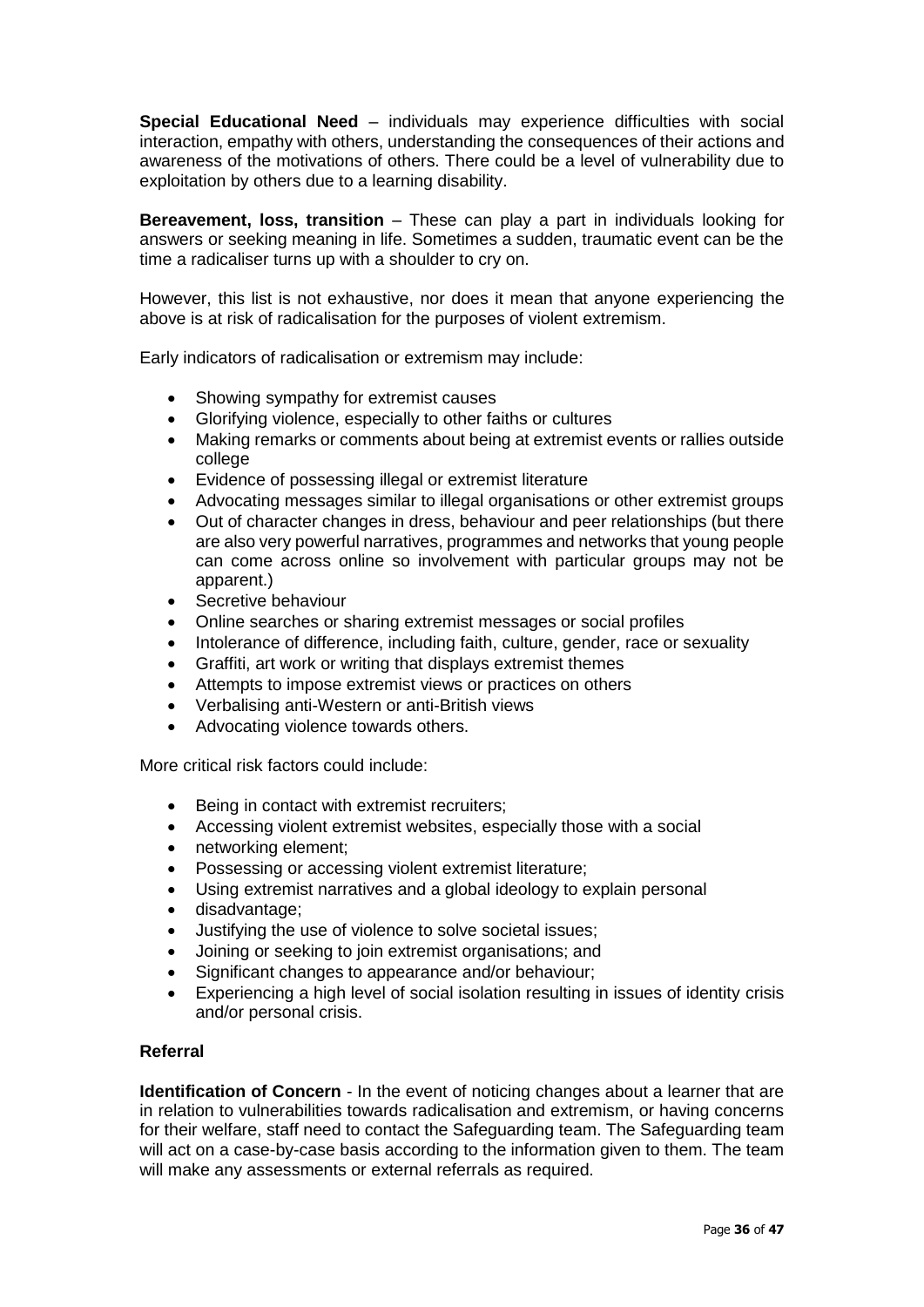**In an Emergency** – Call 999 or contact the anti-terrorist hotline on 0800 789 321. If you believe that someone is in immediate danger; think that someone may be travelling to join an extremist group; see of hear something that may be terrorist related.

#### **Private Fostering**

Private fostering is an arrangement made between the parent and the private foster carer, who then becomes responsible for caring for the child in such a way as to safeguard and promote his/her welfare.

A privately fostered child means a child under the age of 16 (18 if a disabled child) who is cared for and provided with accommodation by someone other than:

- a parent
- a person who is not a parent but has parental responsibility
- a close relative
- a Local Authority

for more than 28 days and where the care is intended to continue. It is a statutory duty for the college to inform the Local Authority where we are made aware of a child or young person who may be subject to private fostering arrangements.

#### **Self-Harming**

Self-Harming is becoming much more prevalent in society and our staff must be trained to effectively and swiftly spot tell-tale signs. Because self-injury is often kept secret, it may be difficult to identify signs and symptoms.

Signs may include:

- Scars, such as from burns or cuts
- Fresh cuts, scratches or other wounds
- Bruises
- Broken bones
- Keeping sharp objects on hand
- Spending a great deal of time alone
- Wearing long sleeves or long pants even in hot weather
- Acting in a very conscious manner

Please note that the college has a dedicated **Self-Harm and Suicidal Behaviour Prevention Policy.**

#### **Sexual Violence and Sexual Harassment**

Sexual violence and sexual harassment can occur between two children of **any age and sex.** It can also occur through a group of children sexually assaulting or sexually harassing a single child or group of children.

Children who are victims of sexual violence and sexual harassment will likely find the experience stressful and distressing. This will, in all likelihood, adversely affect their educational attainment. Sexual violence and sexual harassment exist on a continuum and may overlap, they can occur online and offline (both physically and verbally) and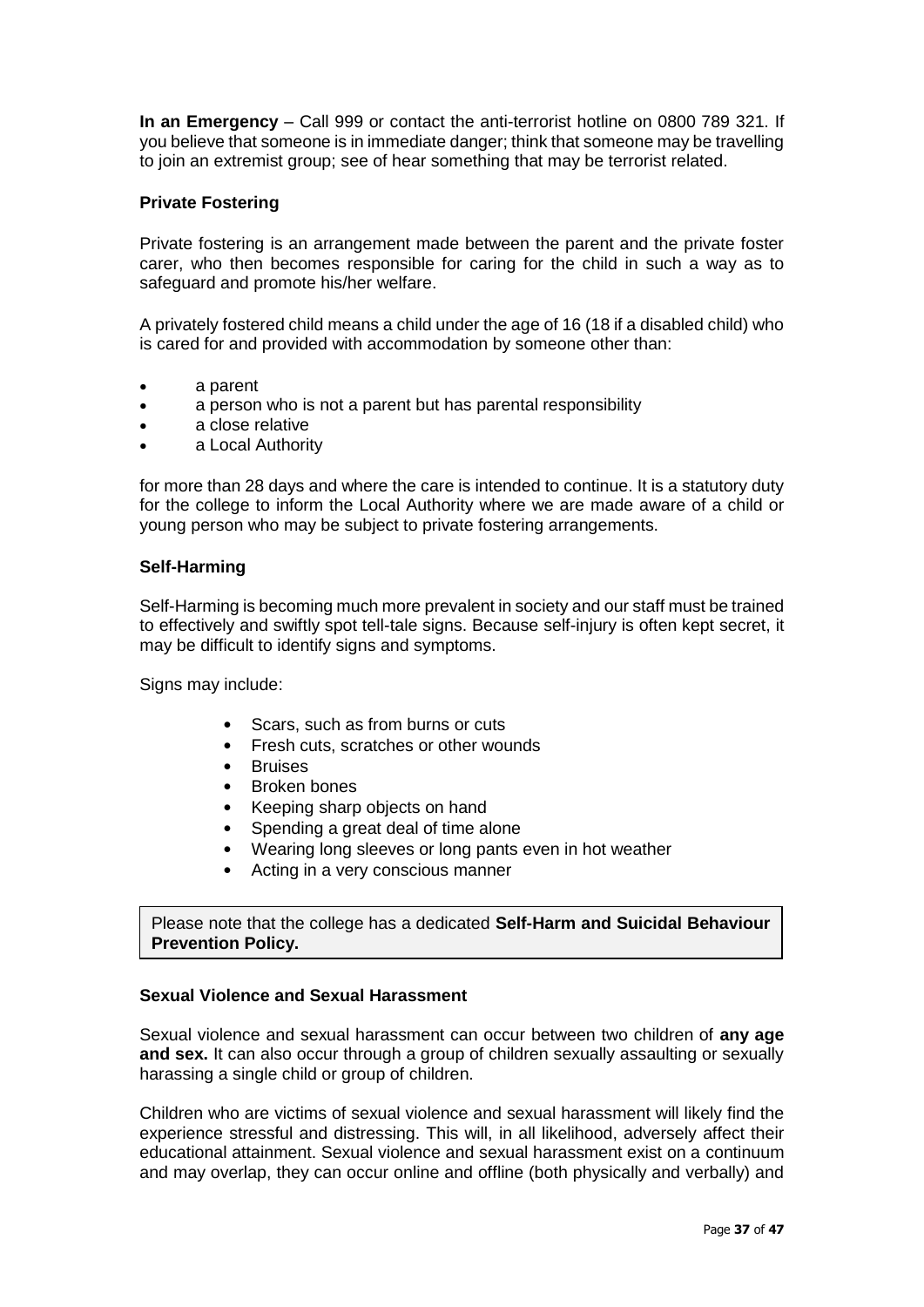are never acceptable. It is important that **all** victims are taken seriously and offered appropriate support and that the college should **respond to all reports and concerns** including those that have happened outside the college premises.

All staff working with children are advised to maintain an attitude of '**it could happen here'.**

Addressing inappropriate behaviour (even if it appears to be relatively innocuous) can be an important intervention that helps prevent problematic, abuse and/or violent behaviour in the future.

Reports of sexual violence and sexual harassment are extremely complex to manage. It is essential that victims are protected, offered appropriate support and every effort is made to ensure their education is not disrupted. It is also important that other children, adult students and college staff are supported and protected as appropriate.

Everyone should be aware of the importance of:

- making clear that sexual violence and sexual harassment is not acceptable, will never be tolerated and is not an inevitable part of growing up;
- not tolerating or dismissing sexual violence or sexual harassment as "banter", "part of growing up", "just having a laugh" or "boys being boys";
- challenging behaviour (potentially criminal in nature), such as grabbing bottoms, breasts and genitalia and flicking bras and lifting up skirts. Dismissing or tolerating such behaviours risks normalising them; and understanding that all of the above can be driven by wider societal factors beyond the college, such as everyday sexist stereotypes and everyday sexist language.

### **Sexual violence**

Sexual violence refers to sexual offences under the Sexual Offences Act 2003 and includes rape and sexual assault.

It is important that schools and colleges are aware of sexual violence and the fact children can, and sometimes do, abuse their peers in this way. When referring to sexual violence we are referring to sexual violence offences under the Sexual Offences Act 2003, as described below.

#### **Rape**

A person (A) commits an offence of rape if: he intentionally penetrates the vagina, anus or mouth of another person (B) with his penis, B does not consent to the penetration and A does not reasonably believe that B consents.

#### **Assault by Penetration**

A person (A) commits an offence if: s/he intentionally penetrates the vagina or anus of another person (B) with a part of her/his body or anything else, the penetration is sexual, B does not consent to the penetration and A does not reasonably believe that B consents.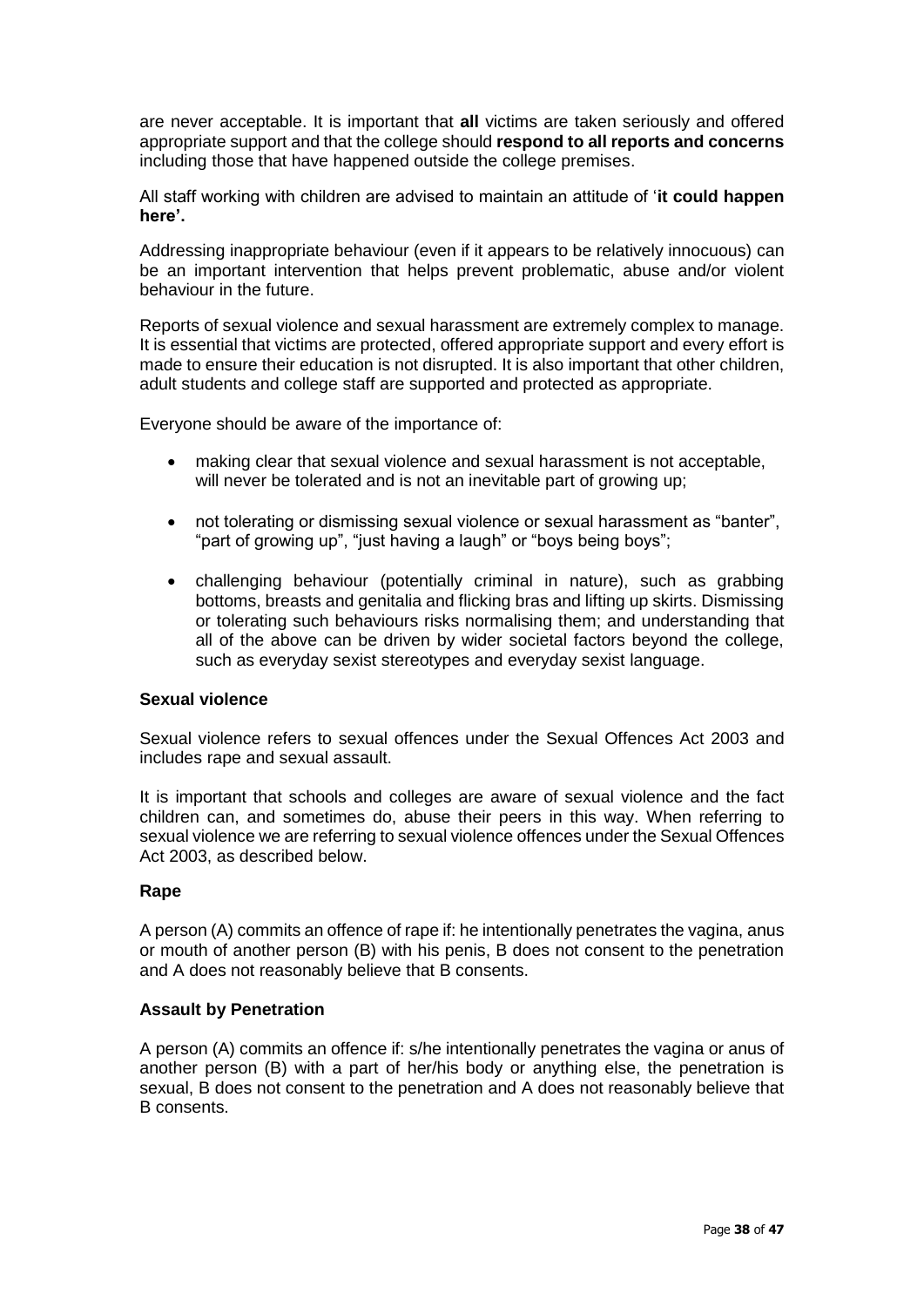#### **Sexual Assault**

A person (A) commits an offence of sexual assault if: s/he intentionally touches another person (B), the touching is sexual, B does not consent to the touching and A does not reasonably believe that B consents. Sexual assault covers a very wide range of behaviour so a single act of kissing someone without consent, or touching someone's bottom/breasts/genitalia without consent, can still constitute as sexual assault.

#### **Causing someone to engage in sexual activity without consent**

A person (A) commits an offence if: s/he intentionally causes another person (B) to engage in an activity, the activity is sexual, B does not consent to engaging in the activity, and A does not reasonably believe that B consents. (This could include forcing someone to strip, touch themselves sexually, or to engage in sexual activity with a third party.)

#### **Consent – What is consent?**

Consent is about having the freedom and capacity to choose. Consent to sexual activity may be given to one sort of sexual activity but not another, e.g. to vaginal but not anal sex or penetration with conditions, such as wearing a condom. Consent can be withdrawn at any time during sexual activity and each time activity occurs. Someone consents to vaginal, anal or oral penetration only if s/he agrees by choice that penetration and has the freedom and capacity to make that choice.

- a child under that age of 13 can never consent to any sexual activity;
- the age of consent is 16;
- sexual intercourse without consent is rape.

#### **Sexual harassment**

For the purpose of this policy, when referring to sexual harassment we mean 'unwanted conduct of a sexual nature' that can occur online and offline. When we reference sexual harassment, we do so in the context of child on child sexual harassment. Sexual harassment is likely to: violate a child's dignity, and/or make them feel intimidated, degraded or humiliated and/or create a hostile, offensive or sexualised environment.

Whilst not intended to be an exhaustive list, sexual harassment can include:

- sexual comments, such as: telling sexual stories, making lewd comments, making sexual remarks about clothes and appearance and calling someone sexualised names;
- sexual "jokes" or taunting;
- physical behaviour, such as: deliberately brushing against someone, interfering with someone's clothes (colleges should be considering when any of this crosses a line into sexual violence - it is important to talk to and consider the experience of the victim) and displaying pictures, photos or drawings of a sexual nature; and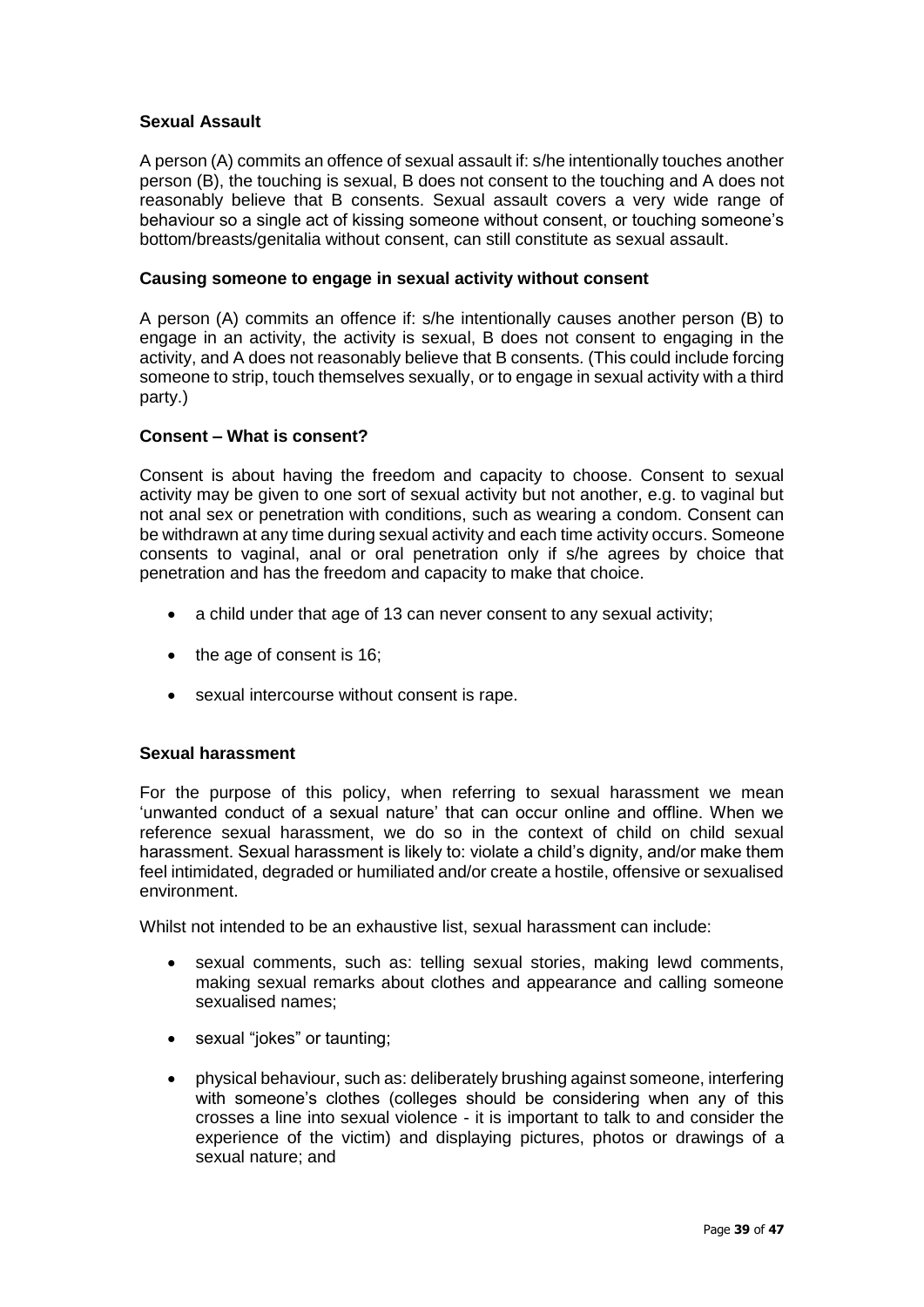Online sexual harassment. This may be standalone, or part of a wider pattern of sexual harassment and/or sexual violence. It may include;

- non-consensual sharing of nudes and semi-nude images and/or videos;
- sharing of unwanted explicit content:
- up skirting;
- sexualised online bullying;
- unwanted sexual comments and messages, including, on social media; and
- sexual exploitation; coercion and threats.

#### **Immediate response to a report of sexual violence and/or sexual harassment**

Even if a victim requests otherwise, if you suspect that a child has been raped or subject to another form of penetrative or sexual assault, this should be reported to the Police.

The initial response to a report from a child is important. It is essential that all victims are reassured that they are being taken seriously and that they will be supported and kept safe. A victim should never be given the impression that they are creating a problem by reporting sexual violence or sexual harassment. Nor should a victim ever be made to feel ashamed for making a report.

Effective safeguarding practice includes:

- Not promising confidentiality at this initial stage as it is very likely a concern will have to be shared further (the designated safeguarding lead, the Police or children's social care) to discuss next steps.
- Staff should only share the report with those people who are necessary in order to progress it. It is important that the victim understands what the next steps will be and who the report will be passed to;
- Recognising a child is likely to disclose to someone they trust: this could be **anyone** on the school or college staff. It is important that the person to whom the child discloses recognises that the child has placed them in a position of trust. They should be supportive and respectful of the child;
- Recognising that an initial disclosure to a trusted adult may only be the first incident reported, rather than representative of a singular incident and that trauma can impact memory and so children may not be able to recall all details of timeline of abuse;
- Listening carefully to the child, reflecting back, using the child's language, being non-judgmental, being clear about boundaries and how the report will be progressed, not asking leading questions and only prompting the child where necessary with open questions – where, when, what, etc. It is important to note that whilst leading questions should be avoided, staff can ask children, if they have been harmed and what the nature of that harm was;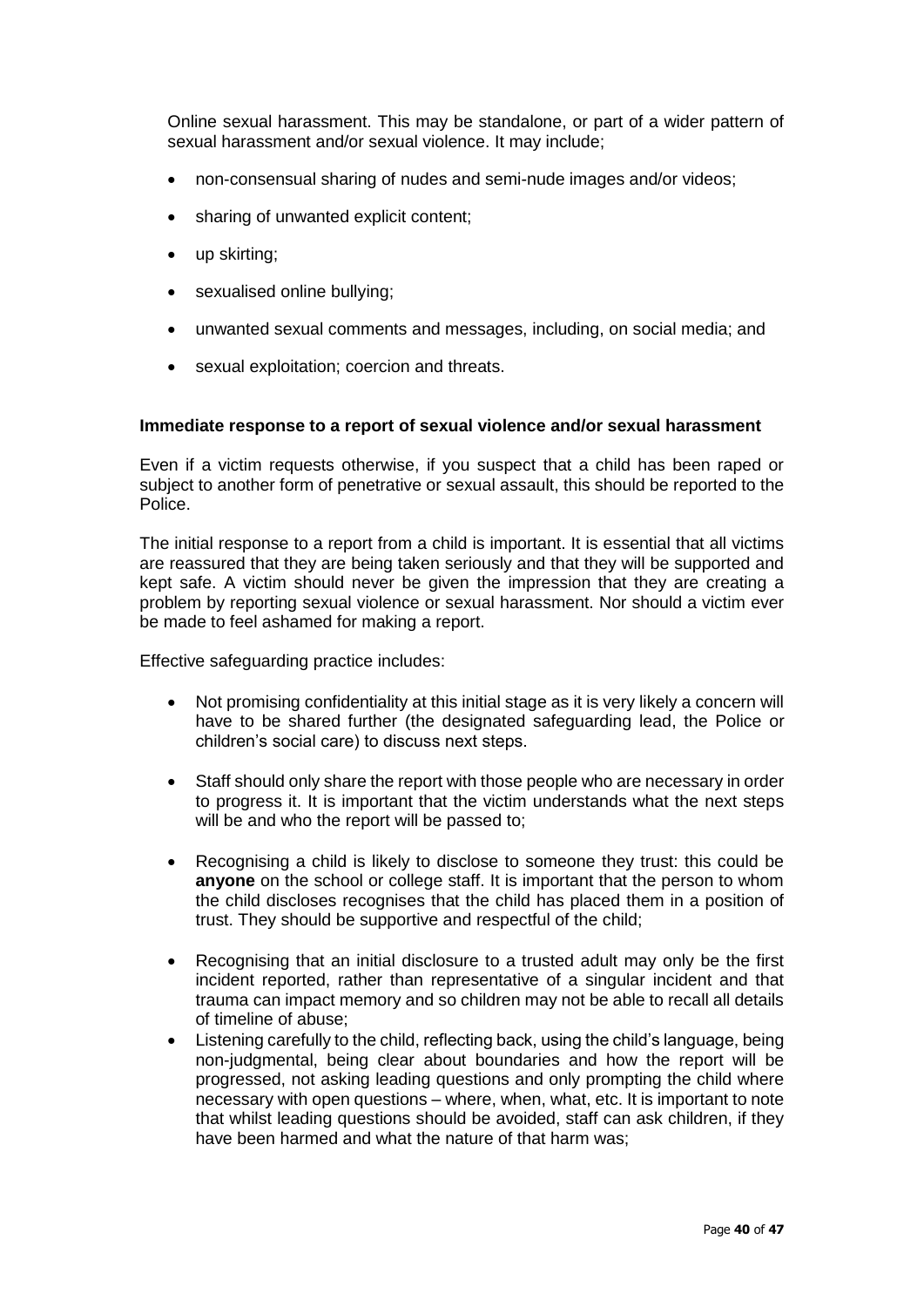- Considering the best way to make a record of the report. Best practice is to wait until the end of the report and immediately write up a thorough summary. This allows the staff member to devote their full attention to the child and to listen to what they are saying. It may be appropriate to make notes during the report (especially if a second member of staff is present). However, if making notes, staff should be conscious of the need to remain engaged with the child and not appear distracted by the note taking. Either way, it is essential a written record is made;
- Only recording the facts as the child presents them. The notes should not reflect the personal opinion of the note taker. Be aware that notes of such reports could become part of a statutory assessment by children's social care and/or part of a criminal investigation;
- Where the report includes an online element, the key consideration is for staff **not** to view or forward illegal images of a child.
- If possible, managing reports with two members of staff present, (preferably one of them being the designated safeguarding lead or a deputy). However, this might not always be possible;
- Informing the designated safeguarding lead (or deputy), as soon as practically possible, if the designated safeguarding lead (or deputy) is not involved in the initial report.

#### **Sexting (Youth Produced Sexual Imagery)**

It is important to be aware that young people involved in sharing sexual videos and pictures may be committing a criminal offence. There are several definitions of sexting but basically it is defined as 'images or videos generated by or of children under the age of 18 which are of a sexual nature or are indecent'.

Crimes involving indecent photographs (including pseudo images) of a person under 18 years of age fall under Section 1 of the Protection of Children Act 1978 and Section 160 Criminal Justice Act 1988. Under this legislation it is a crime to:

- Take an indecent photograph or allow an indecent photograph to be taken:
- Make an indecent photograph (includes downloading or opening an image that has been sent via email);
- Distribute or show such an image:
- Possess with or without the intention of distributing images;
- advertise

Although unlikely to be prosecuted as the outcome could be extremely detrimental to their future health and wellbeing children who send, possess and/or share indecent images need to be aware that they may be breaking the law and there are cases where children and young people have been convicted and sent to prison. They are however likely to be visited by police and risk media equipment being removed. If it is a case that involved an adult the process and potential outcome will be very different.

The Designated Safeguarding Lead (DSL) or Deputy should be informed of any such incidents to decide if this should be passed to the police. Devices thought to contain indecent images should be set to flight mode or switched off. If both sender and receiver are below 18 and there is no coercion; vulnerability; previous incidents or other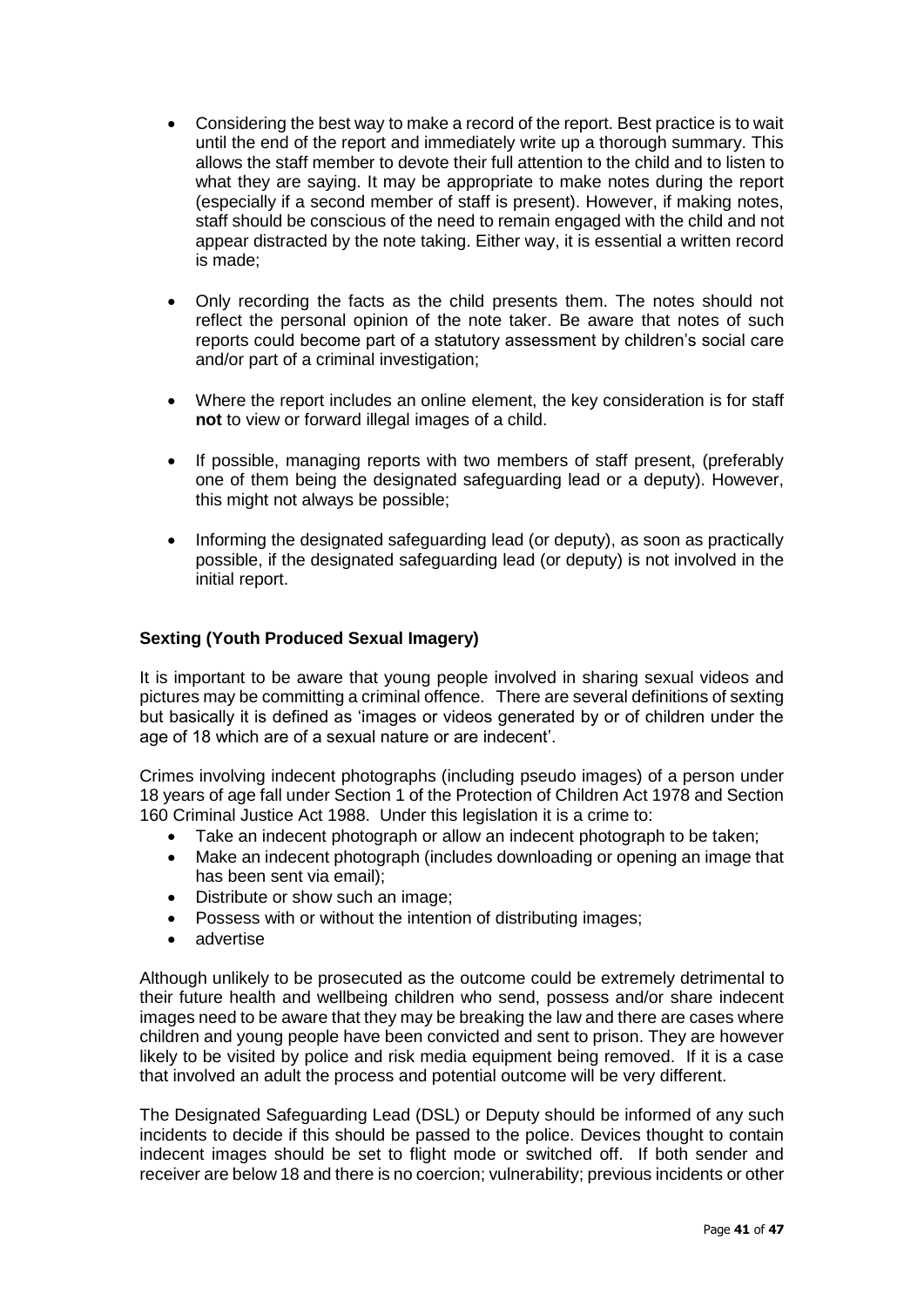circumstances that may add cause for concern the DSL may log the event and disciplinary action may be taken otherwise the situation will be escalated and local authority or police informed.

### **So-called 'Honour Based' Violence**

#### **Is a crime or incident which may have been committed to protect or defend the honour of the family or community.**

It is often linked to family members or acquaintances (and can include multiple perpetrators) who mistakenly believe someone has brought shame to their family or community by doing something that is not in keeping with the traditional beliefs of their culture. For example, honour-based violence might be committed against people who:

- become involved with a bovfriend or girlfriend from a different culture or religion
- want to get out of an arranged marriage
- want to get out of a forced marriage
- wear clothes or take part in activities that might not be considered traditional within a particular culture

Crimes of 'honour' do not always include violence. Crimes committed in the name of 'honour' might include:

- domestic abuse
- threats of violence
- sexual or psychological abuse
- being held against your will or taken somewhere you don't want to go
- forced marriage

A forced marriage is one that is carried out without the consent of both people. This is very different to an arranged marriage, which both people will have agreed to.

There is no religion that says it is right to force you into a marriage and you are not betraying your faith by refusing such a marriage.

#### **Up Skirting**

Up Skirting is a criminal offence under the Voyeurism (Offences) Act 2019 The CPS defines 'up skirting' as a colloquial term referring to the action of placing equipment such as a camera or mobile phone beneath a person's clothing to take a voyeuristic photograph without their permission. It is not only confined to victims wearing skirts or dresses and equally applies when men or women are wearing kilts, cassocks, shorts or trousers. It is often performed in crowded public places, for example on public transport or at music festivals, which can make it difficult to notice offenders.

#### **Violence Against Women and Girls (VAWG)**

VAWG is defined as any act of gender–based violence that results in, or is likely to result in physical, sexual or psychological harm or suffering to women including threats of such acts, coercion or arbitrary deprivation of liberty, whether occurring in public or private life. VAWG is the umbrella term which brings together multiple forms of serious violence such as crimes committed in the name of "honour"; domestic abuse; female genital mutilation (FGM); forced marriage; sexual violence, abuse, exploitation and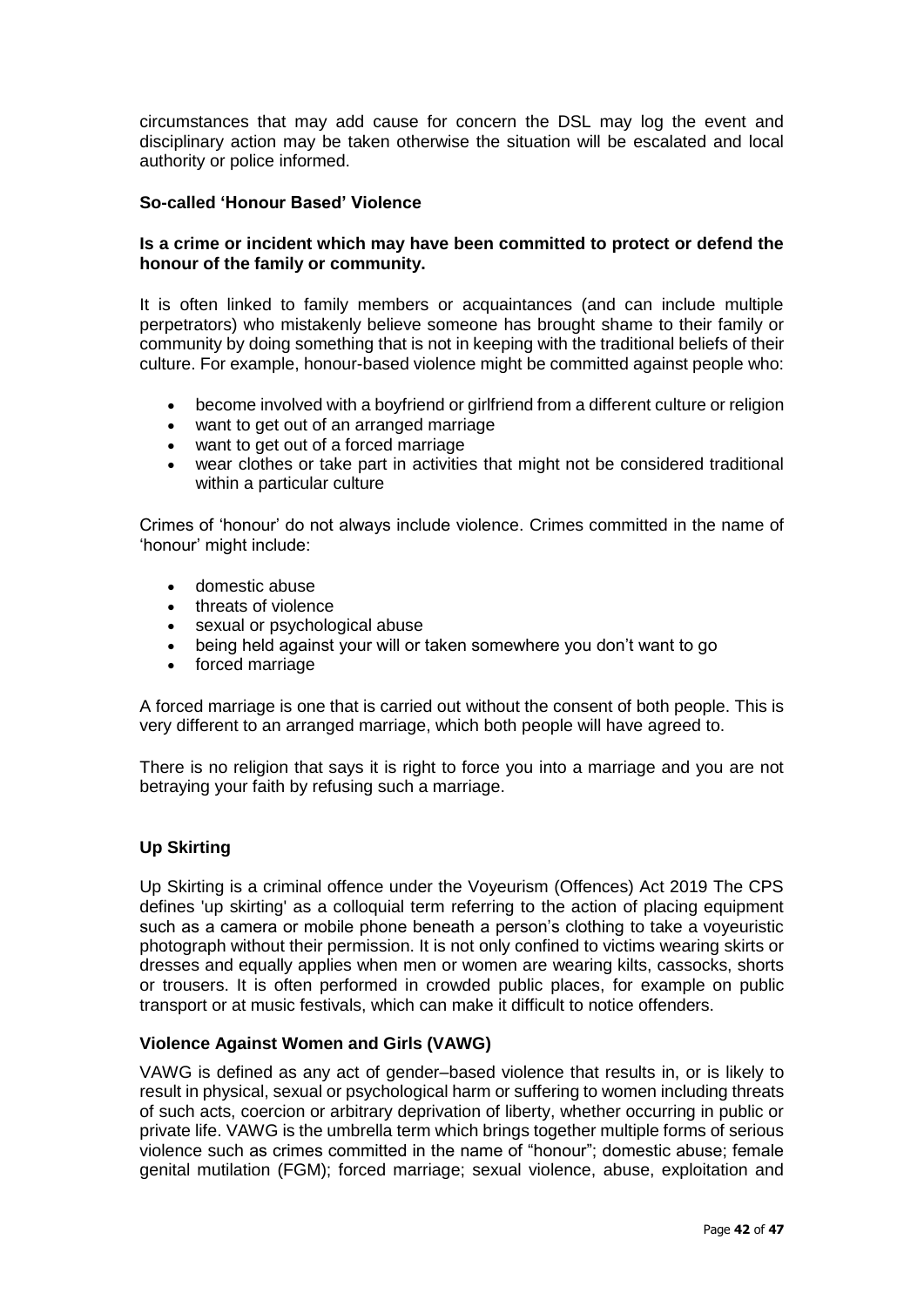rape; stalking; harassment; trafficking for sexual exploitation; prostitution. If members of staff have a concern about or knowledge of any VAWG incidents, they will share it immediately with the DSL with a view to referring to appropriate agencies.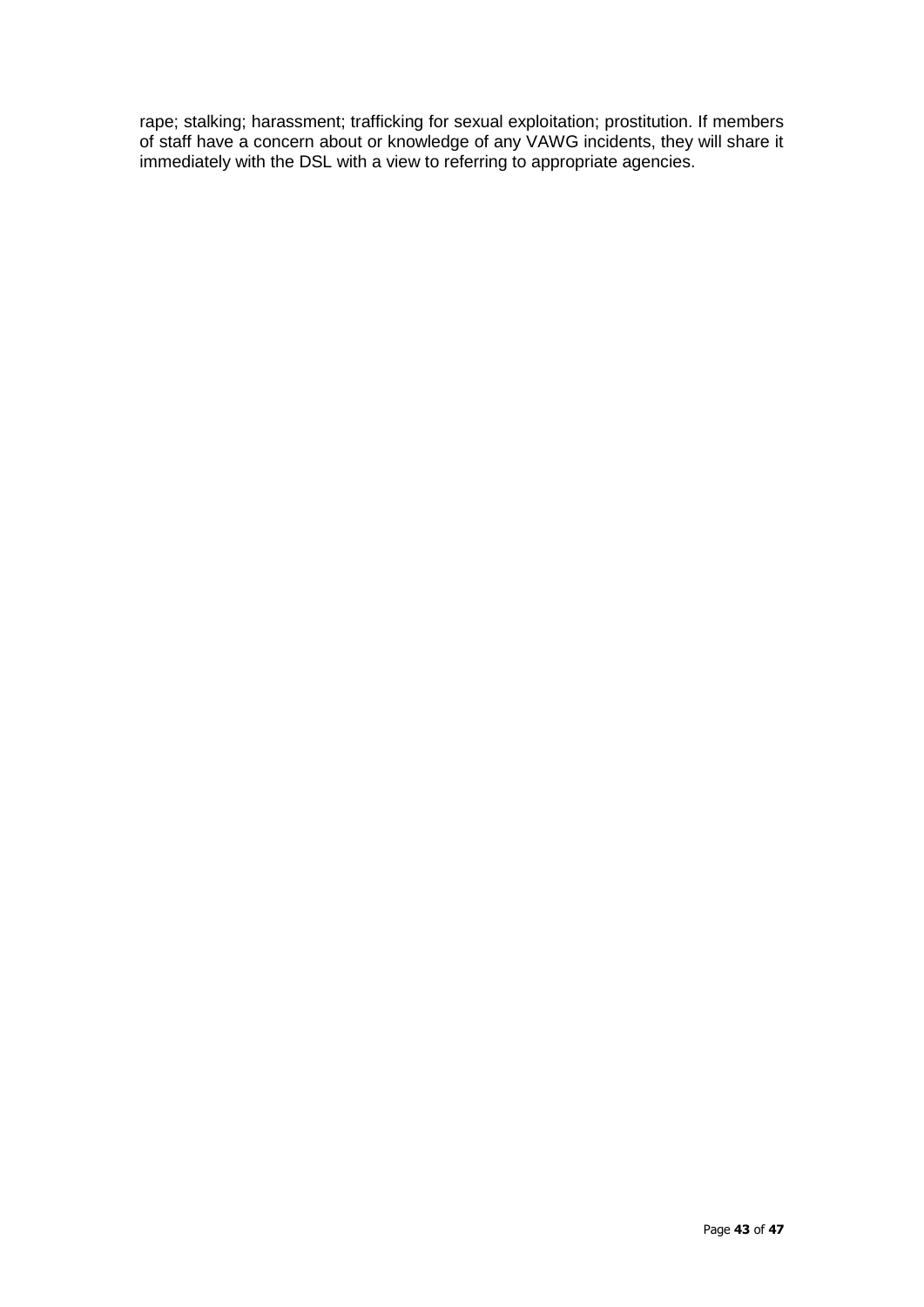## **16. Appendices**

- **1. Key Contacts**
- **2. Safeguarding Referral Flowchart**
- **3. Safeguarding reporting form**
- **4. Safeguarding Do and Don'ts**

## **Key Contacts**

#### **West Midland Child Protection contact details**

| <b>Agency</b>                                                            | <b>Contact Details</b> |
|--------------------------------------------------------------------------|------------------------|
| Advice<br>&<br>Birmingham<br>Children's<br><b>Support Service (CASS)</b> | 0121 303 1888          |
| <b>Sandwell Children Trust</b>                                           | 0121 569 3100          |
|                                                                          |                        |
| <b>Dudley Safeguarding</b>                                               | 0300 555 0050          |
| <b>Walsall Children's Services</b>                                       | 0300 555 2866          |
| <b>Wolverhampton Children's Services</b>                                 | 01902 555392           |

## **Emergency**

| Sandwell Adult Social Care<br>(Concerns about adults) | 0121 569 2266 |
|-------------------------------------------------------|---------------|
| <b>Forced Marriage Unit</b>                           | 020 7008 0151 |
| <b>West Midlands Police</b>                           | 999 or 101    |
| <b>Other Organisations</b>                            |               |
| <b>Black Country Women's Aid</b>                      | 0121 553 0090 |
| <b>NSPCC Helpline</b>                                 | 0808 800 5000 |
| Child line                                            | 0800 1111     |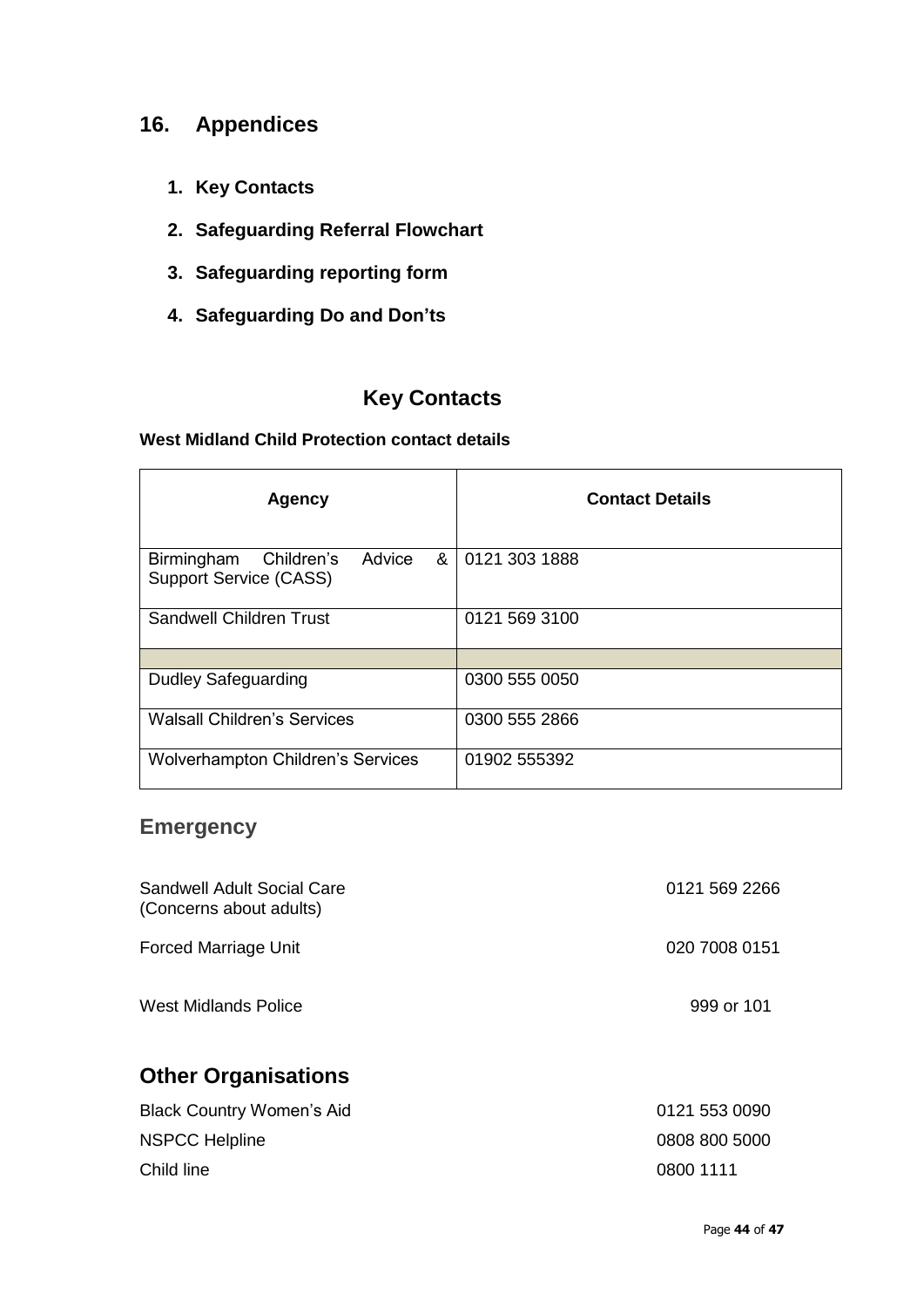| 24 hour National Domestic Violence Freephone Helpline          | 0800 2000 247  |
|----------------------------------------------------------------|----------------|
| Shelter – for housing advice                                   | 0808 800 4444  |
| MIND - mental health charity                                   | 0300 23 3393   |
| <b>Victim Support</b>                                          | 0808 1689 1111 |
| <b>National Stalking Charity</b>                               | 0808 802 0300  |
| Survivors UK - Adult survivors of childhood abuse or male rape | 0203 598 3898  |

**NB - All** Contacts checked and correct – September 2021. Please contact a member of the Safeguarding Team if found to be incorrect or changed.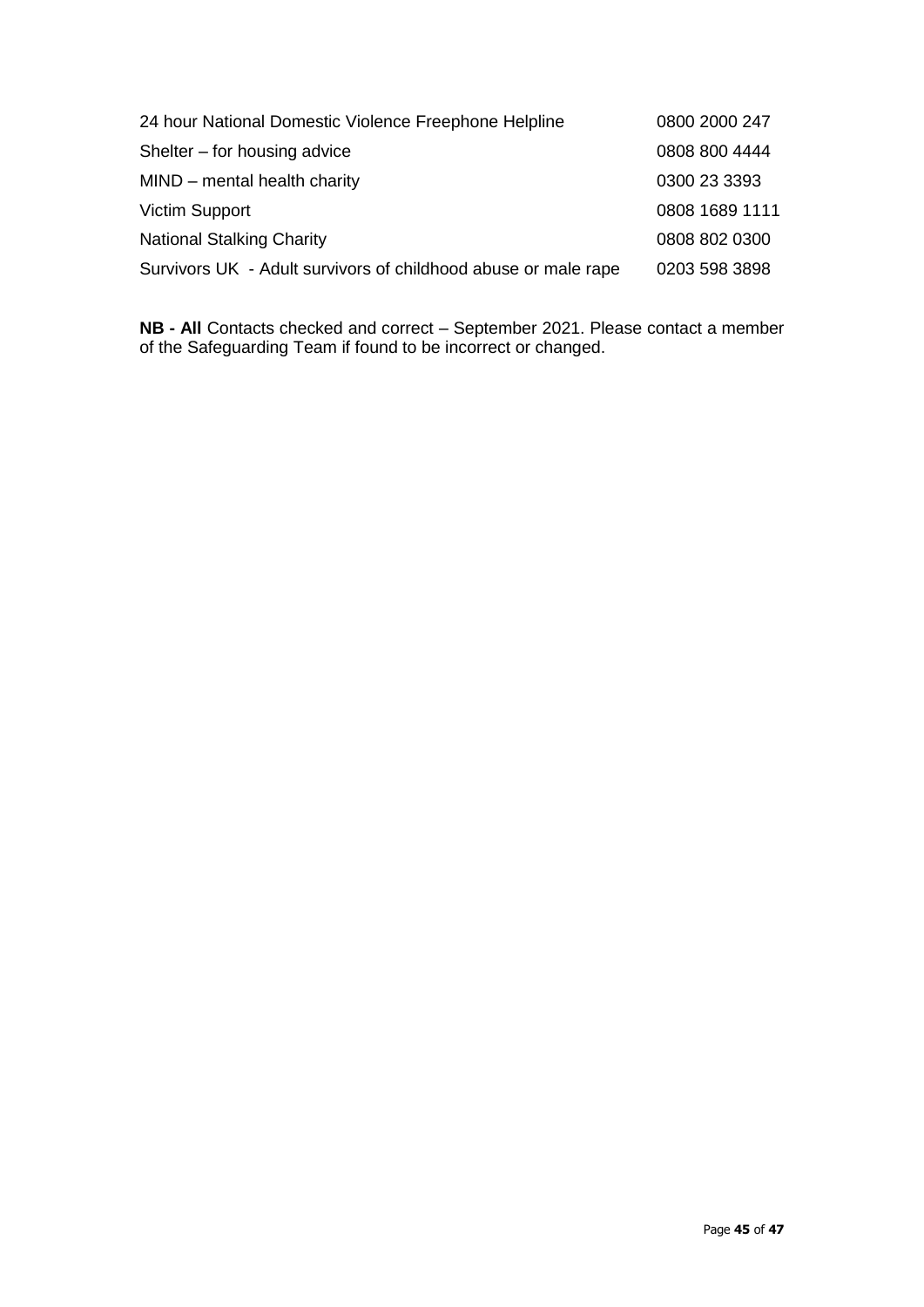#### **Safeguarding Referral Flowchart**

#### **Sandwell College Safeguarding Flowchart procedure is for responding to and recording possible, alleged or suspected abuse, or serious causes for concern.**